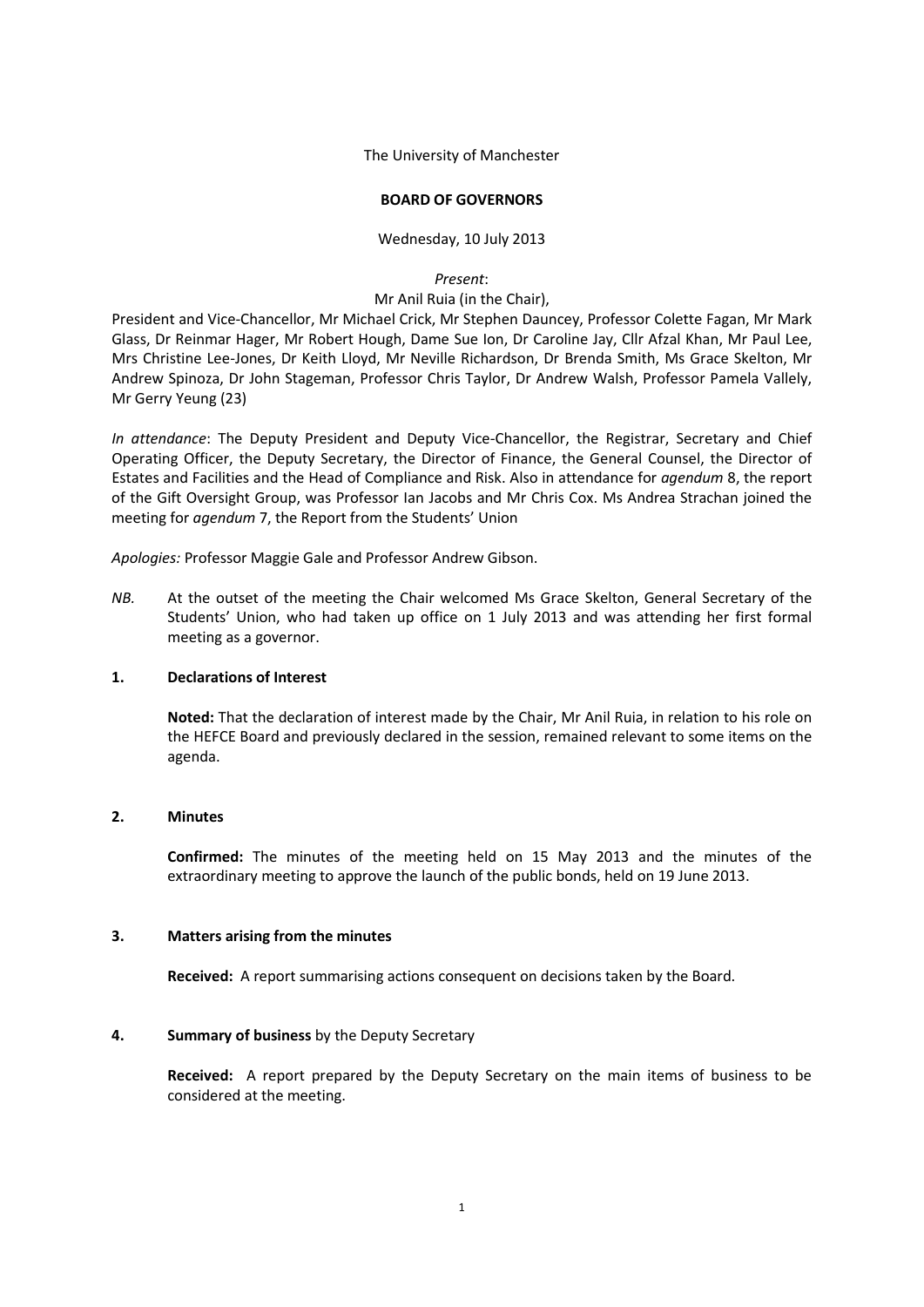## **5. Chairman's report**

## **(a) Issue of Public Bond**

## **Reported:**

- (1) That the University of Manchester had successfully raised £300m through its public bond issue. As the Board had previously been advised, the bonds had been assigned a rating of Aa1 by Moody's, and on issue were priced at a spread of 0.80% over the relevant reference gilt. The University proposed to use the net proceeds from the bonds for general corporate purposes, including the continuation of its £1bn Campus Masterplan. In updating the Board, the Chair thanked senior staff and all those that had worked on the issue, particularly staff across Finance, Planning, Legal, Communications and other areas of the PSS, and also thanked the external legal and financial teams and advisors that had been brought in to assist the University in the launch.
- (2) That the issue had provided a strong example of the Board and the University working together effectively, noting that the Board had, only a year previously, brought forward and approved the Campus Masterplan in October 2012 and had only agreed upon the financing of it via a public bond issue in February 2013. The Chair also highlighted the role of the Finance Committee in bringing forward the proposals and recognised the important role it would play over the next few years in overseeing the expenditure in support of the Masterplan and in treasury management.
- (3) That the bond issue had been four times over-subscribed, demonstrating the confidence of the market in the University's plans and longer term security, and the Chair remarked that the funding would provide a stable platform for the development of the University and investment in the estate and infrastructure in future years. In terms of external communication, the University would take care to ensure good investor relations were maintained over the period of the bond and would support this appropriately.

# **(b) Review of Board Committees**

**Received:** A report from the Chair on the membership of the Board's committees.

**Noted:** That the retirement from the Board of a number of members would necessitate changes to the membership of some Board committees over the summer. Any changes made would be discussed with the relevant board members and respective chairs and subsequently be reported to the October meeting.

# **(c) Report from the Nominations Committee on membership of the Board of Governors and General Assembly**

### **Noted:**

(1) (a) That the membership of the Committee over the year was:

The Pro-Chancellor (Mrs Gillian Easson) (*in the Chair*)

The following three members of the Board of Governors, appointed by the Board, from the categories of membership indicated:

Lay: Mr Andrew Spinoza Senate: Professor Chris Taylor Staff: Mr Mark Glass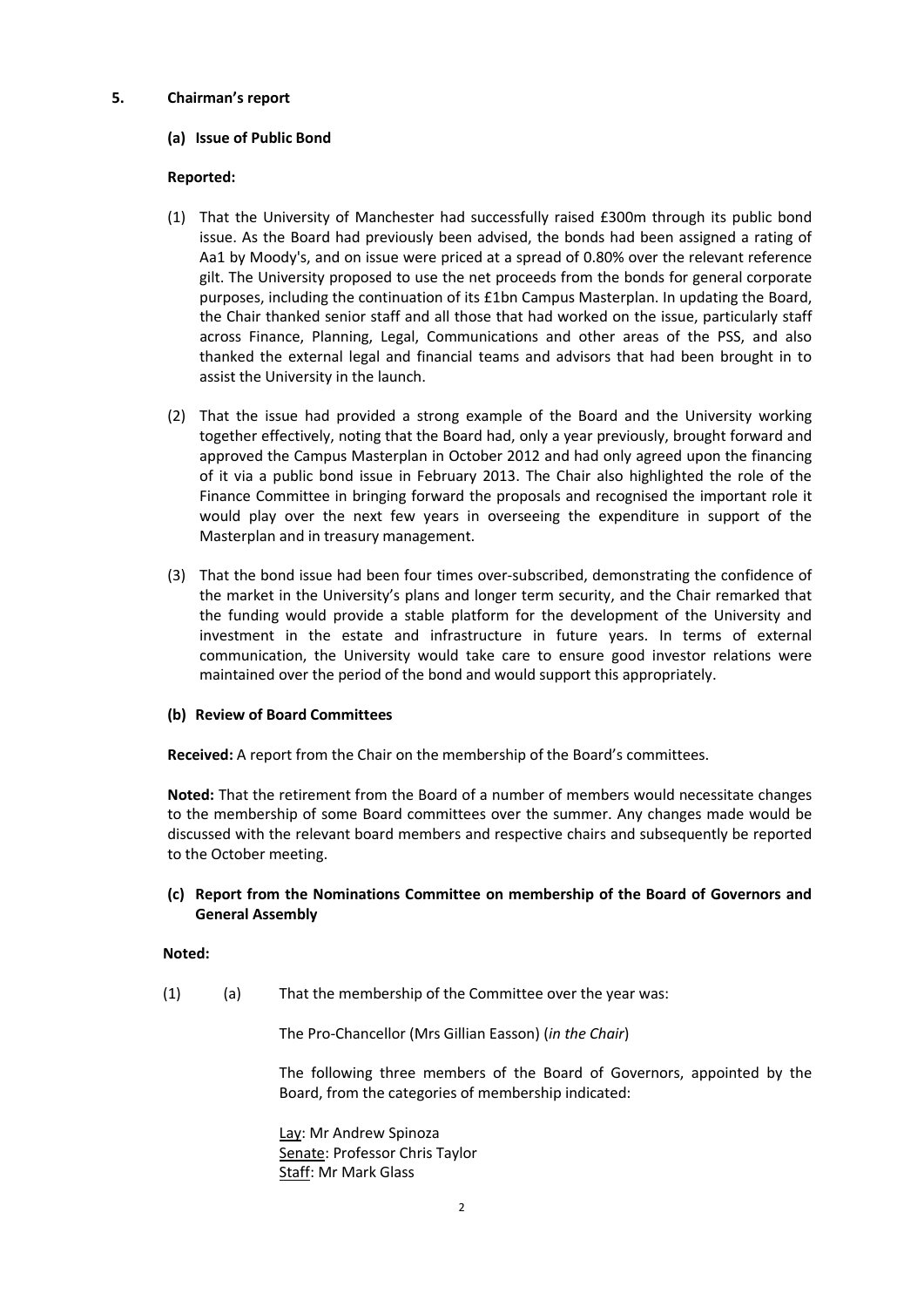The following four lay members of the General Assembly (one place was vacant), appointed by the Board on the nomination of the General Assembly:

Professor Sir Robert Boyd Mrs Janet Pickering Mrs Elizabeth France, CBE, FRSA Mr James Hancock

- (b) That the Committee's principal matters of business were:
	- to recommend to the Board of Governors appointments and reappointments to Category 2 of the Board (lay members);
	- to recommend to the Board of Governors re-appointments to Category 3 of the General Assembly (lay or former members of the Board who are not otherwise members of the General Assembly);
	- to recommend to the Board of Governors appointments to Category 9 of the General Assembly (lay members appointed by the Board);
	- to recommend to the General Assembly co-optations to Category 10 of the General Assembly (members co-opted by the General Assembly);
	- to recommend to the General Assembly the appointment to be made to the office of Pro-Chancellor;
	- At regular intervals, to recommend to the Board on the representation afforded by the sponsoring organisations within Categories 5 through 8 of the General Assembly. The exercise was last conducted in 2012.

The report provided the Committee's secondary recommendations to the Board of Governors, concerning the appointment of lay members to the Board of Governors in Category 2, on appointments to the General Assembly in Category 3 of the General Assembly, for approval and a report of appointments approved by the recent General Assembly meeting within Category 10 of the General Assembly.

- (2) That to assist it in these tasks, the Committee received:
	- statements of appointments terminating on 31 August 2013 in Category 2 and Category 3 of the Board of Governors and in Categories 9 and 10 of the General Assembly;
	- details of the full lay membership of the Board of Governors and the remaining membership of Categories 9 and 10 of the General Assembly, including data with respect to a broad balance within those memberships in terms of gender, ethnicity, and above all experience and expertise specifically as regards their benefit to the University;
	- details of the applications and testimonies from and concerning applicants within the "pool" of suitably experienced individuals established by the Committee.
- (3) That in the course of its deliberations, the Committee recognised the continuing need to appoint to some new people with a record of achievement, within or outside their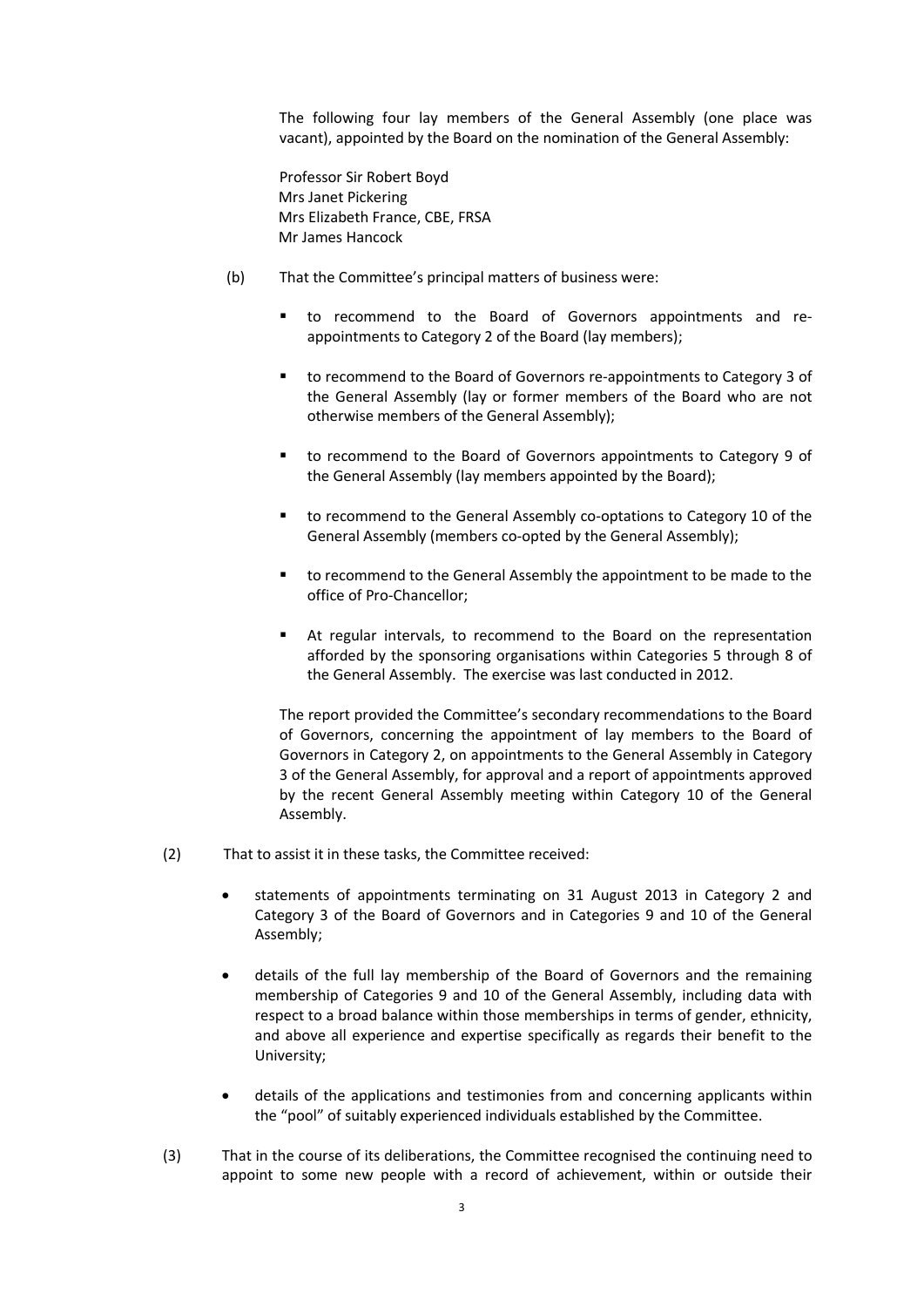substantive careers, which can be applied in a variety of ways to the University's benefit to the Board of Governors and to the General Assembly At the same time, the Committee has endeavoured to ensure that the overall range of expertise across the Board's lay membership continues to reflect the needs and aspirations of the University, as well as helping to fulfil the requisite responsibilities for proper institutional governance, and that the overall lay membership of the General Assembly was representative of the diversity of the University and of the communities served by it.

- (4) That the Fletcher Review of Governing Body Effectiveness had, in the previous year, made a number of observations in relation to the operation of the Nominations Committee. The Committee considered the observations made in the report, and noted the following:
	- That a recommendation made previously that the Board should include a member with international level expertise in academic matters appeared not to have been followed through, and that this should be considered again.
	- That vacancies on the Board were not normally advertised.
	- That there would be benefits in drawing up a formal matrix of skills and experience across the lay membership and that the Board should be involved in discussing the skills matrix of members.
	- That there was scope to continue to improve the balance of the Board of Governors both in terms of gender and ethnicity.
	- That the Nominations Committee appeared to operate in a rather invisible way.
	- That consideration should be given to appointing staff members of the Board via Nominations Committee rather than through an elections process.
	- That there was no mechanism for evaluating Board members' contributions and giving feedback.
	- That it was unusual for a body, such as the General Assembly, to play such a key role in the process of finding and appointing members of the Board, and that the Nomination Committee's procedures and membership should be reviewed.

In discussion the Committee agreed the following:

- (i) The process of selecting members of the Board should be more open and transparent, with vacancies advertised publically, applications invited with a closing date and the process brought into better focus.
- (ii) There should be a regularly updated skills matrix, reviewed and iterated between the Board and Nominations Committee. Consequently,
	- A draft skills matrix should be considered;
	- The skills matrices of other HEIs should be considered
	- Consideration should also be given to broadening the definition of skills and experience beyond professional activities.
- (iii) The Committee supported a more visible presence, particularly on the University's governance website.
- (iv) The Committee was opposed to having a role in the appointment of staff members to the Board, and considered the principle of election by one's peers as an important one.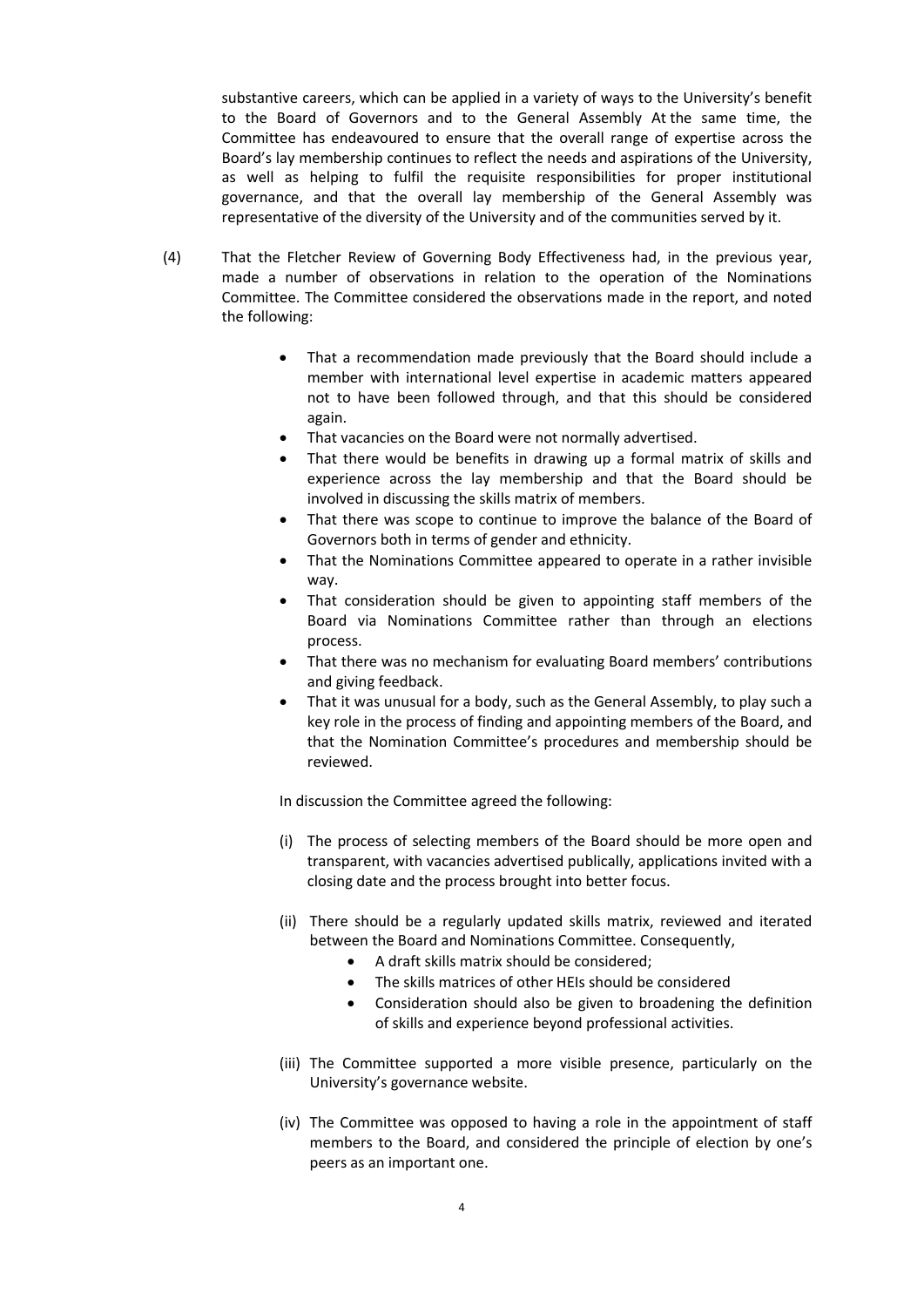(v) The Committee strongly supported the present arrangements of a Nominations Committee chaired by a Pro-Chancellor, who was not a member of the Board, and a majority of members elected by the General Assembly. This gave the Committee a degree of both real and publically apparent autonomy, while still working under the direction of the Board.

**Resolved:** That the Board approved the following recommendations for appointment/reappointment:

(1) For appointments to the Board of Governors in Category 2

That the following new appointments were recommended to the Board of Governors, for a period of three years, *vice* Mr Gerry Yeung and Dr Keith Lloyd

Dr Neil McArthur Dr Angela Strank

Biographical information is provided in Appendix 1

*Note:* That in making the recommendation for membership for Dr Angela Strank, the Committee was cognisant of the University's strategic partnership with BP, and her ongoing involvement through her membership of the steering group. The Committee sought assurances that the relationship would be properly declared and where necessary, arrangements would be put in place to manage the interest properly, particularly in respect of any future consideration given by the Board to matters concerning the development of the partnership.

### (2) For appointments/re-appointments to the General Assembly in Category 3

That the following current and former members of the Board of Governors be re-appointed in Category 3 of the General Assembly for a further period of three years from 1 September 2013:

Mr Norman Askew Mr Nigel Llewellyn Mr Keith Lloyd (retiring from the Board on 31 August 2013) Mr Robert Owen, MBE Dr Robina Shah, MBE DL Mr Gerry Yeung (retiring from the Board on 31 August 2013)

- (3) For appointments/re-appointments to the General Assembly in Category 10 (for information
	- (i) That the following current members of the General Assembly be reappointed, for a further period of three years from 1 September 2013:

Dr Paul C Banford Mr Alan Clarke Dr Anand Dutta Ms Michelle Gregg Mrs Janet Pickering Mr David Ryan Mr Philip Smith Dr Vincent Wilkinson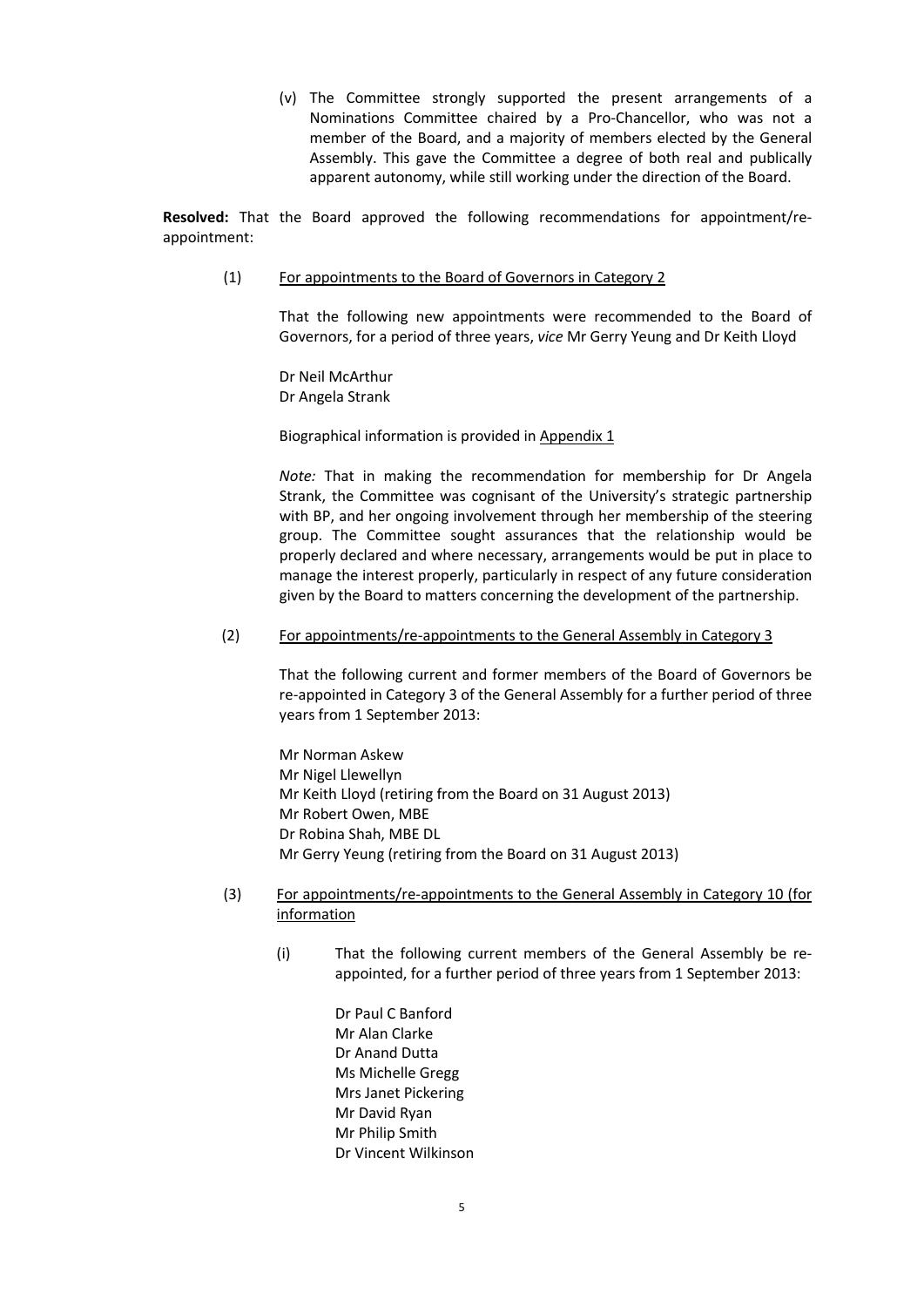Biographical information is provided in Appendix 2

(ii) That the following be appointed to the vacancy arising from a departure, for a three year period from 1 September 2013:

Mrs Ann Barnes

Biographical information is provided in Appendix 2

### **(d) Honours for University staff**

**Reported:** That four members of staff had been recognised in this year's Queen's Birthday Honours awards. Professor Nicky Cullum, from the School of Nursing, Midwifery and Social Work, had been made a Dame for her services to nursing research; and Dr Teresa Anderson, Director of the Jodrell Bank Discovery Centre, had been awarded an MBE. Professor Anthony Heath, from the School of Social Sciences, had received a CBE; and Professor Rodney Brazier had been made a Member of the Royal Victorian Order (MVO).

### **6. Secretary's report**

**(a) Election of members of the Senate to the Board of Governors in Category 3**

### **Reported:**

- (1) That the constitution of the Board of Governors provides for the election by Senate of seven of its members to serve as members of the Board.
- (2) That membership of the Board for Dr Reinmar Hager, Life Sciences and Professor Maggie Gale, Humanities, was due to come to an end on 31 August 2013 and therefore there were two places available from 1 September 2013. Both Dr Hager and Professor Gale were eligible to stand again.
- (3) That five representatives of Senate would continue in membership for the session 2013-14:

Professor Colette Fagan (2015), Humanities Professor Andrew Gibson (2014), EPS Professor Chris Taylor (2015), MHS, Professor Pamela Vallely (2015), MHS Dr Caroline Jay (2015), EPS

- (4) That nominations were invited for the two places available, each for a period of three years. All members of Senate from 1 September 2013 were eligible to be nominated except:
	- (a) those who hold *ex officio* membership of the General Assembly (President and Vice-Chancellor, Deputy President and Deputy Vice-Chancellor, Vice-Presidents, Vice-Presidents and Deans of Faculties);
	- (b) those who hold co-opted membership of Senate (Librarian, Director of the Manchester Museum, Director of the Whitworth Art Gallery);
	- (c) the student members.
- (5) That at the close of nominations, only two nominations were submitted; for Dr Reinmar Hager, of the Faculty of Life Sciences and Professor Maggie Gale, of the Faculty of Humanities. Therefore both members were re-elected to the Board of Governors from 1 September 2013, for a period of three years.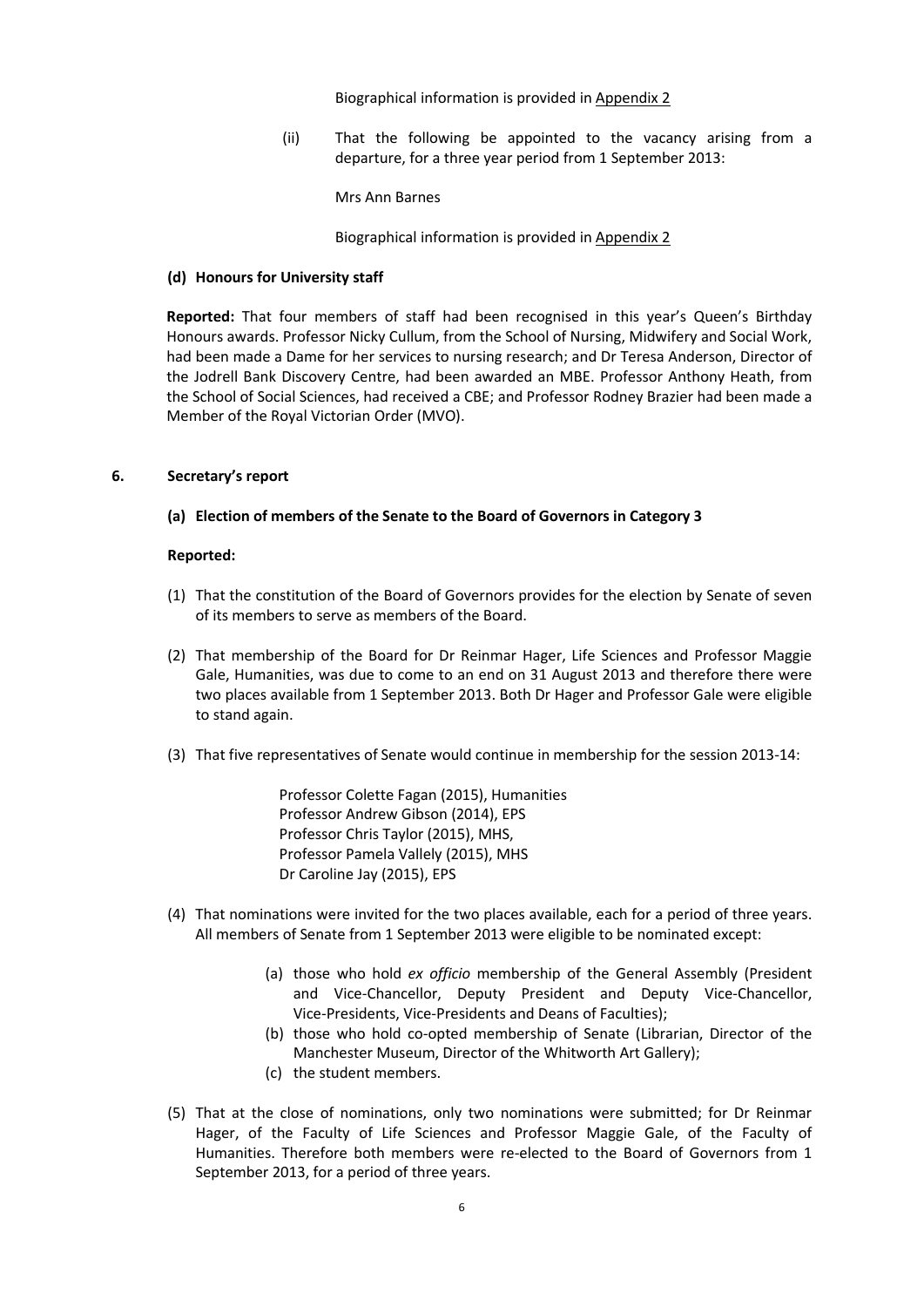### **(b) Election of members of the Senate to the Board of Governors in Category 4**

### **Reported:**

- (1) That the constitution of the Board of Governors provides for the election by the General Assembly of two members of Staff serving on the General Assembly in Category 12 (one 'Academic related' member and one 'Other staff' member) to serve as members of the Board.
- (2) That a notice was issued recently inviting nominations for the two places available from 1 September 2013, *vice* Mr Mark Glass and Dr Andrew Walsh. Mr Mark Glass was eligible to stand again. Six valid nominations were submitted in total; four in the "Academic related" category and two in the "Other staff" category. General Assembly members have now been invited to vote in two contests; the first to select a representative within the "Academic related" category and the second to select a representative within the "Other staff" category to serve on the Board, both from 1 September 2013 for a three year term.
- (3) That at the time of report the ballot was underway with voting due to close on Friday 19 July. A report would be issued to the Board shortly after this date.
- *Note:* That it was subsequently confirmed that Ms Iram Kiani (Academic-related) and Dr Pamila Sharma (Other staff) had been elected to the Board of Governors, for a three year term (or for as long as they retain membership of the General Assembly, whichever is the shorter period) from 1 September 2013.

#### **(c) Revision to Ordinance XIII, concerning Research Institutes, on reference from Senate**

**Received:** The Board of Governors received, on reference from Senate, revisions to Ordinance XIII concerning the governance of designated "Research Institutes" within the University.

#### **Noted:**

- (1) That Ordinance XIII concerned the governance of designated "Research Institutes" within the University. It charges the Board of Governors, on reference from Senate, with the establishment, modification or revision of schemes for the organisation of research which draws on different disciplines.
- (2) That the University of Manchester Research Institute (UMRI) had been created with the aim of providing a stronger vehicle through which interdisciplinary research can be nurtured and supported. UMRI will also ensure that the necessary structures, resources, and incentives are in place to foster interdisciplinary research and provide appropriate governance structures to oversee and maximise performance. It was subsequently proposed that a change in Ordinance was desirable in order to clarify UMRI's role and to charge it with the appropriate responsibilities.
- (3) That revised ordinances were considered by a putative UMRI board. It recommended a version that would formally establish UMRI within the Ordinance and give it primary responsibility for supporting and fostering interdisciplinary research and providing assurances to the board. The Board of Governors would have oversight of UMRI through PRC, and would also be responsible for approving a schedule of governance (on a regular basis) in respect of the institutes and other entities UMRI will oversee. The proposal was agreed by PRC on 11 June 2013 prior to referral to Senate and the Board of Governors, for approval.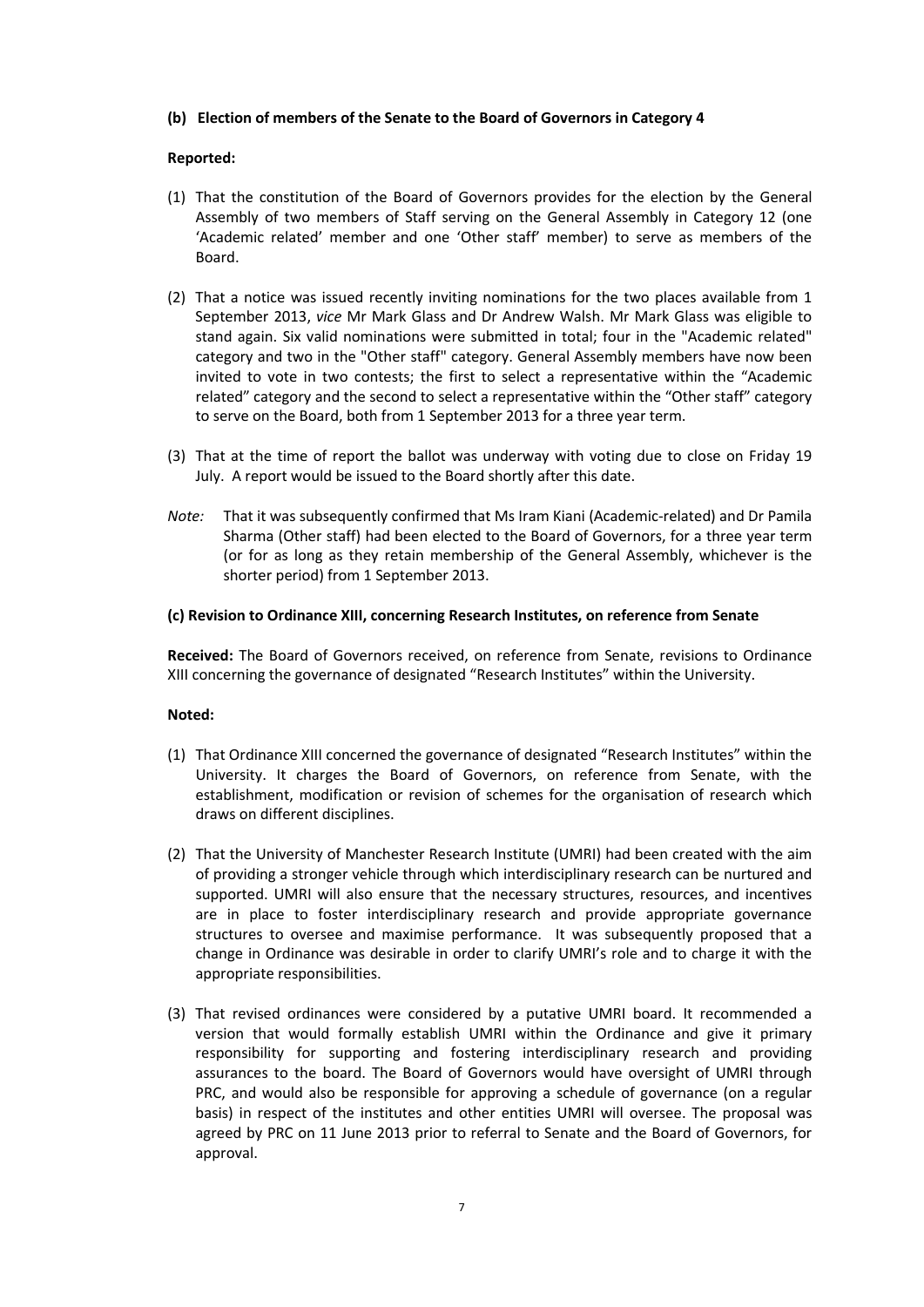**Resolved:** That, on reference from Senate, the Board approved the revision of Ordinance XIII to provide UMRI with oversight of the governance of research institutes (provided at Appendix 3).

# **(d) Revision to Regulation XVI, concerning the Manchester University Press, on reference from Senate**

**Received:** The Board of Governors received, on reference from Senate, revisions to Regulation XVI, concerning the Manchester University Press.

### **Noted:**

- (1) That the Planning and Resources Committee considered a Review of Manchester University Press on 7 May 2013. The Committee agreed that the University should continue to support Manchester University Press, but should look to improve the reputational benefits of the Press (as assessed by regular surveys of authors or analyses of REF returns) and establish a clearer governance and management structure, including a greater focus on financial targets. The Review's recommendations were approved while noting that further work was ongoing. Subsequently, at the Board of Governors, the Board was asked to approve the appointment of Professor Alistair Ulph as Chair of the Press Board from June 2013.
- (2) That, as indicated, the Review made a number of recommendations concerning the governance of the Press. One of those recommendations requires a minor change in regulation.
- (3) That Regulation XVI determines the membership of the Press Board, defines the role of the Editorial Committee and concerns its reporting relationship to the Board of Governors. This is currently via the Finance Committee, and in operational terms, takes place through the Subsidiary Undertakings Subcommittee. The change proposed would make the Planning and Resources Committee responsible, on behalf of the Board of Governors, for the oversight of the Manchester University Press. The Board of Governors was therefore asked to approve this minor amendment to Regulation XVI, having been recommended for approval by Senate.

**Resolved:** That, on reference from Senate, the Board approved the revision of Regulation XVI (provided at Appendix 4).

# **7. Report from the University of Manchester Students' Union**

**Received:** The annual report on work of the Union was provided. Ms Andrea Strachan, Union Director, joined the meeting for this item and presented the report with Ms Grace Skelton.

#### **Reported:**

- (1) This had been the Union's first full year in a newly refurbished building, and its first full year operating under new governance arrangements with a new staff team seeking to develop in order to meet the demands of student members. The Union reported a number of major achievements in the year including the development of a Strategic Plan (previously reviewed by the Board of Governors), the introduction of a new post funded through OFFA funding specifically focussing on widening access and the development of a new website and online platform.
- (2) The Students' Union completed its first organisational strategic plan. The Strategic Plan sought to direct the organisation to achieve excellence in the core areas and roles of the Students' Union. Following extensive consultation with students and key stakeholders,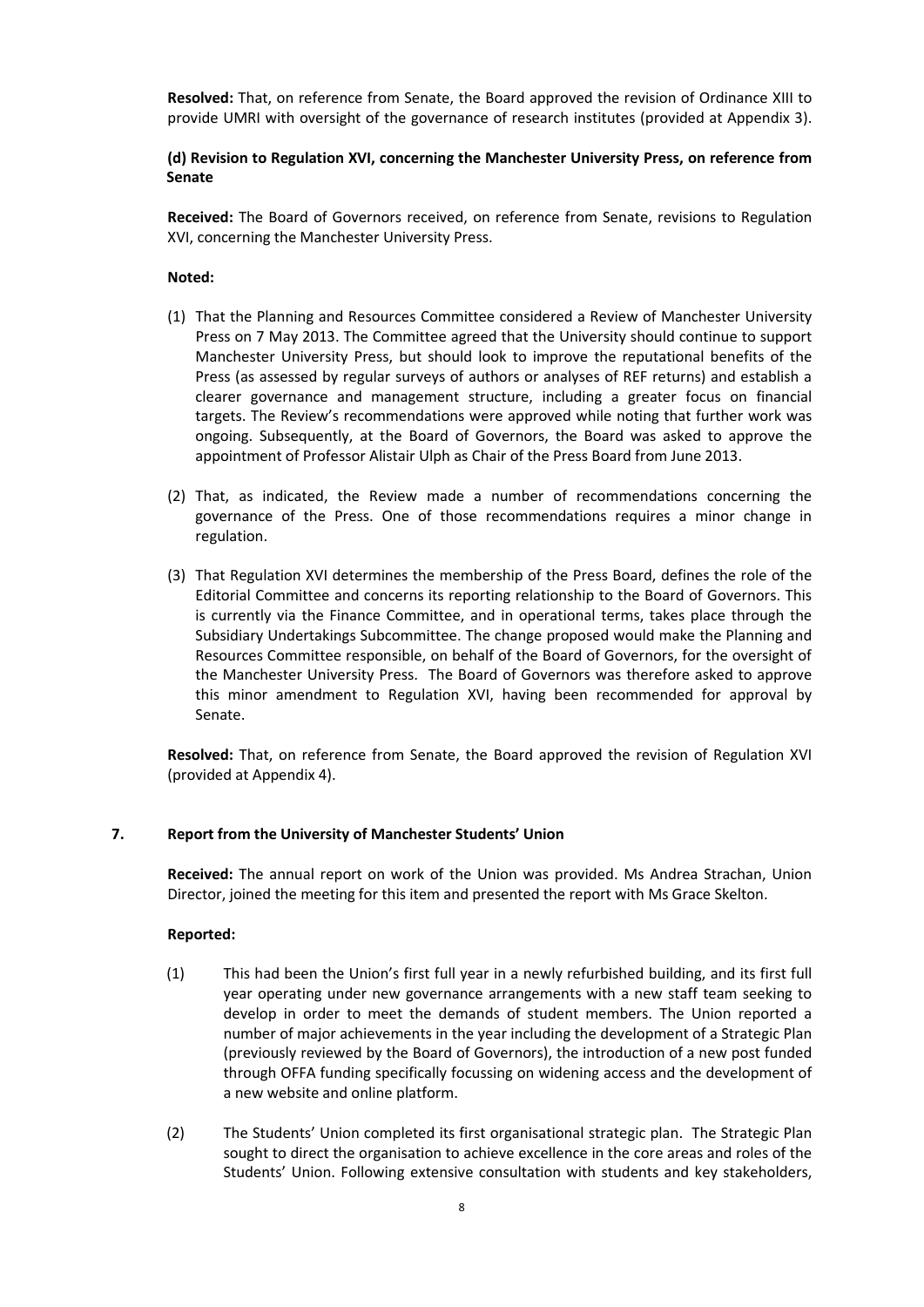including the Board of Governors, the strategic plan outlined the purpose, vision and values of the Students' Union as an organisation. The plan had three distinct themes, Activities & Development; Insight, Innovation & Service Delivery and Voice. Within these three themes, there were thirteen key goals that clearly set out the direction of travel and targets for the Students' Union towards 2016.

- (3) That alongside the development of its services, the Union had built into the strategic plan processes and procedures through which students will be able to access services more flexibly, both physically and virtually. The Union had also introduced a new Ethical and Environmental Action Group to bring together the large range of student-led environmental and ethical initiatives. As a result of the work done in sustainability, it received a second Green Impact Gold Award. The Union's work on the socially responsible vending of alcohol was also recognised externally. In other areas of social responsibility, Student Action were now running over 30 voluntary projects in the local community, supporting those most at need including homeless people, adults with learning disabilities and isolated elderly people. It was reported that Manchester RAG had another successful year, with highlights including the Bogle walk, which was set to raise over £40,000 towards the annual total. Work had also begun on achieving the Investors in Volunteers award, to ensure that excellent standards are maintained across all the Union's volunteering work.
- (4) That in terms of representation and participation Elections saw both a record number of students standing in elections for sabbatical positions (52) as well as record voter turnout (8410). Assemblies had replaced the old General Meetings as the Union's key policy setting bodies and were operating successfully. The Union were confident that the Student Leaders were having an impact on the student experience across the University. The Union introduced a new training conference for student representatives in September and was working directly with more course level student representatives than ever before. The Union recognised that the Exec Team was working effectively to provide strong voice for students in high-level decision-making in the University including representing students at the University Senate and Board of Governors and on major working groups reviewing provision for students. In terms of national representation, the Union had made sure there were student representatives' at all national events. Members of our Exec Team were elected to NUS Society and Citizenship Committee, NUS LGBT Committee, to Women's place on the NUS National Executive Council and to the NUS Trustee Board. Student-run Societies operating through the Union were now numbering over 270 and are thriving under student leadership with support from SU staff. Harmony Gospel Choir won University Gospel Choir of the Year, and appeared on the finals of X Factor on ITV; the Manchester Debating Union had won the bid to host the 2013 European Universities Debating Championships, and so would be hosting 700 students from around Europe on campus in August; the Bhangra Society performed to over 3000 people when they competed in the national Bhangra Showdown at Hammersmith Apollo; and, four faith-based societies came together for a day of volunteering painting fences and gardening in Platt Fields Park.
- (5) That the Union had worked in partnership with the University in a number of important areas. In 2012, a full time Access Coordinator was appointed in the Students' Union to develop student-led access projects and provide them with a Union-based expert on access and widening participation. The post and an associated project budget had been funded by the University's Widening Participation department. Working in close partnership with the Registrar, Secretary and Chief Operating Officer, the Director for the Student Experience and the Director of Residential Services, the Students' Union had made a significant contribution to the review of Residents Associations. This brought forward robust governance arrangements and the Students' Union will have a central role in financial management, training, elections and other aspects of student support in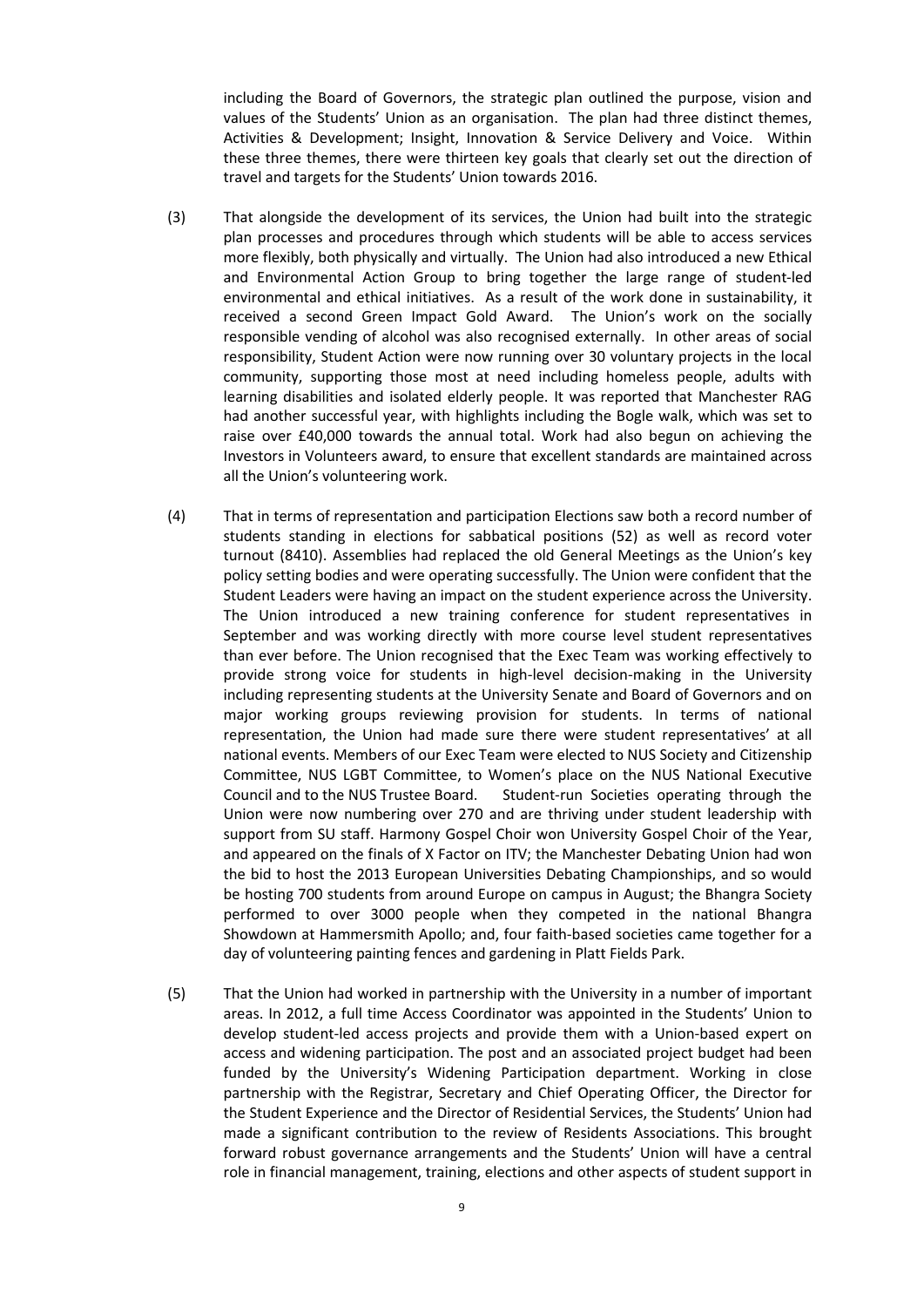Halls of Residences. Through the Campus Masterplan the Union had been allocated £4m for improvements to the existing Students' Union building and to build an additional floor to provide much needed space for the expansion of student activity.

(6) That the year had not been without challenges for the Union, notably in terms of press and publicity following an extremist incident within one of the student societies. This had prompted the Union to review of its approach to extremism within the Union, societies and on campus. In respect of Union elections, the February ballots were the first to be operated under new governing documents. These proved to be testing following some particularly challenging circumstances including disqualifications and appeals. In response, the Trustee Board had initiated a review by an independent expert into the Union's elections processes in order to identify improvements and changes. Recommendations from this review would be reflected in the regulations for 2013-14.

**Resolved:** That the Board acknowledged all the development work within the Union over the last year. It highlighted the development of the Strategic Plan, and also the improvements in member services and cross-working in collaboration with the University.

### **8. Report from the Gift Oversight Group**

**Received:** The first annual report from the Gift Oversight Group to the Board of Governors was provided. Professor Ian Jacobs, Chair of the Gift Oversight Group, and Vice-President and Dean of the Faculty of Medical and Human Sciences, and Mr Chris Cox, Director of Development, were in attendance for the item in order to present the report and answer questions.

#### **Reported:**

- (1) That the University Gift Acceptance policy was revised in 2011, in light of the events at the London School of Economics (LSE) and to ensure recommendations included within the Woolf Report on the LSE Libya situation and new national guidelines for best practice were fully addressed in the revised policy. As a direct result of this, the Gift Oversight Group (GOG) was created to strengthen the decision making process around the acceptance of gifts.
- (2) That all gifts in excess of £100,000 or any gift which will bring a donor's cumulative giving to £100,000 must go to the Group for consideration. In addition, it is the responsibility of the Director of Development to ensure that any other gifts below £100,000, where he considers that any potential ethical or reputational issue may arise, must also go to the GOG for review and consideration.
- (3) That the membership of the group was as follows

Chair - Professor Ian Jacobs, Vice-President & Dean, Faculty of Medical & Human Sciences Mr Steve Mole, Director of Finance Mr Chris Petty, General Counsel Professor Nalin Thakkar, Associate Vice-President (Compliance, Risk & Research Integrity) Prof James Thompson - Associate Dean for External Relations, Humanities Two additional board members joined the Group in March 2013, to extend the relevant expertise and knowledge of the Group and to increase representation across the University: Professor Kersti Börjars, Associate Vice-President (Teaching, Learning & Students) Dr. Nick Merriman, Director of Manchester Museum.

(4) That the remit for the Group is to ensure that the University, having considered a range of information and, where necessary, undertaken due diligence procedures, will only accept gifts which are consistent with its guiding principles and values where: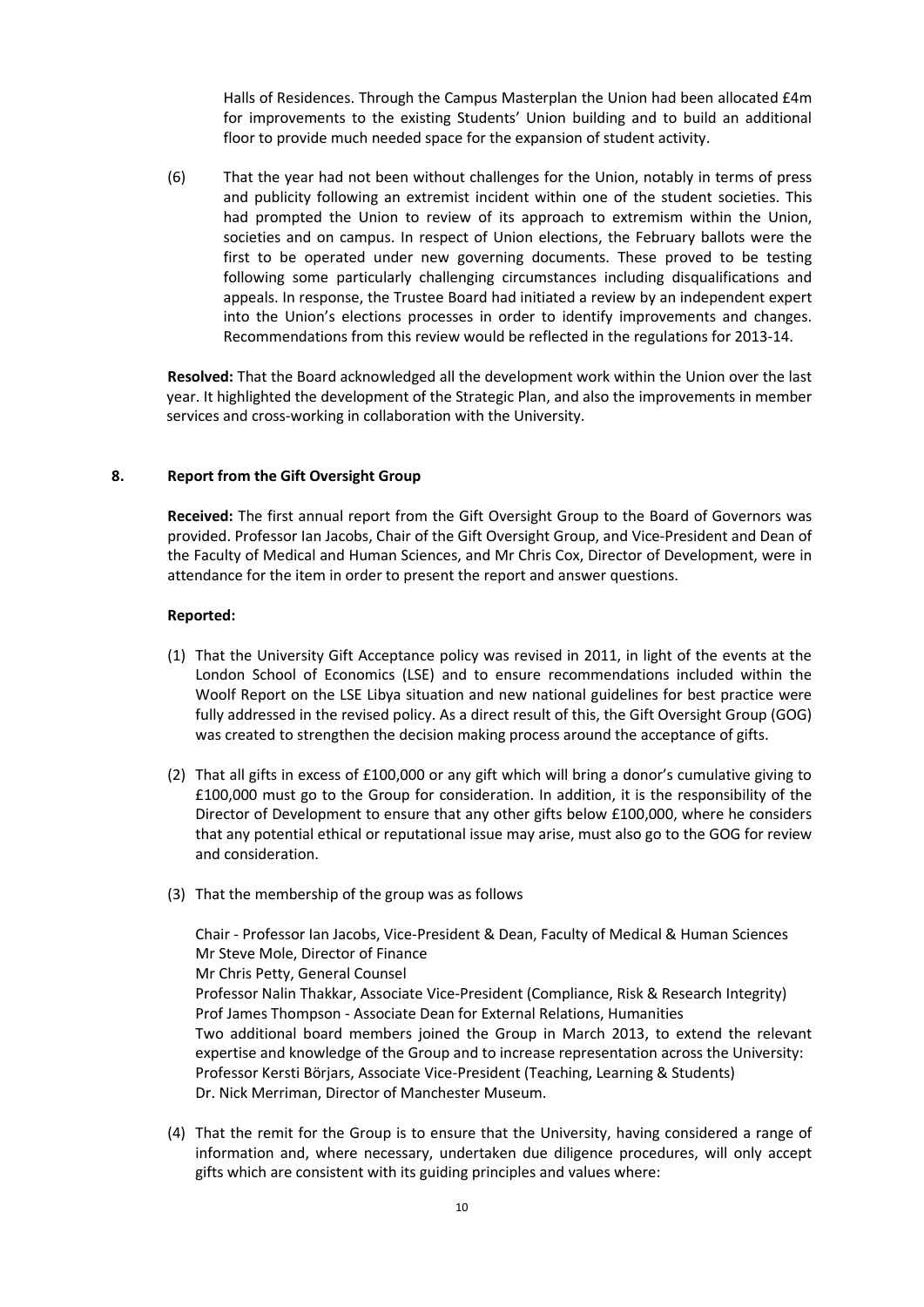• the source and purpose of the gift are consistent with its core strategic objectives.

• the activity to be funded by the gift does not create unacceptable conflicts of interest for the University.

• all reasonable steps have been taken to ensure that the University is aware of the source of funding for each gift and has satisfied itself that the funds do not derive from activity that was or is illegal, or runs counter to the core values of impartial, independent research, scholarship and teaching.

• due regard has been taken of any reputational risk for the University which may derive from the acceptance of any particular gift.

- (5) That in terms of process, the Group works through consensus and therefore the Group must either:
	- a) approve the gift approach;
	- b) decline the gift approach; or
	- c) postpone making a decision and request for second stage due diligence to be undertaken and presented back to the Group.

Where the members of the GOG are unable reach a consensus decision, the agreed Gift Acceptance Policy states that: *'In cases where the GOG decides that it cannot approve the acceptance of the proposed gift without further consultation, it will refer the information to the President and Vice-Chancellor for further consideration, who will, as appropriate, either reach a decision or choose to consult with a nominated lay Board member and/or with the Chair of the Board of Governors.'* Robert Hough (lay board member and Deputy Chair, Board of Governors) had kindly agreed to take on this role, though at the time of report his direct involvement had not been required.

- (6) That the Director of Development was also in attendance at the GOG meetings to provide the Group with relevant updates on current and anticipated future discussions with potential major donors, with a view to giving advance consideration to any potential ethical or reputational issues. He also shares with the Group any significant current and emerging national and international case studies, legal requirements or any other relevant issues relating to ethical and reputational considerations and the acceptance of gifts.
- (7) That the Gift Oversight Group had held four standard meetings since September 2012 and has convened one special meeting to review and consider a specific donor where the Group postponed making a decision and requested second stage due diligence to be undertaken and presented back to the Group. One of the initial core objectives for the GOG and the Division of Development & Alumni Relations (DDAR), which continues to remain a key agenda item, has been the creation and development of relevant due diligence processes and associated paperwork to accompany the policy, to ensure the members of the GOG are fully equipped to undertake their responsibility.
- (8) The Group have provided suggested amendments to the existing Gift Acceptance Policy to include:
	- Additional points which are not currently covered (additional representation, role of Deputy Chair etc.)
	- Re-wording of text to ensure coherence throughout the document

The GOG will continue to appraise the policy to ensure it incorporates the most relevant information pertinent to the Group and the work which they are undertaking.

(9) That the Group had reviewed, considered and approved 32 gift approaches to date. Out of the 32 potential gifts considered by the Group, 30 of them were above the £100,000 threshold in place. Two proposal approaches at lower levels were brought to the Group's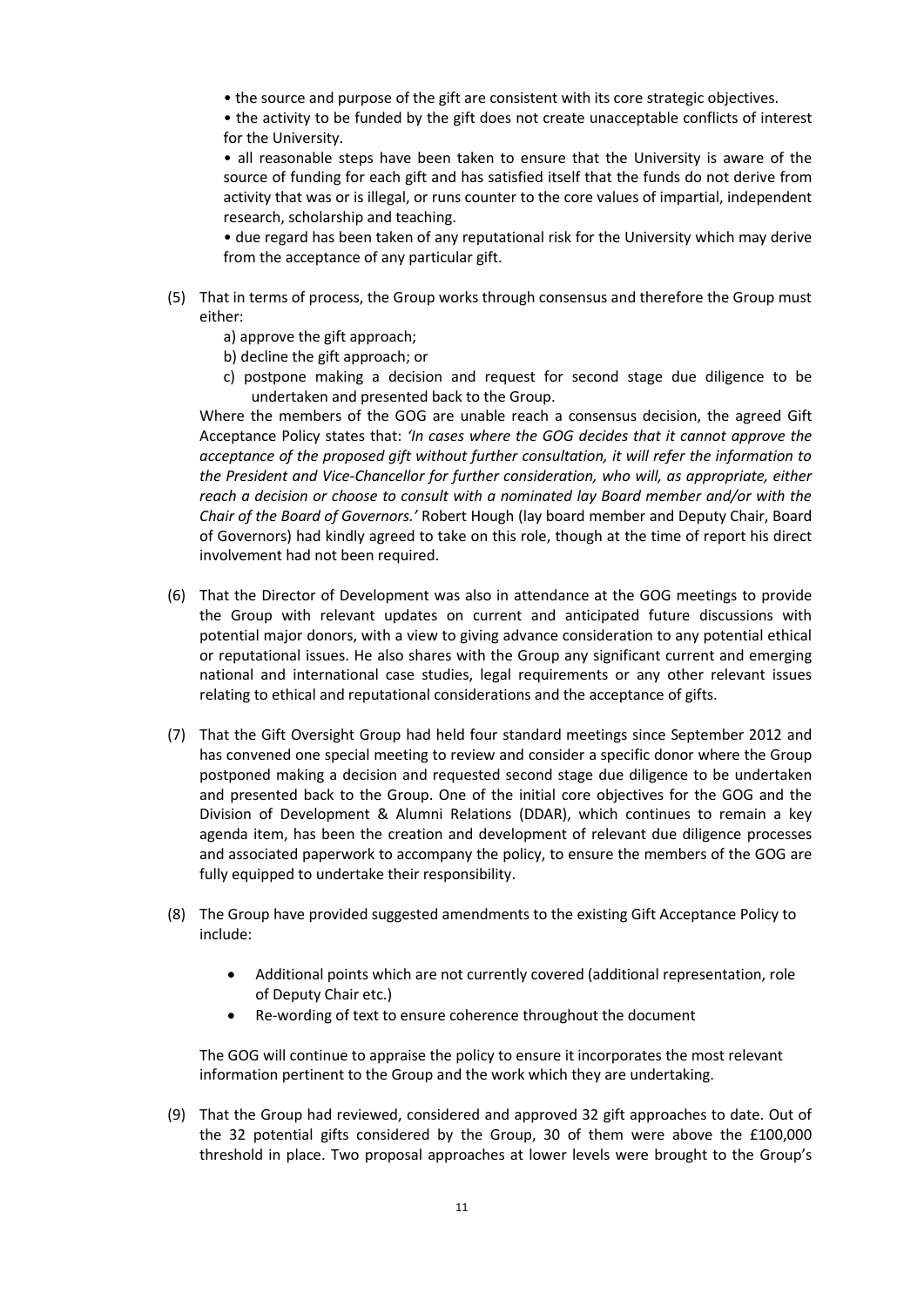attention by the Director of Development. The sources and purpose of the gift approaches considered and reviewed by the GOG were provided in the Report to the Board.

(10) That the Chair reported that the GOG had made strong progress since its first meeting in September 2012. Detailed paperwork for the supporting due diligence procedures had been put in place and these had been strengthened and developed. The Division had been proactive in their research activities relating to the work of the Group and the Director of Development had provided informative and valuable philanthropic updates at each meeting. The diverse knowledge and expertise of the Group had been crucial, and there have been many recommendations put forward with regards to improving the performance and advancement of the Group.

### **Noted:**

- (1) That the Report on the work of the Group was welcomed by the Board, noting the professionalism and diligence applied in its processes.
- (2) That the work of the Group is limited to donations and philanthropy only, and does not examine research awards and/or contracts from research councils, charities, or established corporate entities. However, the issue of corporate ownership within donations, where it might mask the direct involvement or control by an individual, was identified as a potential issue and would be discussed within a future meeting of the Group.
- (3) That the Board considered the level of detail that might be provided in the Report, as the names of the individuals providing gifts had not been disclosed. In responding, the Chair and the Director of Development explained that although all the potential gifts had been reviewed, not all were firm proposals at this stage and therefore wider disclosure was not possible. Recognising that this was the first formal Report and that the work of the Group was evolving, the Chair and the Director of Development resolved to consider the issue further and report back within the next session.

**Resolved:** That the Board of Governors approved the minor changes to the Gift Acceptance Policy recommended within the Report of the Gift Oversight Group.

### **9. President and Vice-Chancellor's report**

### **(a) The Report of the President and Vice-Chancellor to the Board of Governors**

#### **Reported:**

- (1) That the Chancellor of the Exchequer had published his Spending Review for 2015/16. Several bodies submitted evidence on the case for public spending for higher education. These included reports on the impact of research funding, on-going work on efficiency in the higher education sector, and analysis of the broader economic impact of universities. A summary of the headline spending outcomes for the Department of Business, Innovation and Skills prepared by Universities UK was provided as an Appendix to this report. In broad terms, the President and Vice-Chancellor indicated that this was considered to be a good outcome for universities; however clarification is being sought from Ministers about the detail, including how the cut to HEFCE will be apportioned.
- (2) That to enable the University to become one of the leading universities in the world it was committed to positioning itself as an exemplary employer. A key performance indicator as set out in the University's strategic plan, Manchester 2020, and agreed previously by the Board, was staff satisfaction, with a target of achieving 80% of staff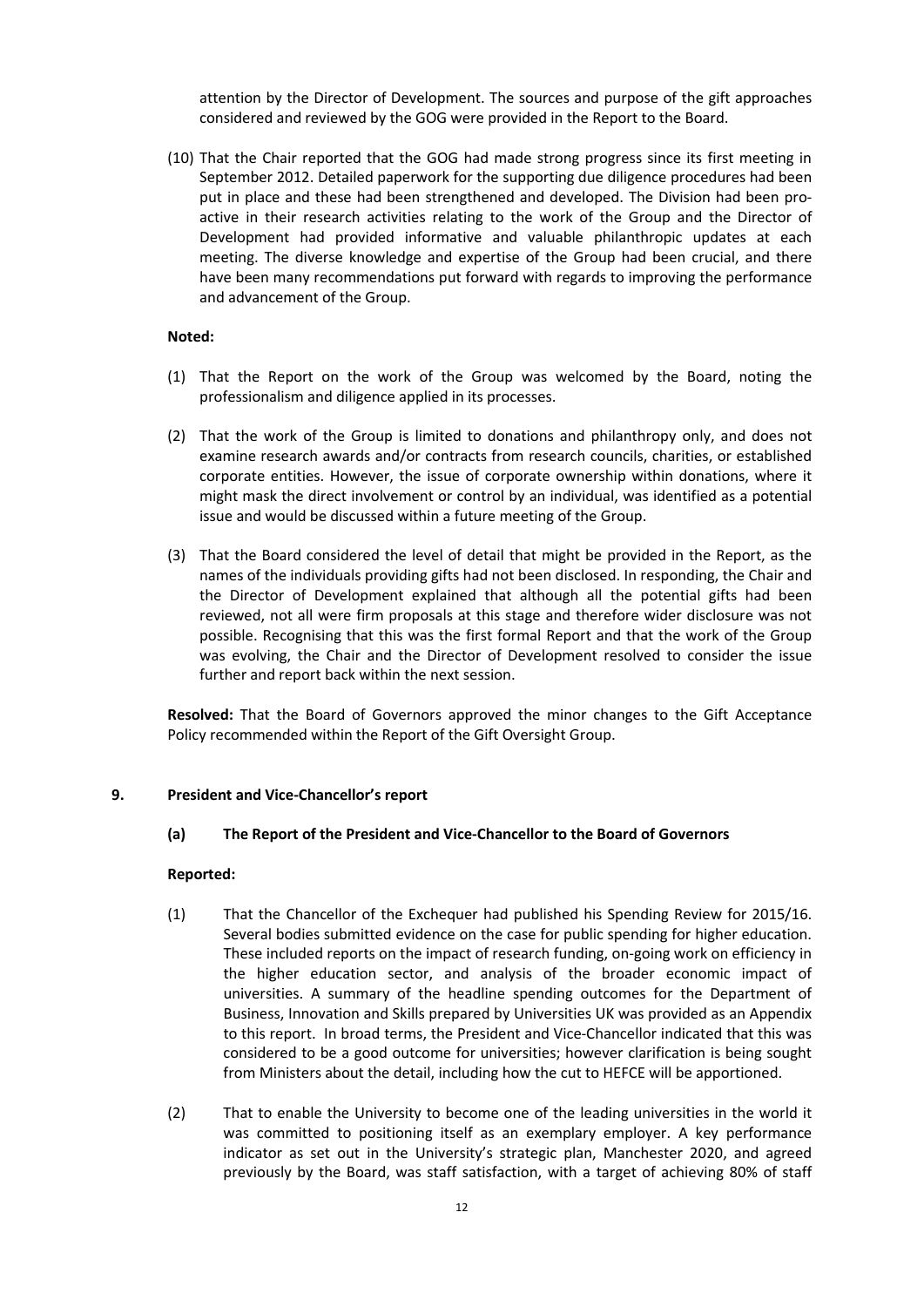satisfied with working in the University by 2020 and having at least a 50% response rate in the Staff Survey. Both of these targets have been exceeded: 71% of eligible staff took part in the Staff Survey 2013 and 94% 'tend to agree' or 'agree' that 'The University is a good place to work'; 82% 'tend to agree' or 'agree' that 'Overall, I am satisfied with my job' and 92% say that they are proud to work for the University. In addition our benchmark scores (against other higher education institutions surveyed by Capita in 2012/13) are consistently on the positive side. Overall this was recognised as a great achievement. However, there were a few areas where scores are lower than anticipated though in most case these are in line with other universities. The President and Vice-Chancellor and her team were pleased that that this level of participation means that the results will provide a reliable basis for judging how people feel about working here at the University. The survey had provided a really strong foundation on which to build action plans to improve everyone's experience at work. Capita, which carried out the survey on our behalf, has been analysing the results and following a presentation to the Senior Leadership Team at the end of May and to Heads in early June, the Universitywide results have been communicated to staff. Based on the findings, action plans are being put together for the PSS; Library and visitor attractions; and the four Faculties; to address both University and more local level issues. Draft plans will be prepared by mid-July and following review by the Senior Leadership Team will be ready to put into practice in October.

- (3) That the President and Vice-Chancellor provided the Board with an update on the position in respect of expected student numbers for September 2013 entry. Home/EU and Overseas recruitment at UG level was likely to be on target given the number of acceptances at this point. However, recruitment in PG (T) programmes was likely to be more challenging, as Home and EU applications were down, though mitigated by a slight increase in Overseas applications. In terms of PGR programmes, applications were slightly up, though acceptances were lower than at this point in the previous year.
- (4) That UUK had recently launched a new website 'Safe Campus Communities'. The website, www.safecampuscommunities.ac.uk, contains links to a range of resources, research and case studies about security issues. Information includes links to the government's Prevent agenda, guidance on good campus relations, a summary of the legal context within which universities must operate and resources related to external speakers. It was essential that universities, like all individual citizens and other public bodies, take appropriate action to act responsibly to protect public safety. However a university has a special responsibility to protect the lawful freedom of expression and one of the greatest contributions that we can make to preserve an open, liberal, secure society is by upholding this freedom. The President and Vice-Chancellor advised Board members that the University would continue to take its responsibility within the Prevent agenda seriously, while balancing this against its other obligations.
- (5) That Staff House Conference Centre is a dedicated meeting facility located on the North Campus. In addition to University business it is extremely popular with external organisations for meetings and training events. The Centre is sold by the Hospitality and Events Conference Sales Team under the conferences and venues University sub-brand. Whilst profitable it had become dated and only limited investment can be made given the building's anticipated future life within the framework of the Campus Master-plan. However, the meeting rooms within Staff House had been refurbished recently with new décor, carpets and furniture. The Conference Sales Team know from their daily face to face contact with existing and prospective customers at exhibitions and buyer's events that a significant barrier to be overcome with events organisers is their preconceptions regarding academic venues. Typical preconceptions include: the venues only have vacation availability or are shared spaces with students, will be austere and sparsely furnished with a dated institutional feel. The name 'Staff House Conference Centre' does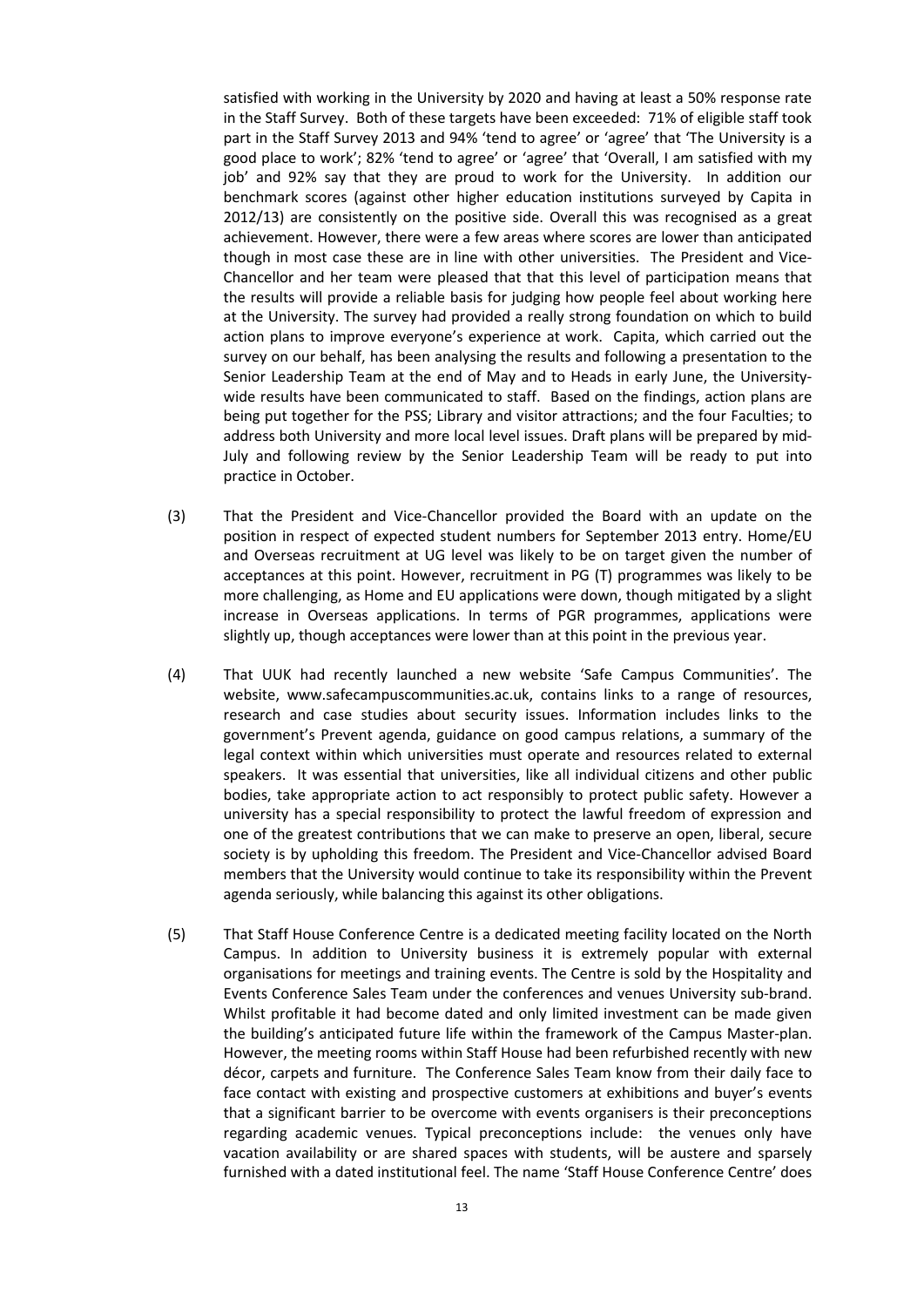nothing to quash these perceptions and was considered to be a considerable initial block to the Sales Team receiving enquiries outside of the University. In view of this and following consultation with relevant Officers in within the University it is recommended that Staff House Conference Centre is named "Manchester Meeting Place".

**Resolved:** The Board of Governors approved the re-naming of the Staff House Conference Centre as "Manchester Meeting Place".

# **(b) Report from the Head of Compliance and Risk**

The report will include the Safety, Health and Environment Minutes from the meeting on 16 May 2013, which includes an executive summary, the Health and Safety Policy Statement and associated information and accident statistics

# **Reported:**

- (1) That the memorandum describing the organisation to implement the University Health and Safety Policy was introduced as a separate supporting document in 2012-13. The Committee recommends that the Board approve the document with minor amendments for 2013-14.
- (2) That the Committee approved further new or revised chapters of the Health and Safety Policy, relating to substances which are carcinogenic, mutagenic or toxic to reproduction, the interface between Estates and Facilities and building users, and aspects of radiation safety.
- (3) That the Committee considered the accident statistics for the first quarter of 2013 and noted that they showed an initial downward turn but that it was too early to draw further conclusions about long term trends.

**Resolved:** The Board of Governors approved the Health and Safety Policy Statement for 2013-14.

# **(c) Report to the Board of Governors on exercise of delegations**

# **Reported:**

# **(1) Appointments of a Head of School**

Acting on behalf of Senate and the Board of Governors, and on the recommendation of the relevant School Board and/or the Dean of the relevant faculty, the President and Vice Chancellor approved the appointment or re-appointment of the following Heads of School:

Professor Steve Watt, as Head of the School of Physics and Astronomy in the Faculty of Engineering and Physical Sciences for a further period of five years from 1 June 2013.

Professor Paul Coulthard, as Head of the School of Dentistry, in the Faculty of Medical and Human Sciences (appointment and term to add).

# **(2) Directors of Institutes**

Acting on behalf of Senate and the Board of Governors, and on the recommendation of the Dean of the relevant faculty, the President and Vice-Chancellor approved the reappointment or appointment of the following as directors of University Institutes: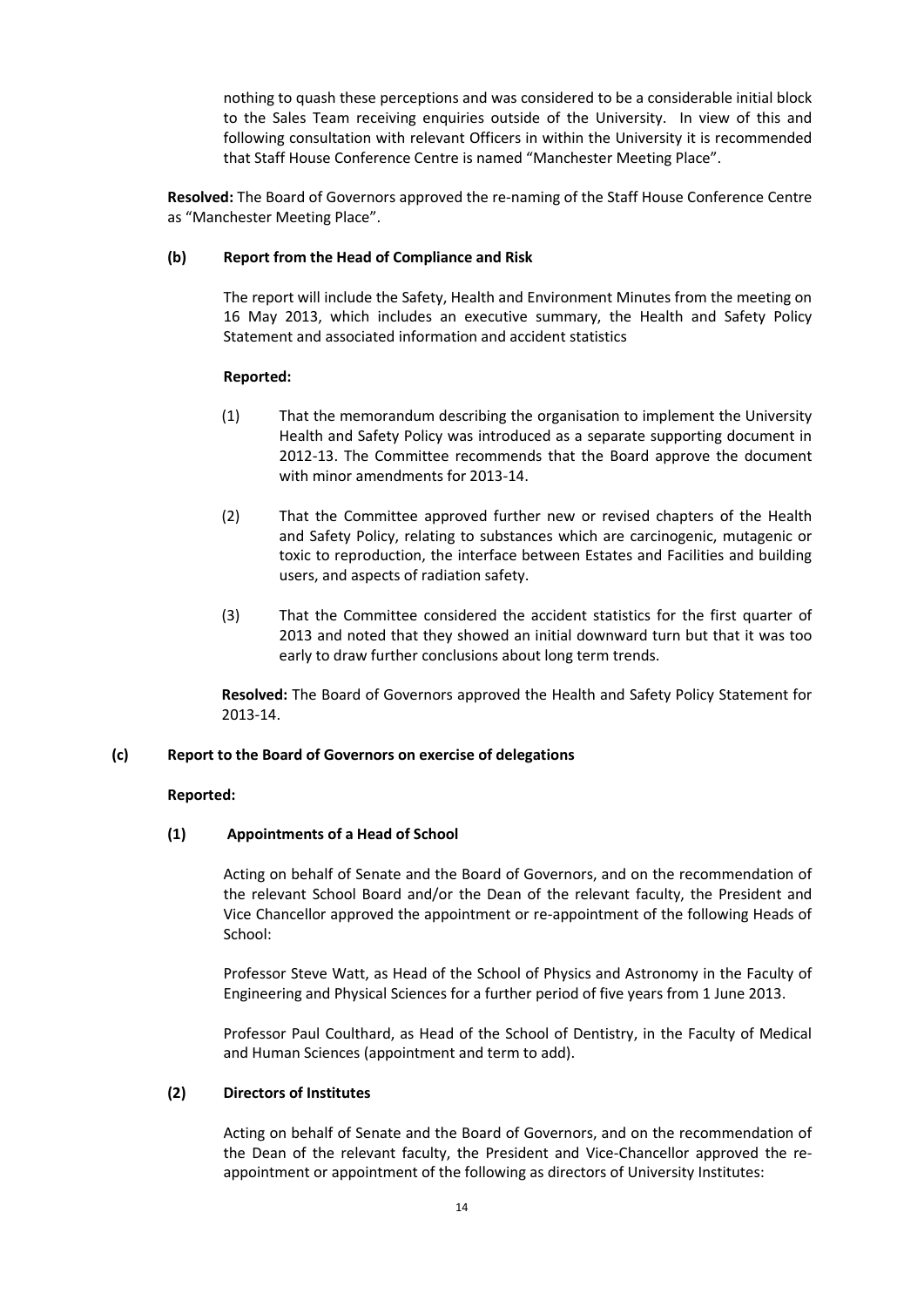Professor Nigel Scrutton, as Director of the Manchester Institute of Biotechnology (MIB), for a further three years from 1 September 2013.

Professor Melissa Denecke, as co-Director of the Dalton Nuclear Institute from 1 July 2013, for a five year term.

## **(3) Emeritus Professor**

Acting on behalf of Senate and the Board of Governors, and on the recommendation of the relevant Head of School and Dean of the Faculty, the President and Vice-Chancellor awarded the title of emeritus/emerita professor to:

Professor Jean Shaoul, Manchester Business School, with effect from 1 January 2013. Professor Alistair Sutcliffe, Manchester Business School, with effect from 1 June 2013.

### **(4) Promotion Outcomes**

Acting on behalf of Senate and the Board of Governors, the following promotional cases were approved:

### *Ad Personam* **Promotional Chair in Biomaterials**

Maria Alonso Rasgado, MSc (ESIA-IPN, Mexico), PhD (UMIST), at present Reader in the School of Materials, Faculty of Engineering and Physical Sciences at this University, as Professor of Biomaterials in the Faculty of Engineering and Physical Sciences from  $1<sup>st</sup>$ December 2012.

#### *Ad Personam* **Promotional Chair in Economics & Management Innovation**

Silvia Massini, MSc (University of Warwick), PhD (University of Rome), at present Reader in the Manchester Business School, Faculty of Humanities at this University, as Professor of Economics & Management Innovation in the Faculty of Humanities from  $1<sup>st</sup>$  December 2012.

#### *Ad Personam* **Promotional Chair in Developmental Signalling**

Keith Brennan, BA, PhD (University of Cambridge), at present Senior Lecturer in the Faculty of Life Sciences at this University, as Professor of Developmental Signalling in the Faculty of Life Sciences from  $1<sup>st</sup>$  May 2013.

## *Ad Personam* **Promotional Chair in (yet to be agreed)**

Arif Khurshed, BSc (University of Delhi), MSc (University of Buckinghamshire), PhD (University of Reading), at present Senior Lecturer in the Manchester Business School, Faculty of Humanities at this University, as Professor of (yet to be agreed) in the Faculty of Humanities from  $1<sup>st</sup>$  August 2013.

### **Reader**

Steven Magennis, Faculty of Engineering and Physical Sciences, promotion to Reader on  $1<sup>st</sup>$  January 2013.

Jane Green, Faculty of Humanities, promotion to Reader on 1<sup>st</sup> May 2013.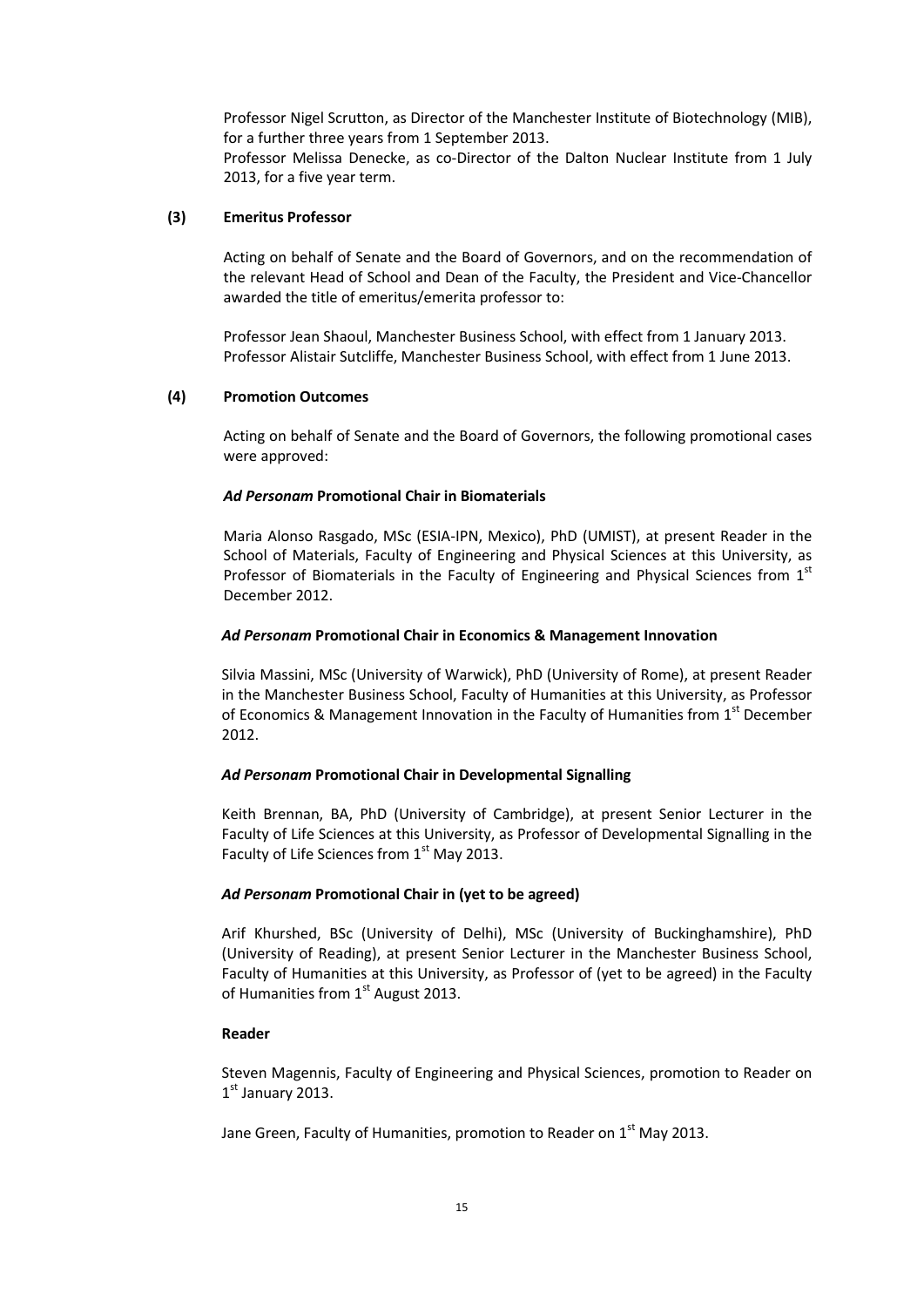#### **Senior Lecturer**

Liam Harte, Faculty of Humanities, promotion to Senior Lecturer on  $1<sup>st</sup>$  May 2013. Konstantinos Stathopoulos, Faculty of Humanities, promotion to Senior Lecturer on 1st March 2013.

Stuart Shields, Faculty of Humanities, promotion to Senior Lecturer on  $1<sup>st</sup>$  November 2013.

#### **Senior Research Fellow**

Elvira Uyarra, Faculty of Humanities, promotion to Senior Research Fellow on  $1<sup>st</sup>$ February 2013.

### **(5) Academic Appointments**

Acting on behalf of Senate and the Board of Governors, the following appointments were approved:

#### **Professorial**

### *Ad Personam* **Professor of Sociology and Social Gerontology**

Professor Christopher Phillipson, PhD (University of Durham), Faculty of Humanities, School of Social Sciences, from 1st November 2012

### *Ad Personam* **Professor of Immunology**

Professor Daniel Davis, PhD (University of Strathclyde), Faculty of Life Sciences, School of Life Sciences, from 1st November 2012

### *Ad Personam* **Professor of Bioethics**

Professor John Harris, BA, PhD (University of Oxford), Faculty of Life Sciences, School of Life Sciences, from 1st November 2012

### *Ad Personam* **Professor of Astrophysics**

Professor Sarah Bridle, BA, M.Sci, PhD (University of Cambridge), Faculty of Engineering and Physical Sciences, School of Physics and Astronomy from 1st January 2013

### *Ad Personam* **Professor of Modern Arabic Studies**

Professor Zahia Smail Salh, PhD (University of Exeter), Faculty of Humanities, School of Arts, Languages and Cultures, from 1st January 2013

### *Ad Personam* **Professor of Human Geography**

Professor Stefan Bouzarovski, BA, MSc, PhD (University of Oxford), Faculty of Humanities, School of Environment and Development, from 1st January 2013

### *Ad Personam* **Chair in Public International Law**

Professor Jean D'Aspremont, PhD (University of Louvain), Faculty of Humanities, School of Law, from 1st January 2013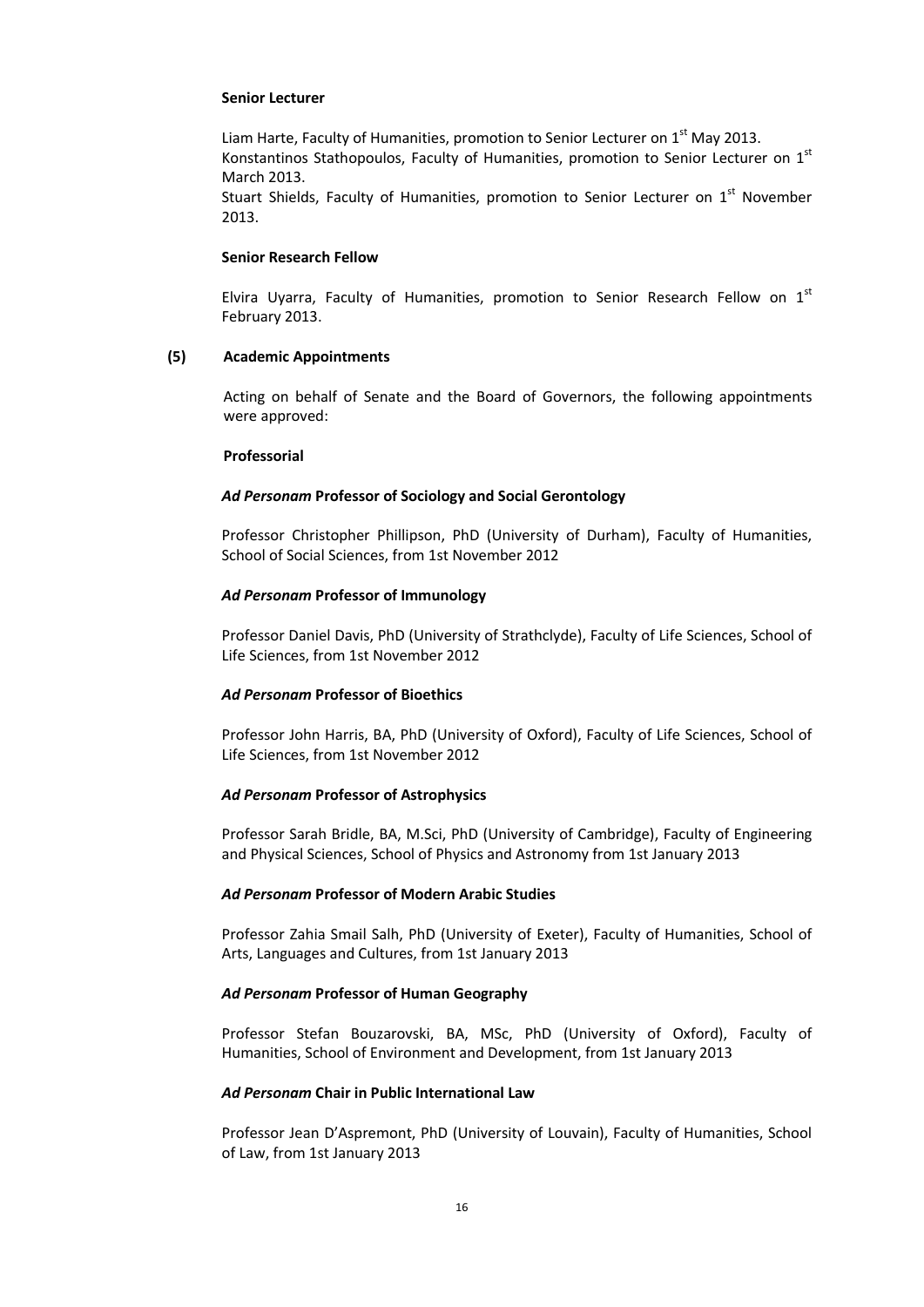#### *Ad Personam* **Professor of Immunology**

Professor Andrew MacDonald, BSc, PhD (University of Edinburgh), Faculty of Life Sciences, School of Life Sciences, from 1st January 2013

### *Ad Personam* **Professor of Nursing**

Professor Sandra Dunbar, BSc, MSc, PhD (University of Alabama), Faculty of Medical and Human Sciences, School of Nursing, Midwifery and Social Work, from 1st January 2013

### *Ad Personam* **Professor of Psychopharmacology**

Professor Joanna Neill, BSc (Bath), PhD (Birmingham), Faculty of Medical and Human Sciences, School of Pharmacology and Pharmaceutical Sciences, from 1st January 2013

#### *Ad Personam* **Professor of Nursing**

Professor Carol Tishelman, BSc, PhD (Karolinska Institute), Faculty of Medical and Human Sciences, School of Nursing, Midwifery and Social Work, from 3rd January 2013

### *Ad Personam* **Chair in Health Psychology**

Professor Suzanne Skevington, BSc, PhD, Faculty of Medical and Human Sciences, School of Psychological Sciences, from 1st February 2013

### *Ad Personam* **Professor of Ecology**

Professor Richard Bardgett, BSC, PhD (Lancaster University) Faculty of Life Sciences, School of Life Sciences, from 1st Febuary 2013

#### *Ad Personam* **Professor of Cancer Sciences**

Professor Paul Townsend, BSc, Cert Ed., PhD (University College, London), Faculty of Medical and Human Sciences, Institute of Cancer Sciences, from 1st Febuary 2013

#### *Ad Personam* **Chair in Marketing**

Professor Gary Warnaby, BA, MSc, PhD (Manchester Metropolitan University), Faculty of Engineering and Physical Sciences, School of Materials from 1st February 2013

### *Ad Personam* **Professor of Education**

Professor Michael Apple, Ed.D (Columbia University) Faculty of Humanities, School of Education, from 1st February 2013

### *Ad Personam* **Professor of Education**

Professor Mark Greenberg, BA, MA, PhD (University of Virginia) Faculty of Humanities, School of Education, from 1st February 2013

### *Ad Personam* **Professor of Education**

Professor Luis Radford-Hernandez, Bsc, PhD (Universidad de San Carlos) Faculty of Humanities, School of Education, from 1st February 2013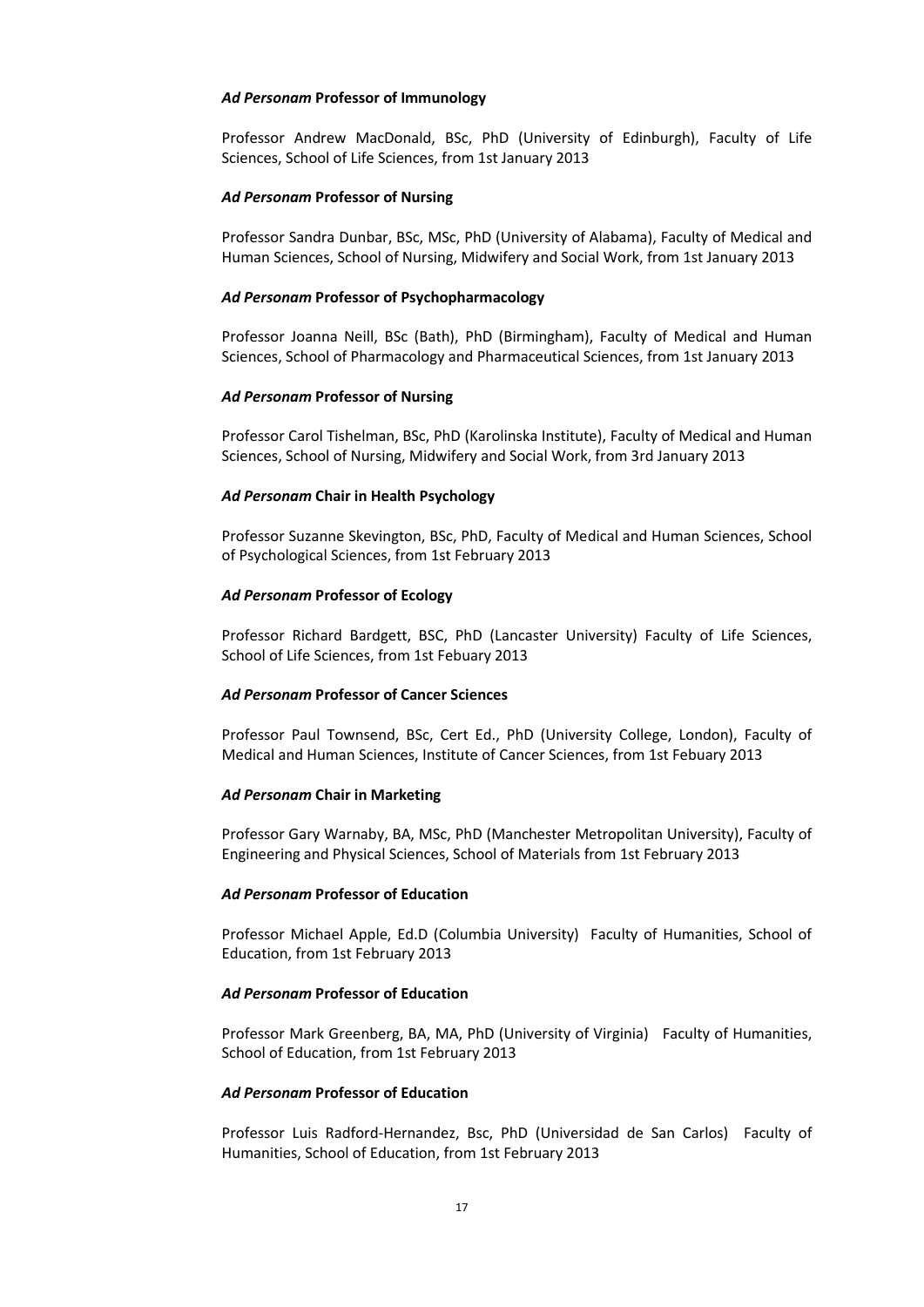### *Ad Personam* **Professorial Research Fellow**

Professor Timothy Cornell, BA, PhD (University of London) Faculty of Humanities, School of Arts, Languages and Cultures, from 1st February 2013

### *Ad Personam* **Professor of Social Statistics**

Professor Ian Plewis, B.Soc.Sci, MSC (London School of Economics), Faculty of Humanities, School of Social Sciences, from 1st March 2013

### *Ad Personam* **Professor of Sociology**

Professor Alice Bloch, BA, Msc, PhD (Goldsmiths College, University of London) Faculty of Humanities, School of Social Sciences, from 1st April 2013

### *Ad Personam* **Professor of Commercial Law**

Professor Gerard McMeel, BCL, MA (Brasenose College, University of Oxford) Faculty of Humanities, School of Law, from 1st April 2013

### *Ad Personam* **Chair in Cognition and Cogntitve Neuroscience**

Professor Sonja Kotz, MA, Msc, PhD (Tufts University), Dr. rer. nat. habil (University of Leipzig) Faculty of Medical and Human Sciences, School of Psychological Sciences, from 1st April 2013

### *Ad Personam* **Professor of Cardiovascular Medicine**

Professor Bernard Keavney, MD (University of Oxford) Faculty of Medical and Human Sciences, Institute of Cardiovascular Sciences, from 1st April 2013

#### *Ad Personam* **Professor of Medicine**

Professor Ludwig Neyses, MD (Dierich, Institute of Immunology, Mainz, Germany) Faculty of Medical and Human Sciences, Institute of Cardiovascular Sciences, from 1st April 2013

#### *Ad Personam* **Professor of Respiratory Medicine**

Professor Paul O'Byrne, MD (University College, Dublin) Faculty of Medical and Human Sciences, Institute of Inflammation and Repair, from 1st April 2013

#### *Ad Personam* **Chair in Fungal Cell Biology**

Professor Nick Read, Bsc, PhD (University of Bristol) Faculty of Medical and Human Sciences, Institute of Inflammation and Repair, from 1st April 2013

#### *Ad Personam* **Chair in Health Psychology**

Professor Belinda Borelli, BA (Summ Cum Laude), MA, PhD (University of Illinois) Faculty of Medical and Human Sciences, School of Psychological Sciences, from 1st May 2013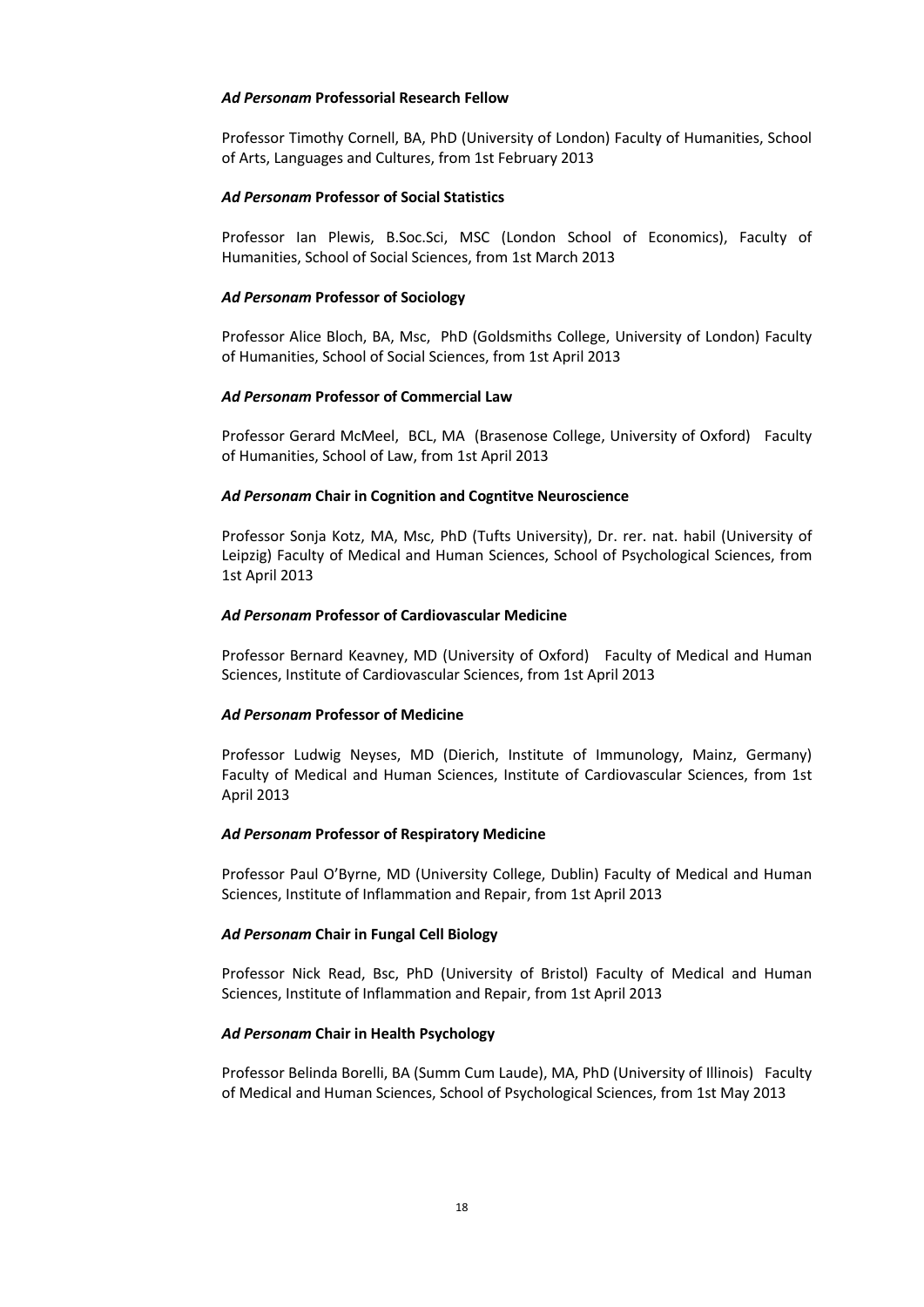#### *Ad Personam* **Professor of Population Health**

Professor Richard Wakeford, Bsc, PhD (University of Liverpool) Faculty of Medical and Human Sciences, Institute of Population Health, from 1st May 2013

#### *Ad Personam* **Professor of Education**

Professor Erica Burman, BSc, PhD (University of Manchester) Faculty of Humanities, School of Education, from 1st May 2013

### *Ad Personam* **Chair in Welding Technology**

Professor Michael Smith, BSc, D.Phil (Magdalen College, University of Oxford) Faculty of Engineering and Physical Sciences, School of Mechanical, Aerospace and Civil Engineering from 7th May 2013

### *Ad Personam* **Chair in Geotechnical Engineering**

Professor Akbar Javadi, BEng, MA, PhD (University of Bradford) Faculty of Engineering and Physical Sciences, School of Mechanical, Aerospace and Civil Engineering from 1st June 2013

### *Ad Personam* **Professor of Education**

Professor Ian Stronach, MA, Med, PhD (Manchester Metropolitan University) Faculty of Humanities, School of Education, from 1st June 2013

#### **Readers**

Dr Keith Grainge, Faculty of Englneering and Physical Sciences, School of Physics on 1st January 2013

Dr Alistair Brand, Faculty of Humanities, Manchester Business School on 1st January 2013

### **Senior Lecturers**

Dr Linda Rush, Faculty of Humanities, School of Education on 1st November 2012 Dr Nongnooch Kuasirikin, Faculty of Humanities, Manchester Business school on 1st January 2013

Dr Alexandros Kostakis, Faculty of Humanities, Manchester Business school on 1st January 2013

Dr Erica Bafelli, Faculty of Humanities, School of Arts, Languages and Cultures on 1st January 2013

Ms Selma Carson, Faculty of Humanities, School of Environment and Development on 15th January 2013

Dr Tariq Aslam, Faculty of Medical and Human Sciences, Institute of Human Development on 1st May 2013

Dr Caroline Bradbury-Jones, Faculty of Medical and Human Sciences, School of Nursing, Midwifery and Social Work on 20th May 2013

Dr Karen Broadhurst, Faculty of Medical and Human Sciences, School of Nursing, Midwifery and Social Work on 1st June 2013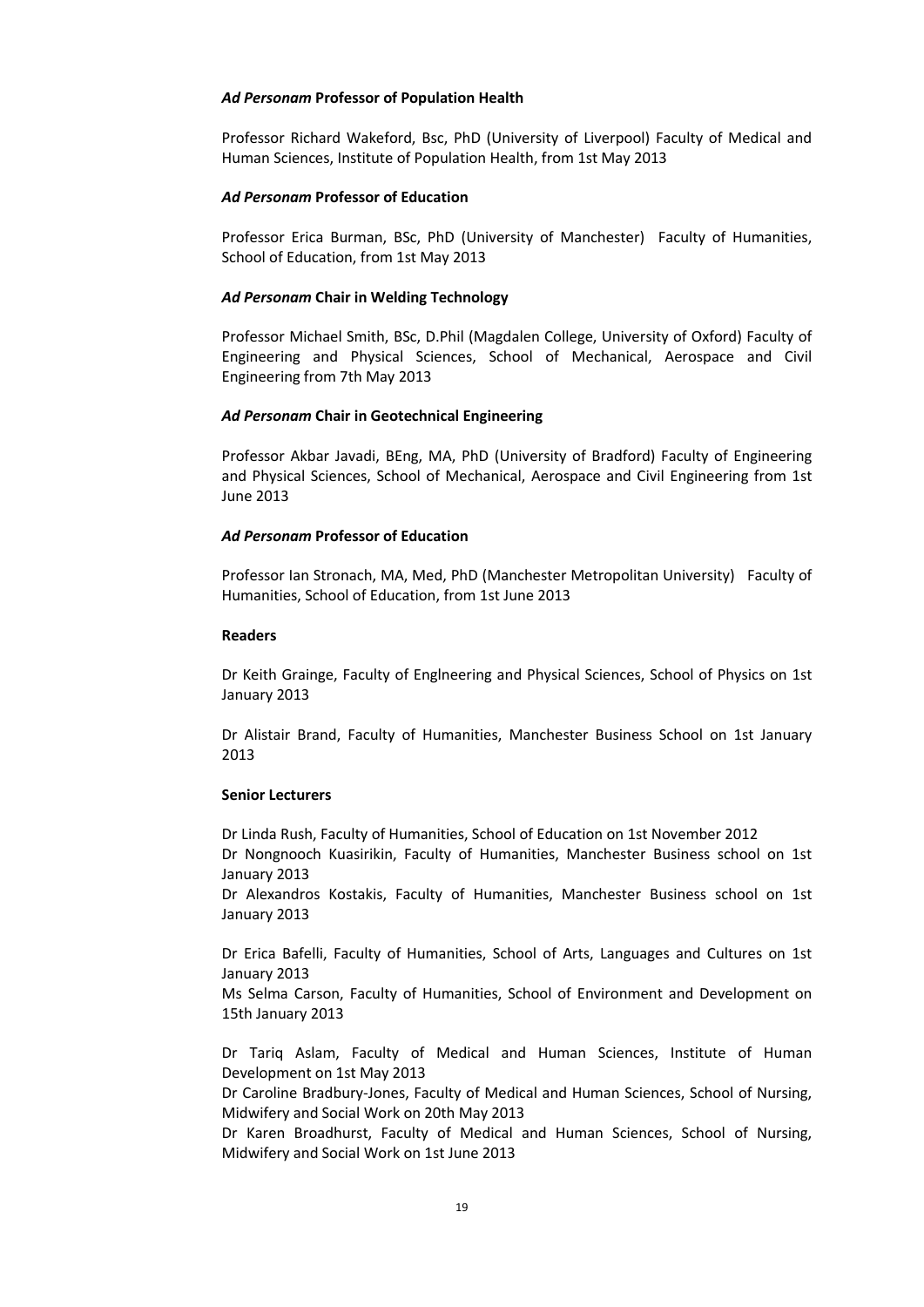Dr Joanne Dunville, Faculty of Medical and Human Sciences, School of Nursing, Midwifery and Social Work on 1st April 2013

Dr Keith Jensen, Faculty of Medical and Human Sciences, School of Psychological Sciences on 5th December 2012

### **Research Fellows**

Dr Denis Hilton, Faculty of Humanities, School of Social Sciences on 1st February 2013 Dr Paul Le Tissier, Faculty of Life Sciences, School of Life Sciences on 7th May 2013

# **Honorary Chair**

Judith Jaeger, Honorary Professor, PhD (Yeshiva University), BA (City University New York), Faculty of Medical and Human Sciences, Institute of Brain, Behaviour and Mental Health on 25th April 2013.

# **(6) Seal Orders**

Pursuant to General Regulation VII.4, the Common Seal of the University has been affixed to instruments recorded in entries no 1294 - 1312.

# **10. Report from the Senate**

# **(a) A summary of matters for the attention of the Board, arising from the meeting of Senate held on 25 June**

### **Reported:**

- (1) That Senate received summary reports on the results of the Staff Survey 2013, student numbers for entry in 2013, and UUK's launch of the 'Safe Campus Communities' website.
- (2) That members were updated on progress with the University College for Interdisciplinary Learning and a project to produce personalised teaching timetables for students. Senate approved a framework for Faculty Peer Review of Teaching, a Policy on the Recording of Lectures and Other Learning Activities, and the formation of a new Student Conduct and Discipline Committee to replace the existing Student Discipline Committee. This latter approval necessitates amendments to Regulation XVII: Conduct and Discipline of Students which were approved by Senate and also require approval by the Board. The amended regulation was provided under the Secretary's Report.
- (3) That the Vice-President (Research and Innovation) reported on preparations for the REF2014. Senate approved a Policy on the Use of Animals in Research and changes to the governance of the University of Manchester Research Institute.
- (4) That Senate endorsed amendments to the Terms of Reference for the Awards and Honours Group and endorsed the names recommended by the Group for honorary degrees.
- (5) That Senate approved changes to the Academic Promotions Policy and Procedure for Grades 5 to 6 and Grades 6 to 7. These changes were also forwarded to the Board for formal approval.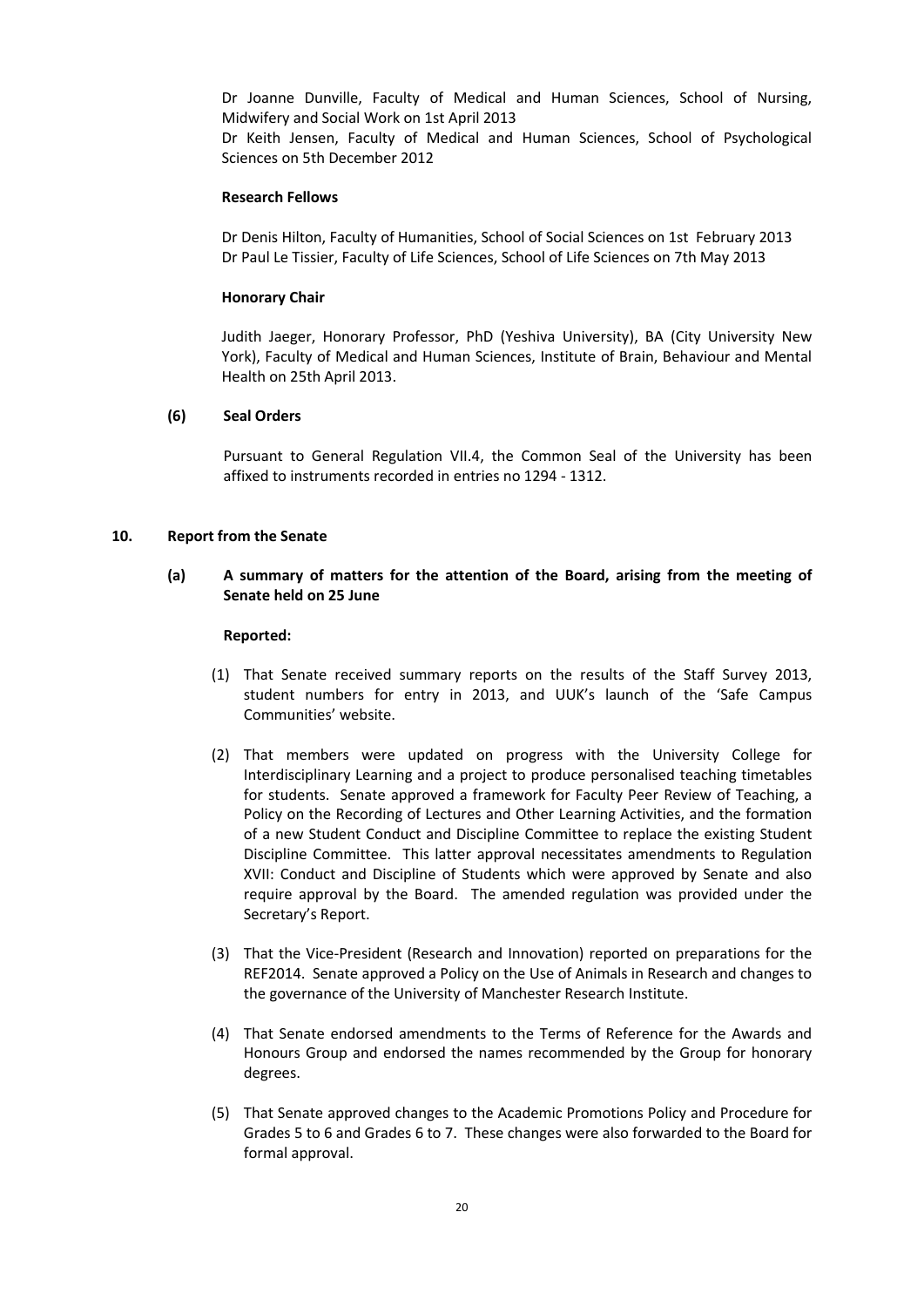(6) That Senate endorsed an amendment to Regulation XVI: The University Press, for approval by the Board.

**Resolved:** That the Board approved the Academic Promotions Policy and associated procedures, and the amendments proposed to Regulation XVII, on the Conduct and Discipline of Students, attached as Appendix 5.

**(b) A confidential report from the Awards and Honours Group was tabled at the meeting. By way of background, a paper on the process for bringing forward recommendations for honorary awards and the award of the University Medal of Honour was also provided.**

#### **Reported:**

- (1) That in November of each year, the President and Vice-Chancellor, on behalf of the Awards and Honours Group, invites members of the Board of Governors, Senate, General Assembly and all staff and students, via the University of Manchester Students' Union Executive, to nominate individuals for honorary degrees and Medals of Honour. In addition alumni are invited to submit nominations.
- (2) That in the following April, after an initial sift undertaken by the President and Vice-Chancellor, conducted after seeking advice from relevant senior officers, the shortlisted cases are considered by the Awards and Honours Group. Consideration is given gender and ethnicity, so that a balance is achieved, as far as is practicable, as well as to ensuring that the broadest range of fields of achievement is reflected. Of those which are not short-listed, some are considered unsuitable at this particular time and are removed from the database; others are kept on record and carried over to be reconsidered the following year.
- (3) That the Awards and Honours Group (AHG) reviews the candidates at its meeting and makes its selection. Thereafter Senate is asked to endorse the recommendations for honorary degrees, with final approval being sought from the Board of Governor in July each year. The Board is also asked to consider and approve the names being put forward by the AHG for Medals of Honour.

The Awards and Honours Group comprises: The President and Vice-Chancellor (ex officio) The Registrar, Secretary and Chief Operating Officer (ex officio) General Secretary of the Students' Union (ex officio) [since 2013] Four members of the Board of Governors Four members of Senate, one from each of the Faculties

The membership for the meeting on 15 April 2013 was as follows: Professor Dame Nancy Rothwell Mr Will Spinks Mr Nick Pringle Mr Robert Hough Cllr Mohammed Afzal Khan Mrs Christine Lee-Jones Mr Gerry Yeung Dr Stuart Allan Professor Kersti Borjars Professor Anthony Brown Professor Aneez Esmail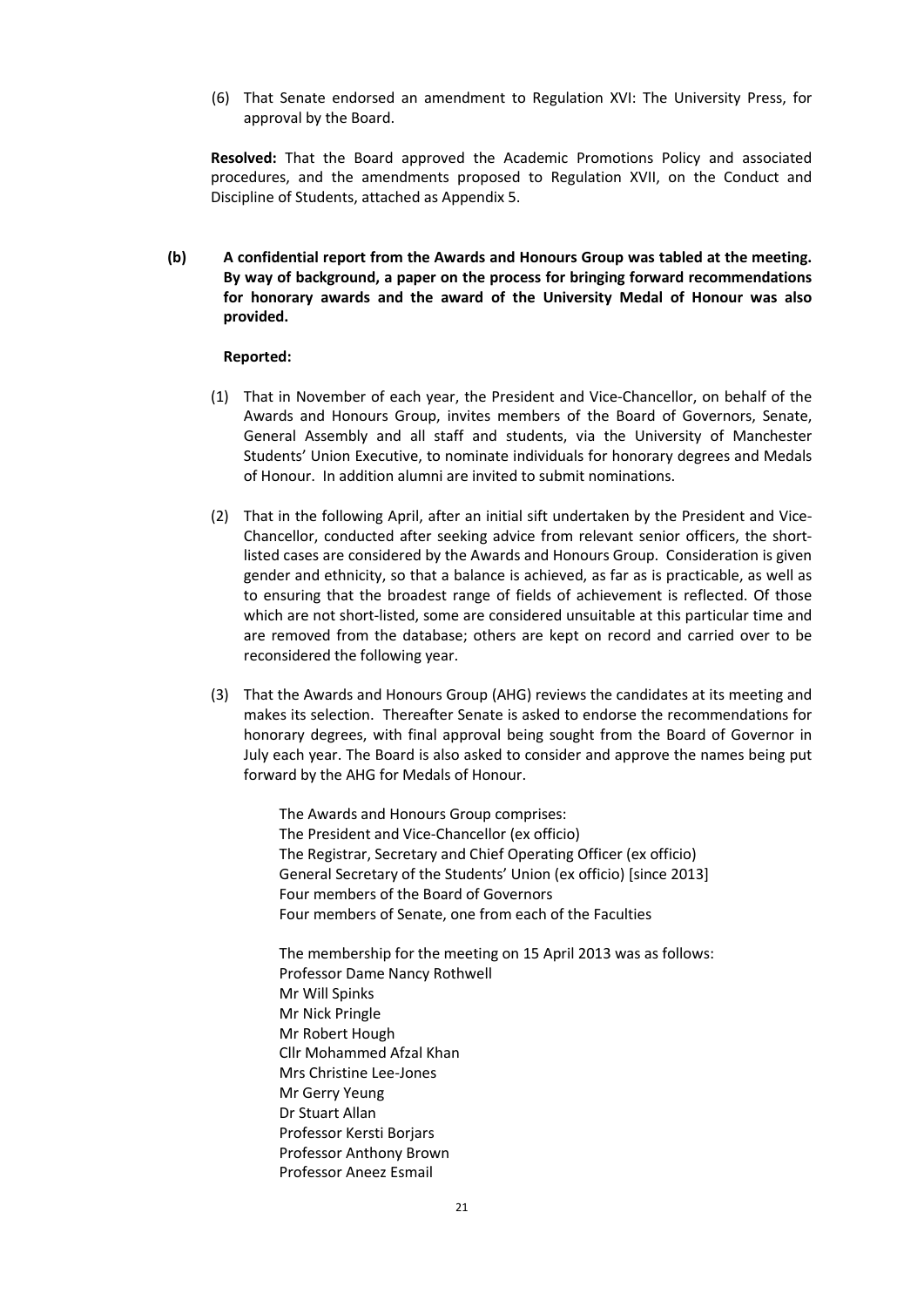In effect, Senate and the Board of Governors delegate responsibility for managing the process and coming forward with recommendations to the AHG.

- (4) That the entire process is managed in a way which is designed to ensure that confidentiality is upheld. In the letter calling for names it is made clear that the AHG reserves the right to reject a nomination where the nominee and/or his or her family or colleagues are found to be aware of the nomination. The need for confidentiality also means that the nominations are tabled at the AHG meeting itself (with sufficient reading time given), and, similarly, any papers giving the names of the individuals are also tabled at the relevant meeting of Senate and the Board. In all three instances the papers are handed back at the end of the meeting.
- (5) That the names of the successful individuals can only be released once they have formally agreed to accept the honorary degree or Medal of Honour.
- (6) That at its recent meeting, members of the group considered whether, in the light of recent experiences at other universities, it would be desirable to formally state within its terms of reference that it has the authority to make recommendations to Senate and the Board of Governors in the case of honorary degrees, and to the Board of Governors only in the case of Medals of Honour, that awards be rescinded.

There was unanimous agreement that this should be one of its terms so it proposed that a fourth term is added.

The terms of reference are given here in full with the additional term italicised:

- 1. To consider the criteria and make recommendations to Senate and thereafter the Board of Governors for the award of honorary degrees of the University.
- 2. To consider the criteria, and make recommendations to the Board of Governors, for the award of the University Medal of Honour.
- 3. To advise the President and Vice-Chancellor on matters relating to the University's Distinguished Achievement Medals and on nominations for other internal and external honours and awards which may from time to time be introduced.
- *4. To review any award where the University is in receipt of substantial new information which, for good reason, was not available previously or has subsequently been provided and which, potentially, could have affected the original decision to confer. In undertaking this task the Group will:*
	- *- require substantial grounds for the review;*
	- *- will review those grounds with the award holder, if appropriate and if possible; and will*
	- *- after due consideration, make a recommendation to Senate and thereafter the Board of Governors (for honorary degree holders) or directly to the Board of Governors (for Medal of Honour holders), to either rescind the award or leave it in place.*

**NB** That further information on the awards approved by the Board and to be made in the 2013/14 academic year will be provided once the University has received responses from the nominated recipients.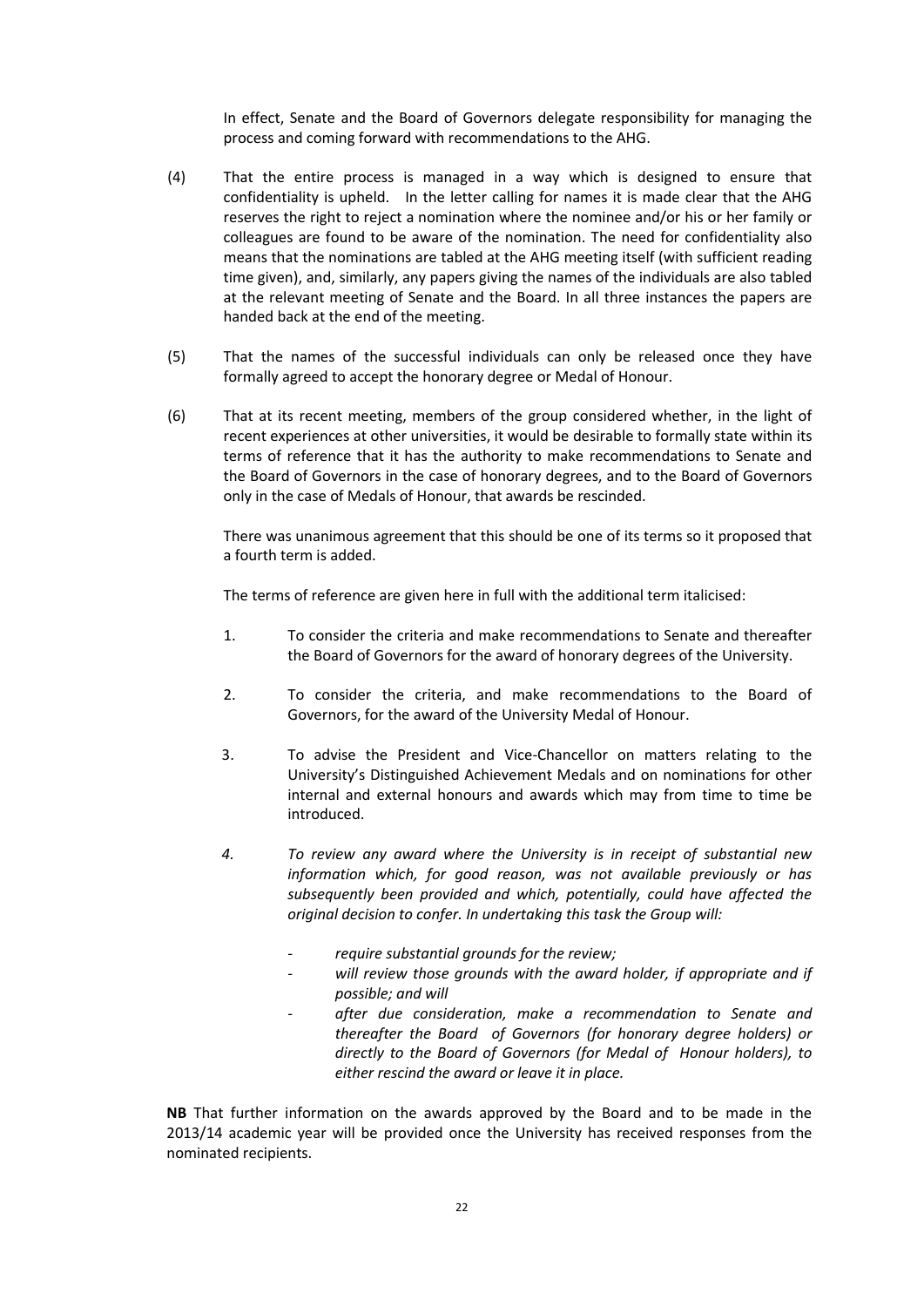### **11. Board committee reports**

#### **(a) Finance Committee, 17 June**

**Received:** The executive summary and minutes of the meeting held on 17 June 2013, including recommendations concerning the Budget for the University for 2013-14.

#### **Reported:**

- (1) That in addition to those matters already reported to the Board at its extraordinary meeting on 19 June 2013, Finance Committee also considered the following issues in respect of the Bond:
	- (i) Following discussions with the University's legal advisors, Mills and Reeve and Clifford Chance, a specific indemnity for members of the Board of Governors was not deemed to be necessary either in the context of the bond transaction or otherwise. It was highly likely that any claim would be brought against the University, as a body corporate, rather than against individual Governors. The decision to enter into the bond issue was a collective one and this collective approach was both a key part of the University's usual procedures and processes and was fundamental to the way in which the bond issue is to be approved. The prospectus had been drafted with input from all areas of the University and subject to review by both sets of lawyers and Rothschild (as financial adviser to the University). In addition, the recommendations and resolutions by Finance Committee and the Board of Governors have been made collectively, and at full meetings.
	- (ii) It was noted that the University will put in place Public Offering of Securities Insurance ("POSI") to cover liability specifically arising under the prospectus.
	- (iii) Directors and Officers liability cover had been doubled from £10 million to £20 million.
	- (iv) The University must disclose significant changes which may affect its obligations under the terms of the bond. Only in limited circumstances can disclosure be delayed and it was for the issuer (ie. the University) to demonstrate disclosure. However, the definition was broad and the key consideration was "materiality".
	- (v) In order to provide additional headroom in the first four years of the bond, an amendment to the existing private placement had been negotiated with the note holders so that the cash raised by the bond issue will be taken account of when calculating the debt to net asset ratio. Finance Committee confirmed its approval for this variation to the agreement.
	- (vi) Finance Committee noted that the de minimis amount for the nonpayment of another debt, triggering an immediate repayment of the bond, was £20 million.
	- (vii) It was noted that all subscribers to the bond issue will be UK registered institutions and therefore compliant with all statutory regulations,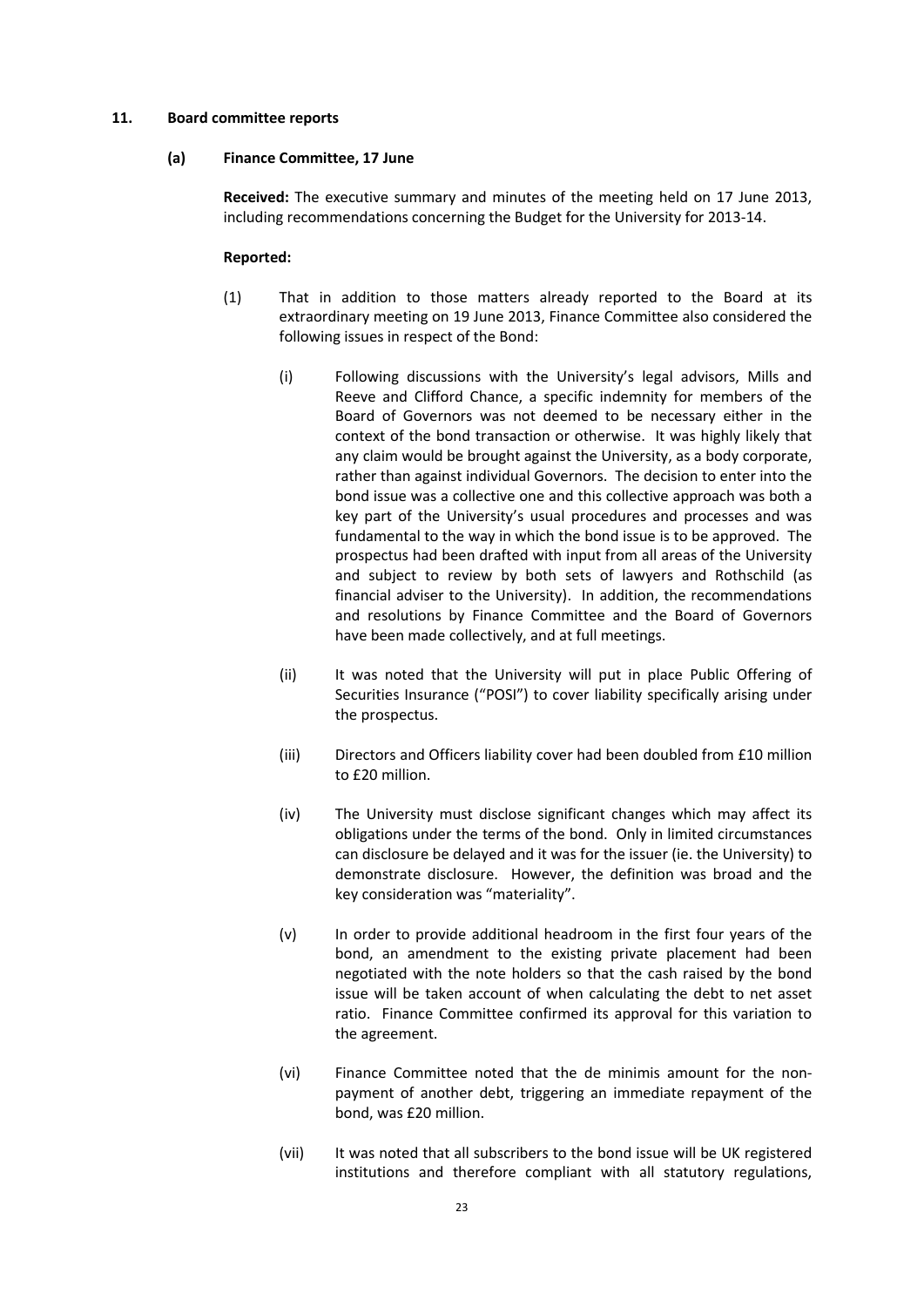including those regarding money laundering. Separate (individual) disclosure would not be required.

- (2) That Finance Committee resolved to recommend for the approval of the Board of Governors the University's budget for 2013/14 and Five Year Financial Forecasts.
- (3) That Finance Committee resolved that the Chair was empowered to take Chair's Action to approve a temporary breach of the Treasury Management Policy following receipt of the bond monies in July 2013.
- (4) That BlackRock had informed the University that Mr Doug Shaw had taken over as Relationship Manager following the departure of Mr Willie Hartley-Russell. Aon Hewitt were currently undertaking a review of the current investment strategy, including value for money and Finance Committee will receive this report at its next meeting.
- (5) That Ernst and Young had been appointed by USS Ltd to assess the strength of the financial covenant and were due to visit the University of Manchester on 19 June 2013.
- (6) That Finance Committee noted the management accounts for April 2013 at the meeting. However, the May management accounts were provided to the Board, having been received and reviewed by PRC Finance Sub Committee on 18 June 2013 and Planning and Resources Committee on 9 July 2013.
- (7) That the Chair thanked the two members of Finance Committee attending their last meeting. Mr Nick Pringle, during his 12 months as General Secretary of the Students Union, and Dr Keith Lloyd, for his seven years as a member of the Committee, chair of Subsidiary Undertakings Sub Committee and latterly, as chair of Finance Committee.

**Resolved:** That the Board of Governors approved the budget submission for 2013/14.

### **(b) Audit Committee 25 June**

**Received:** The executive summary and minutes of the meeting held on 25 June 2013.

### **Reported:**

- (1) That the Committee noted it had previously requested that the audit plan for 2013-14 should be updated to address elements of the capital development plan within its coverage. A further iteration of the audit plan would be provided to the Committee in September 2013.
- (2) That the Committee agreed that a paper on whistleblowing, reviewing reports and investigations previously made and completed, would be brought to the next meeting.
- (3) That the planned update and training event for members of the Audit and Finance Committees and of the Board of Governors had, unfortunately, been cancelled. The main element was to have been a session from the Charity Commission, entitled "The Essential Trustee", however, the Charity Commission had been unable to deliver the training as originally planned. The training event would be re-scheduled early within the next academic session.
- (4) That Uniac presented reports on Cyber Security, Banking and cash management, Bribery Act Response and Environmental Sustainability. In respect of Cyber Security, where Uniac had identified significant opportunities to improve the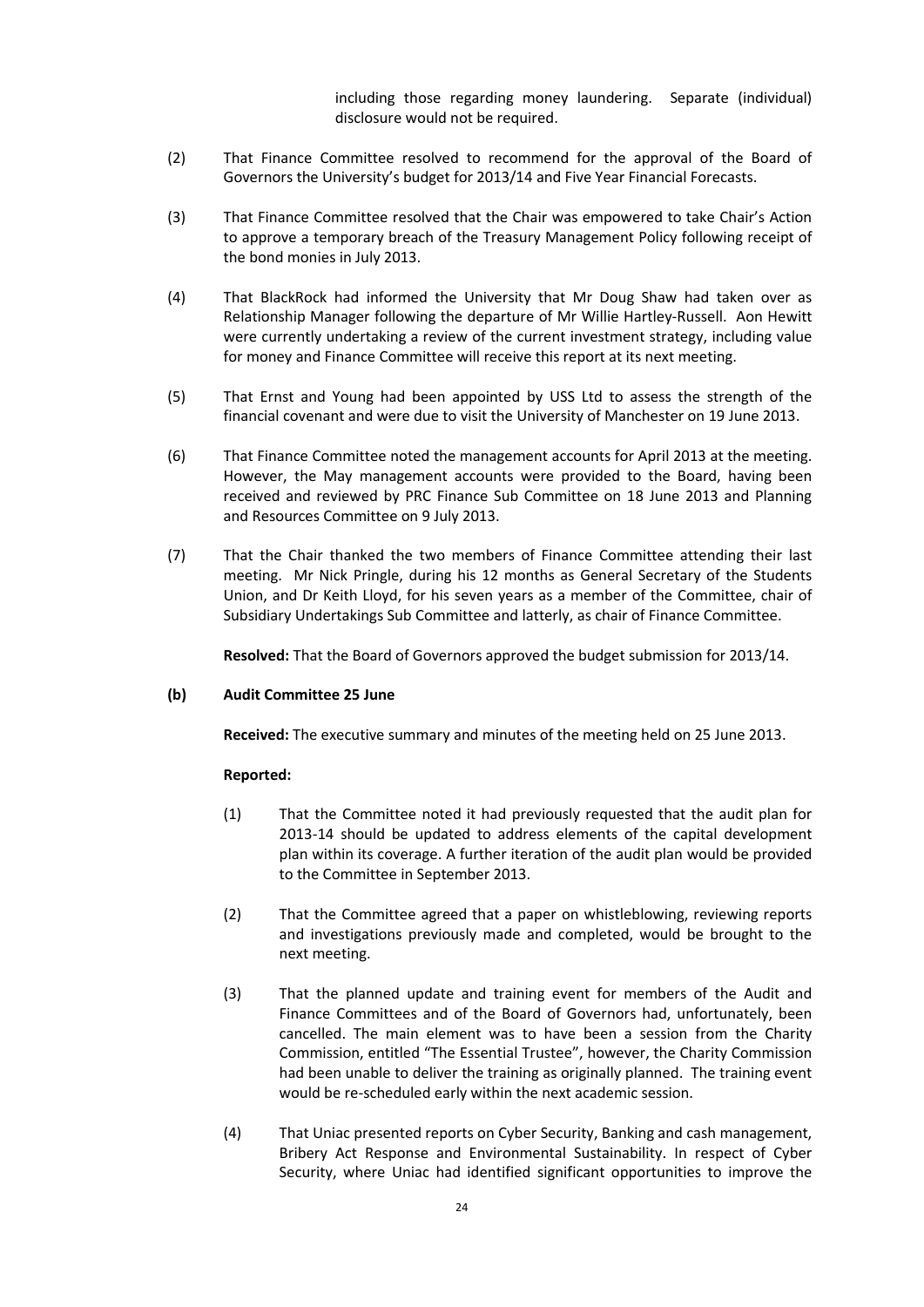effectiveness of the system of internal control and governance, and significant opportunities to identify and evaluate risks and controls more appropriately for cyber threats, while the Committee concern about the nature of the risks the University faced in some of the areas described. The Committee anticipated that the issue of cyber security would be reflected within the risk registers and indicated that regular reports on progress in this area should be provided.

(5) That, referencing the earlier discussion concerning cyber security, the Committee noted that it would be beneficial to separately identify the risks concerned with this from the more general risk of a failure in or breach of University IT infrastructure. As had previously been noted, the risks were presented as "net after considering controls in place". However, it remained the case that the existence of those controls did not have an immediate effect on the impact and likelihood of the risk, and it was anticipated that the likelihood and/or impact would move left/down across the map as the control environment in each case mature. The Committee agreed that the risk map would be revised in line with the comments expressed at the meeting and presented this to the Board, as an appendix to the Audit Committee minutes.

**Noted:** That Treasury Management Policy and the Monitoring of the Campus Masterplan would be addressed within the Internal Audit Plan for 2013-14.

# **(c) Staffing Committee, 12 June**

**Received:** An executive summary and minutes from the meeting of the Staffing Committee held on 12 June 2013.

**Resolved:** To approve the recommendations of the Staffing Committee that:

- (1) The University proceeds with the process outlined in the agreed contracts procedure to deal with those staff considered to be at risk on open ended contracts linked to finite external funding for the period through 1 February 2014 to 30 June 2014;
- (2) The University continues to ensure that all suitable and appropriate alternative strategies for resolution, including redeployment and restructuring, have been properly considered.

# **R (d) Remuneration Committee, Annual Report and minutes from 17 April 2013**

A report on the work undertaken by the Remuneration Committee within the year was provided alongside the minutes of the meeting from 17 April 2013.

### **Noted:**

- (1) That the Committee's principal matters of business are:
	- (i) To consider and determine on behalf of the Board of Governors the remuneration arrangements for certain senior officers of the University (including the President and Vice-Chancellor, the Registrar and Secretary, Vice-Presidents and Deans, and Vice-Presidents).
	- (ii) To delegate to an appropriately constituted Senior Salaries Review Group (or Groups) the task of making recommendations on the remuneration of professorial and equivalent senior administrative staff not covered in '1' above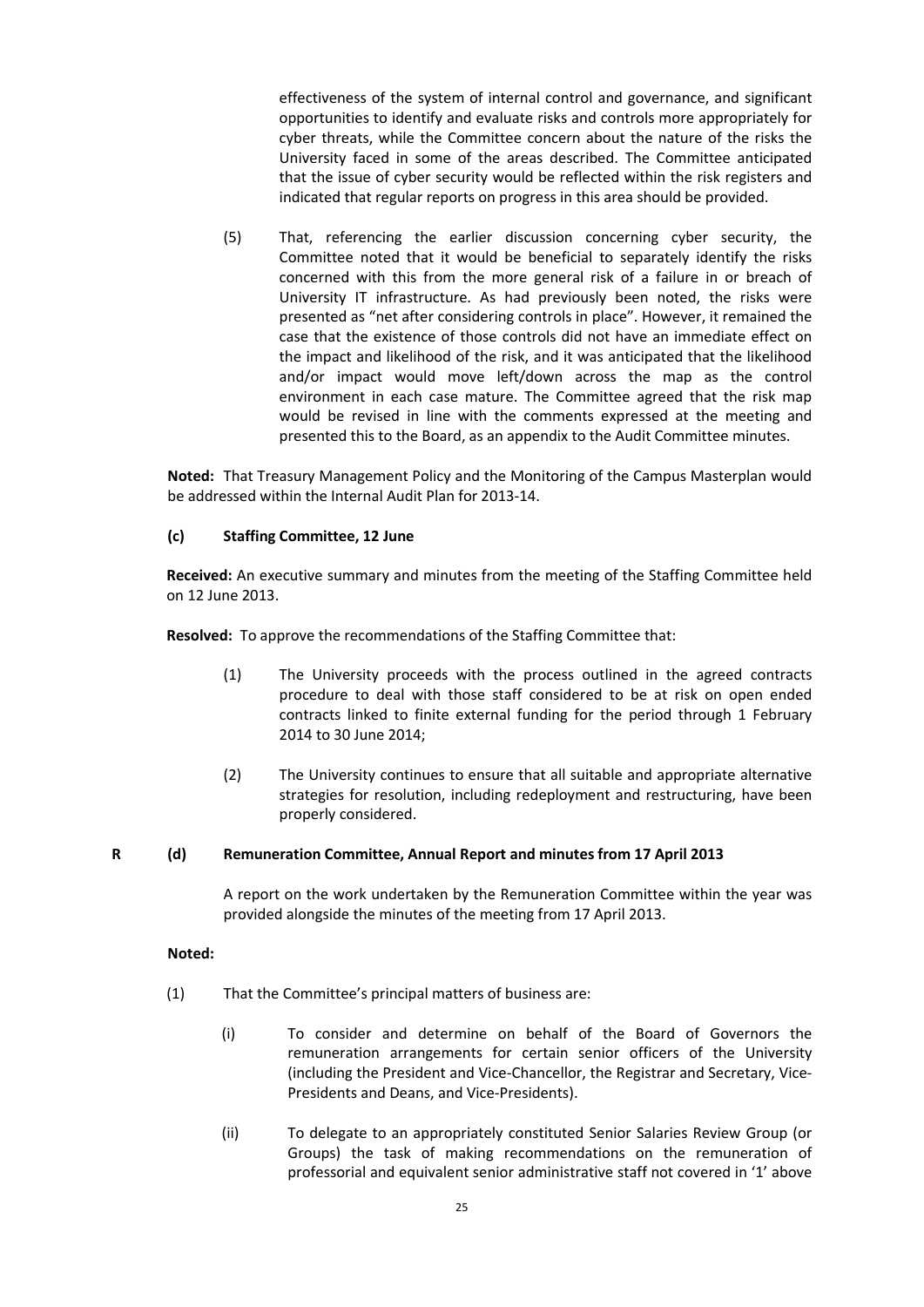and to scrutinise such recommendations as appropriate for consistency and fairness.

- (iii) To consider policies and procedures on the remuneration of senior staff, to recommend them to the Board of Governors and to oversee their implementation within the University.
- (2) That the Committee had prepared a comprehensive report on the work undertaken by the Committee and detailed information on the review of the salaries of the President and Vice-Chancellor, the Deputy President and Vice-Chancellor, the Vice-Presidents and Deans, the Policy Vice-Presidents, the Registrar, Secretary and Chief Operating Officer and the Chief Executive of UMI<sup>3</sup>.
- (3) That the Director of Human Resources presented the Remuneration Committee members with a detailed report on the Hay evaluation of grade 9 academic related roles. All roles in this category had now been evaluated by Hay consultants using up to date job descriptions. The report presented the overall scores for each role, a proposed banding framework and a proposed pay policy. The Board was asked to approve the recommendation from the Remuneration Committee on the University's approach to pay, recognition and progression for grade 9 academic related staff as outlined.

**Resolved:** The Board of Governors approved the approach to pay, recognition and progression for grade 9 academic related staff proposed.

### **12. Report from the Planning and Resources Committee**

**Received:** A summary of matters discussed at the meetings of the Committee held on 7 May and 11 June was provided.

#### **Reported:**

(1) That during the period of this report, the Committee considered the draft management accounts for the period ended 30 April 2013. The Committee also received the Minutes of the Finance Sub-Committee meetings held on 30 April 2013, 21 May 2013 and 28 May 2013.

At its meeting on 11 June 2013, the Committee considered the University's draft submission of the Budget for 2013-14 and Five Year Plan, including the HEFCE submission comprising financial tables and commentary, and agreed to recommend them to Finance Committee for approval. The Committee noted that the plan included less contingency than had historically been the case.

At the same meeting, the Committee considered and approved the following tuition fee recommendations from the meeting of Finance Sub-Committee held on 28 May 2013:

- i) recommendations from the respective Faculty Senior Management Teams for the non-standard tuition fees to apply in 2014-15
- ii) recommendations from the Teaching and Learning Group that, with effect from September 2013, (a) undergraduate students permitted to repeat a year of study be charged full tuition fees at the rate applicable for the academic year concerned; and (b) undergraduate students permitted to carry 20 failed credits into a subsequent year will not be charged any additional tuition fee but will be required to cover any additional costs associated with the course unit(s) concerned e.g. mandatory field trip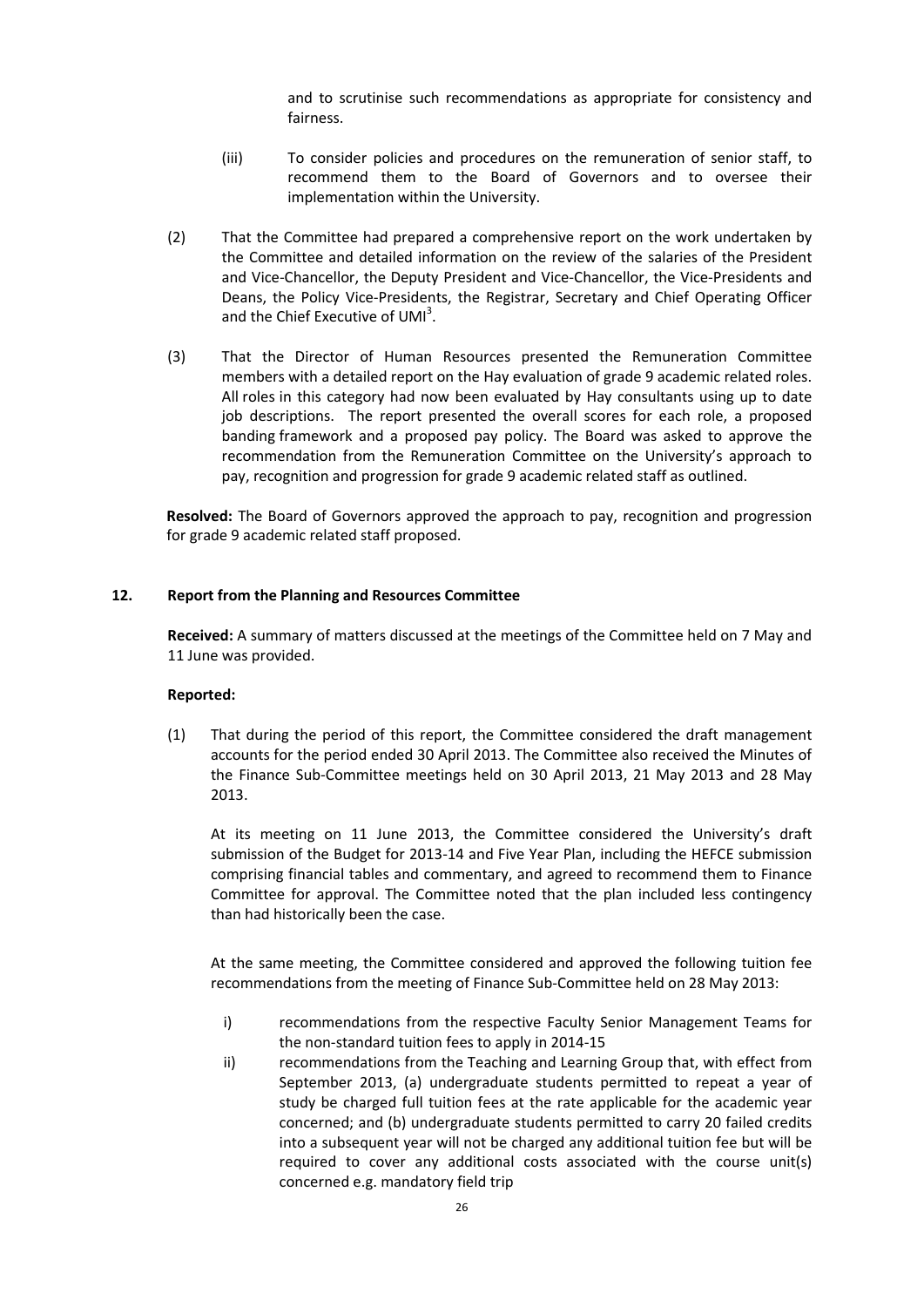- iii) guiding principles for additional costs incurred by students on undergraduate and postgraduate taught programmes
- iv) fees for joint postgraduate research programmes
- v) the proposal from the PBS Taskforce that the University's facility for the early payment of tuition fees should be promoted and that a mandatory £1,000 'deposit' be introduced for international taught postgraduate students applying to commence their study in 2014-15 (effectively from August 2013).

At its meeting on 11 June 2013, the Committee considered and endorsed the process for approval of the public bond.

- (2) That at its meeting on 11 June 2013, the Committee considered a paper highlighting some of the key proposals in the HEFCE consultation document: *Student number controls: Consultation on arrangements for 2014-15 onwards* (2013/10) [a](http://www.hefce.ac.uk/whatwedo/lt/howfund/studentgrades/haveyoursay/%23d.en.81773)nd outlining the main elements of the University's response. The Committee also considered a paper summarising proposed changes to the HEFCE financial memorandum part 2 for the academic year 1 August 2013 to 31 July 2014. At the same meeting, the Committee approved proposals for the 2013 Management Satisfaction Surveys for the Faculties, PSS and The University of Manchester Library. The Committee noted that the Management Satisfaction Surveys would be reviewed in due course in the light of the findings of the Staff Survey. The Committee also approved proposals for the format of the 2013 Faculty APRs including a timetable for the APR process. The same set of documentation would be used for the 2013 Faculty APRs as in 2012, with the addition of a Social Responsibility spreadsheet and key results from the Staff Survey 2013 by Faculty and School together with the Staff Survey Action Plans. At its meeting on 11 June 2013, the Committee approved the Operational Priorities for the Faculties for 2013-14, including key targets, and the Operational Priorities for 2013-14 for the Professional Support Services. The Committee also considered tables providing comparative 2011-12 data for the Russell Group relating to students, staff and research income.
- (3) That at its meeting on 11 June 2013, the Committee approved the University's response to the HEFCE request, Knowledge exchange funding through HEIF: additional funding AY2013/14 & AY2014/15 for universities at the up-to-date, re-modelled maximum cap: KE Strategy Addendum. The Committee noted that the University had had its HEIF uplift of £500k, initially awarded for good performance, extended for two years and was required to return the structured addendum outlining how it would use the funding by 14 June 2013. The University proposed to continue the additional activities instituted last year, i.e. supporting student enterprise, internships and for 2-D Tech, reserving a small amount for support for an initiative to increase activity with SMEs.
- (4) That at its meeting on 11 June 2013, the Committee noted that, in its initial assessment of the University's Access Agreement, the Office for Fair Access (OFFA), had queried the amount of outreach spend and the University's student success measures. The University had been required to respond within four working days by 31 May 2013.
- (5) That at its meeting on 11 June 2013, the Committee received the results of the Staff Survey 2013. The Committee noted that the survey had been run for five weeks during March and April by an external company, Capita. The results showed that the University had met its target, as set out in Manchester 2020: "To achieve 80% of staff satisfied with working at the University by 2020, ensuring that we are within the upper quartile of HEIs or similar organisations, and have at least a 50% response to the staff survey". The final response rate was 71%. In the Survey, 82% of staff agreed or tended to agree that they were satisfied with their job. In addition, 94% of respondents agreed or tended to agree that 'The University is a good place to work' (compared to a sector average of 90%) and 92% said they are proud to work for the University (sector average of 88%).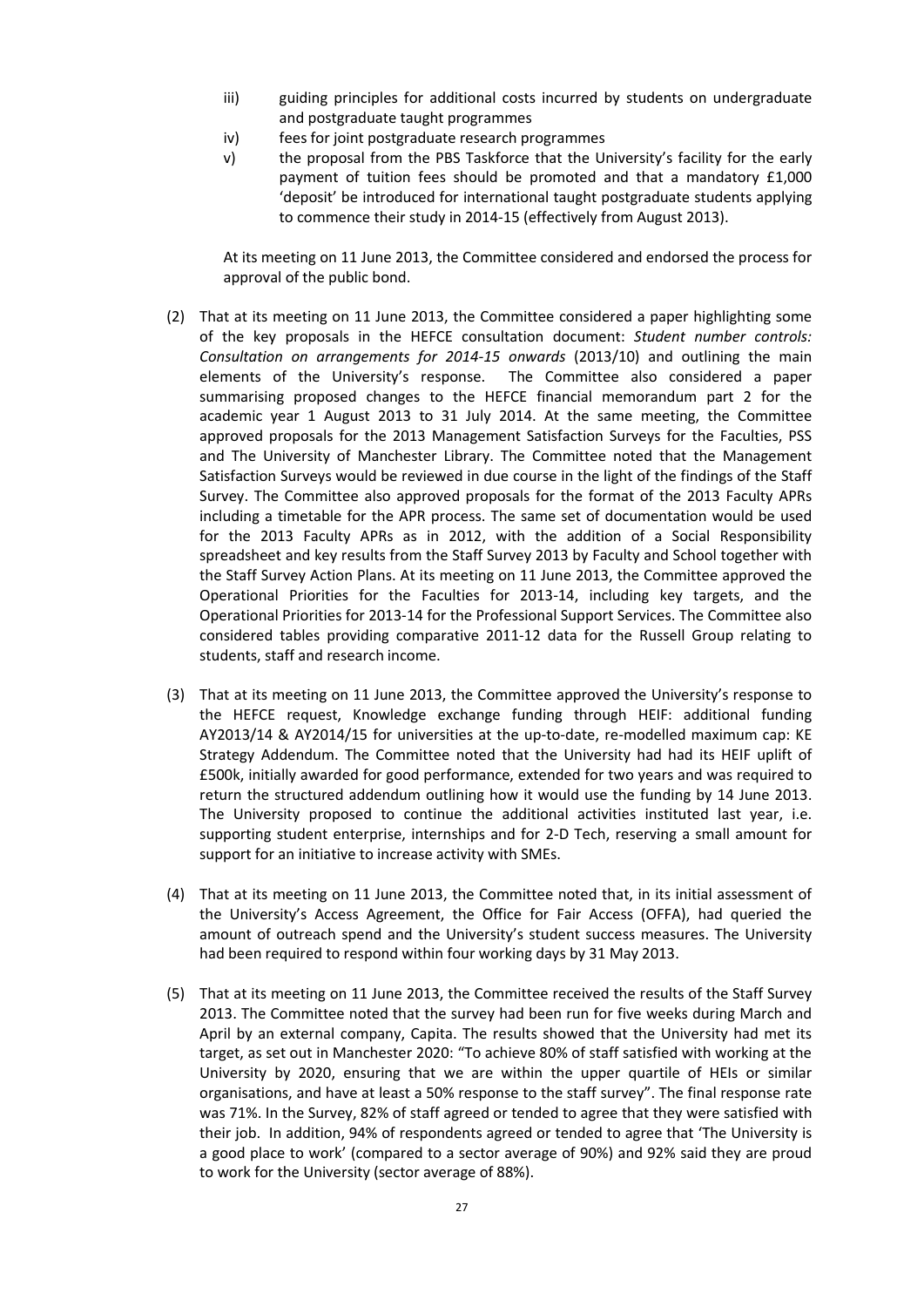Following the briefing of Heads of School and Directors on 4 June 2013, newsletters containing the key results had been emailed to all staff and the Survey report made available on the web. The results had also been discussed at HR Sub-Committee. Staff Survey Action Plans at University, Faculty/PSS and individual unit level would be produced by the end of September 2013. Staff Survey results and Faculty/PSS Action Plans would also be part of this year's APR process.

- (6) That the Committee received an update on national pay negotiations at its meeting on 11 June 2013.
- (7) That during the period of the report, the Committee received the Minutes of the Capital Planning Sub-Committee meeting held on 30 April 2013.
- (8) That at its meeting on 11 June 2013, the Committee approved the Acceptable Use Policy (IT facilities and services). The Committee noted that the Policy formed part of a suite of policies supporting University Regulation XV (Use of IT facilities and services). The Committee had endorsed the revision to Regulation XV at its meeting on 13 November 2012.
- (9) That at its meeting on 9 April 2013, the Committee had recommended the Anti-Corruption and Bribery Policy to Audit Committee and the Board of Governors for formal approval and had noted that the Bribery Policy formed part of a package to evidence the University's procedures. At its meeting on 11 June 2013, the Committee agreed to recommend the Money Laundering Policy to Finance Committee and the Board of Governors for approval. Also at its meeting on 11 June 2013, the Committee agreed to recommend the revised Ordinance XIII, which concerned the governance of designated "Research Institutes" within the University, to Senate and the Board of Governors for approval, in order to clarify the role of The University of Manchester Research Institute (UMRI) and to charge it with the appropriate responsibilities.

### **13. Retiring Board Members**

**Noted:** On behalf of the Board of Governors, the Chair expressed his sincere thanks to the lay members Dr Keith Lloyd, Mr Gerry Yeung, and the staff representatives Dr Andrew Walsh, and Mr Mark Glass, who were due to stand down from the Board on 31 August 2013. An event to mark their service to the Board, and that provided by Mr Nick Pringle, as the Student Union's representative, was scheduled to take place immediately after the meeting in the Manchester Museum.

**Close.**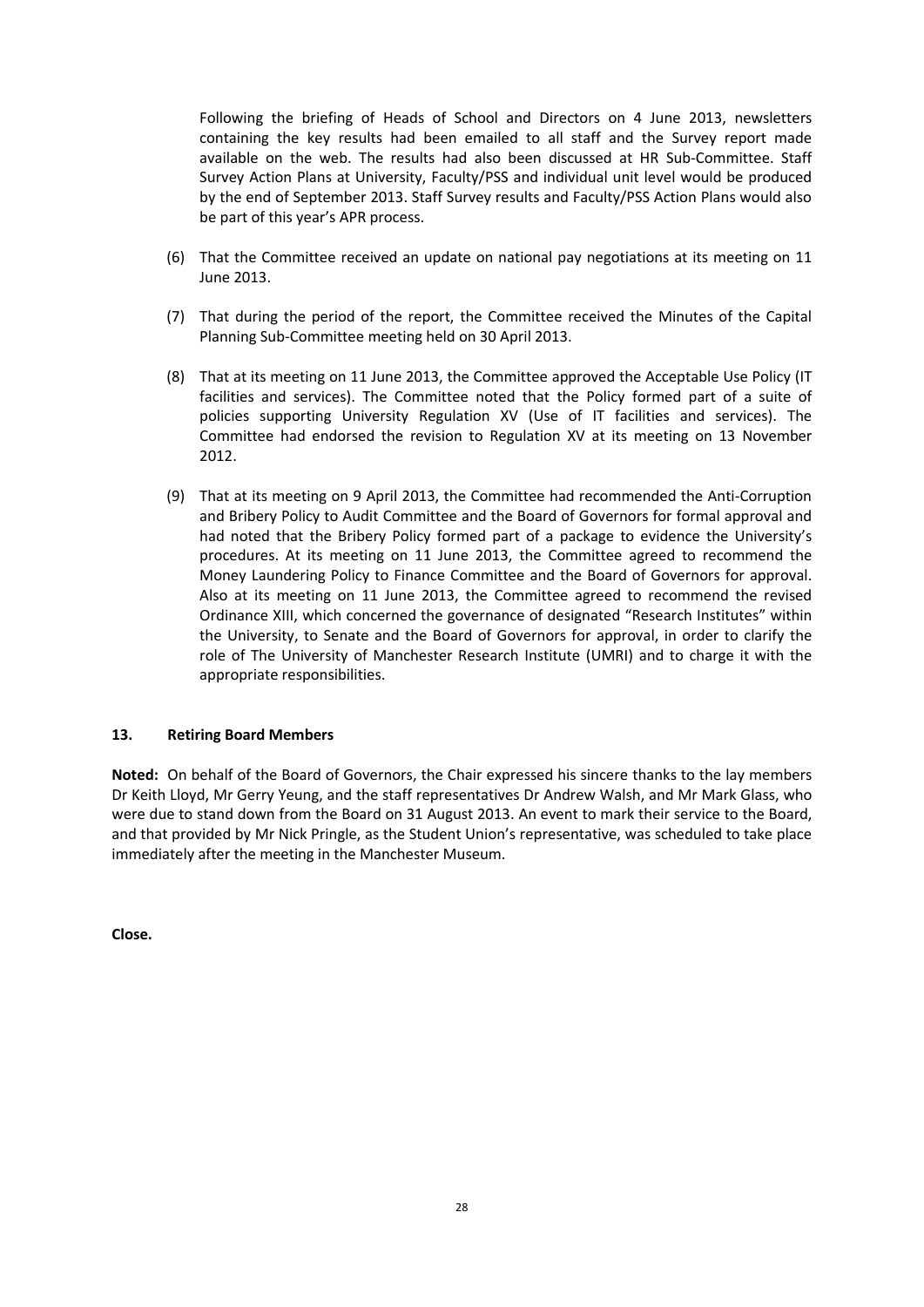### **New appointment to the Board of Governors in Category 2**

#### **Dr Neil McArthur**

Dr Neil McArthur MBE, the founder of national telecommunications operator Opal Telecommunications. In 2002 Opal was acquired by Carphone Warehouse Group, in a deal worth £108 million to Opal shareholders, to establish the fixed line division of TalkTalk. In 2010 TalkTalk demerged from Carphone Warehouse Group and after seven years as Managing Director of the TalkTalk Technology Neil was appointed Head of Group Innovation. TalkTalk Technology is responsible for building and supporting the Next Generation Network and delivering residential voice, broadband, TV and business voice and data services.

Neil is a chartered engineer and a fellow of the Institutes of Engineering and Technology & Mechanical Engineers. He has worked on telecommunications networks for the last 16 years and received a doctorate from Essex University for his work in telecommunications and in 1992 was awarded an MBE for his services to engineering. Neil is a member of the advisory board of Essex Business School and Chairman and a Trustee of the Hamilton Davies Trust, a north west based charity.

### **Dr Angela Strank**

Dr Angela Strank joined BP in 1982 as a geologist and biostratigrapher in exploration and production. In 1989, she set up Frontiers Exploration Methods, a new team charged with research and development of new exploration techniques including magnetotellurics, seep geochemistry, airborne remote sensing and slimhole drilling. Subsequent roles with the company have ranged from senior business analyst to reputation manager in Angola.

She was appointed BP's technology vice president in May 2008. In 2012, she was appointed as Vice President, within the Head of BP Group Chief Executive's Office, providing executive leadership for the CEO Bob Dudley in all aspects of managing BP. Accountable for preparation of BP Board and BP executive Leadership Team materials, attending the meetings and providing executive support for the CEO. In 2010, she was the winner of the 'UK First Women's Award,' in Science and Technology. The award was sponsored by the UK Government (CBI) and Lloyds Bank in recognition of pioneering UK women in business and industry. She is an alumni of the University of Manchester, having previously gained her doctorate in Geology from the Victoria University.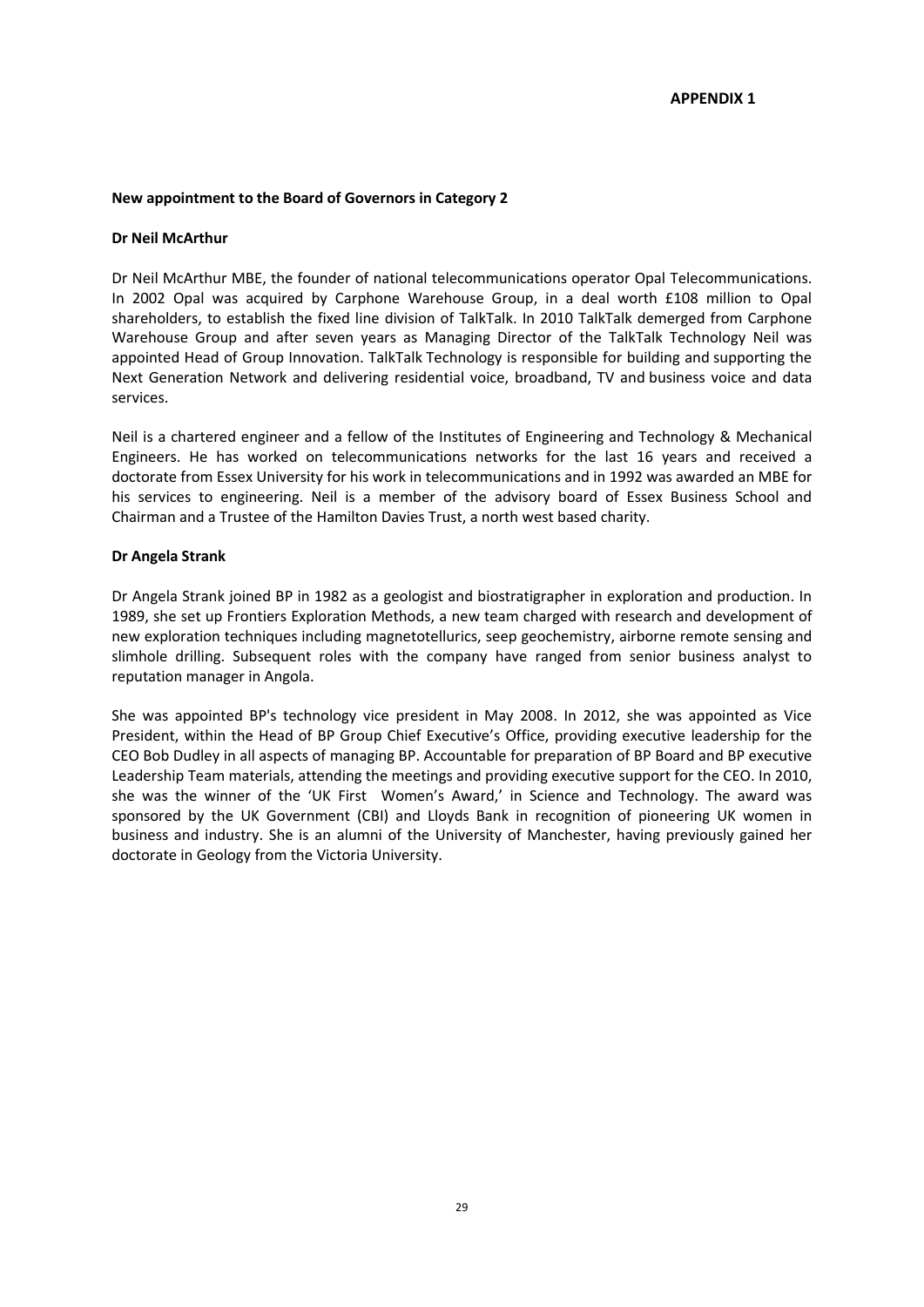### **Re-appointments to the General Assembly in Category 10 (for information)**

### **Dr Paul Banford**

Paul graduated from the University of Manchester with BSc in Biochemistry and a PhD. He is now a patent attorney with over 16 years of experience in working to optimise the intellectual property portfolio of life science businesses. He was, until 2010, a partner at Marks and Clerk, specialising in bioscience and pharma work. He is now Managing Director and principal consultant of Bioscience IP Limited.

### **Mr Alan Clarke**

Alan is a Chartered Accountant and has been Chair and Finance Director of both private and public companies. He is currently a non-executive Director of Manx Financial Group PLC, a Director of Downham Mayer Clarke Limited, non-executive Director of Kelpack Holdings Limited, non-executive Director of UM13 Limited, the University of Manchester company specializing in technology transfer and spin out companies.

### **Dr Anand Dutta, JP**

After obtaining a PhD in Chemistry, Anand has spent his career in research directed toward discovering new medicines. He acts as a consultant to several pharmaceutical companies, advising on various matters related to the drug discovery and development process. He is also an honorary lecturer at the University of Keele, giving lectures to Pharmacy students on medicines related issues. He is a Governor of Stockport NHS Foundation Trust, a Governor of Cheadle and Marple 6<sup>th</sup> Form College and 'Hospital Manager' for the Central Manchester Mental Health Trust to review detained mental health patients.

### **Ms Michelle Gregg**

Michelle graduated from the University of Newcastle with a BA in Social Studies and holds qualifications from Lancaster University and Sheffield Hallam University. She has spent her career in the field of housing and is currently Deputy Chief Executive of Your Housing Group, having recently moved from being Executive Director for Service Delivery of Harvest Housing Group. In her current job she is responsible for all services delivered to 50,000 customers living in 32,000 homes across the North West, Staffordshire and Yorkshire.

#### **Mrs Janet Pickering**

Janet graduated with a BSc in Biochemistry from the University of Sheffield and spent the first part of her career in the Universities of Sheffield and Leeds before moving to school teaching, eventually serving for 10 years as Headmistress of Withington Girls' School. Since 2010 she is a Lead Inspector, trainer and consultant for the Independent Schools Inspectorate, NW Educational Consultant for the Ogden Trust, Founder Trustee of Mersey Youth Support Trust and Governor of Chetham's School of Music and Bury Grammar Schools.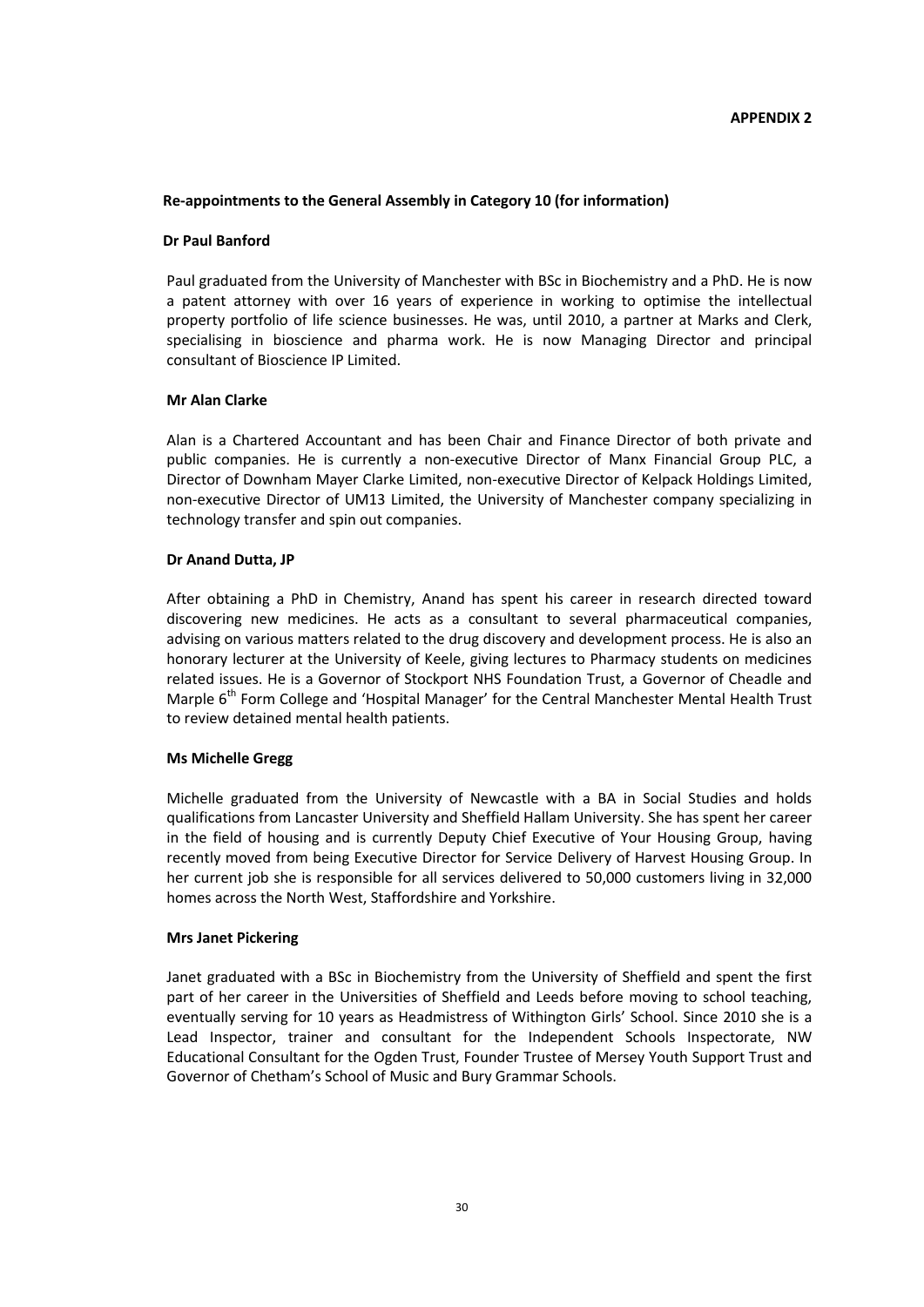### **Mr David Ryan**

David has over 20 years experience of executive and board level responsibility. He was employed for over 10 years with PricewaterhouseCoopers, ultimately in the role of Director in the UK Financial Services Consulting Practice. In 2002 he formed Integration Associates to focus on the execution of business transformation for financial service clients. These include KPMG, Virgin Money, where David leads a team responsible for key aspects of combining the change and integration functions of Virgin Money and Northern Rock plc and Co-operative Financial Services.

### **Mr Philip Smith**

Philip graduated LLB from the University of Manchester and qualified as solicitor. He is a senior partner and former managing partner of Sinclair, Smith, Solicitors, Stockport, which by acquisition and merger has become SAS Daniels, the biggest legal practice in Cheshire. He is a former President of Stockport Law Society, Chair of Stockport Independent Panel, reviewing local councillors' allowances, and former Chair of Stockport Health Authority and of Greater Manchester Strategic Health Authority.

### **Dr Vincent Wilkinson**

Vincent completed postgraduate training at the Victoria University of Manchester and is a former Service Manager at Manchester Children's Services (formerly the Education Department) with responsibility for the exclusion of pupils from schools. He is currently a team manager in adult social services, with responsibility for transport and parking facilities for the disabled and older people. He is also involved with teaching on the graduate social science programme at MMU and is Chair of the Louise Dacacodia Cariocca Trust.

### **New appointment to the General Assembly in Category 10**

#### **Mrs Ann Barnes**

Ann is a graduate of the University of Leeds, with a BA in Social and Public Administration, and has held a number of administrative posts in the North Western Regional Health Authority, Trafford District Health Authority, Tameside and Glossop District Health Authority and Stockport NHS Foundation Trust. In the latter she has been Director of Operations, Deputy Chief Executive and from January 2013, Chief Executive.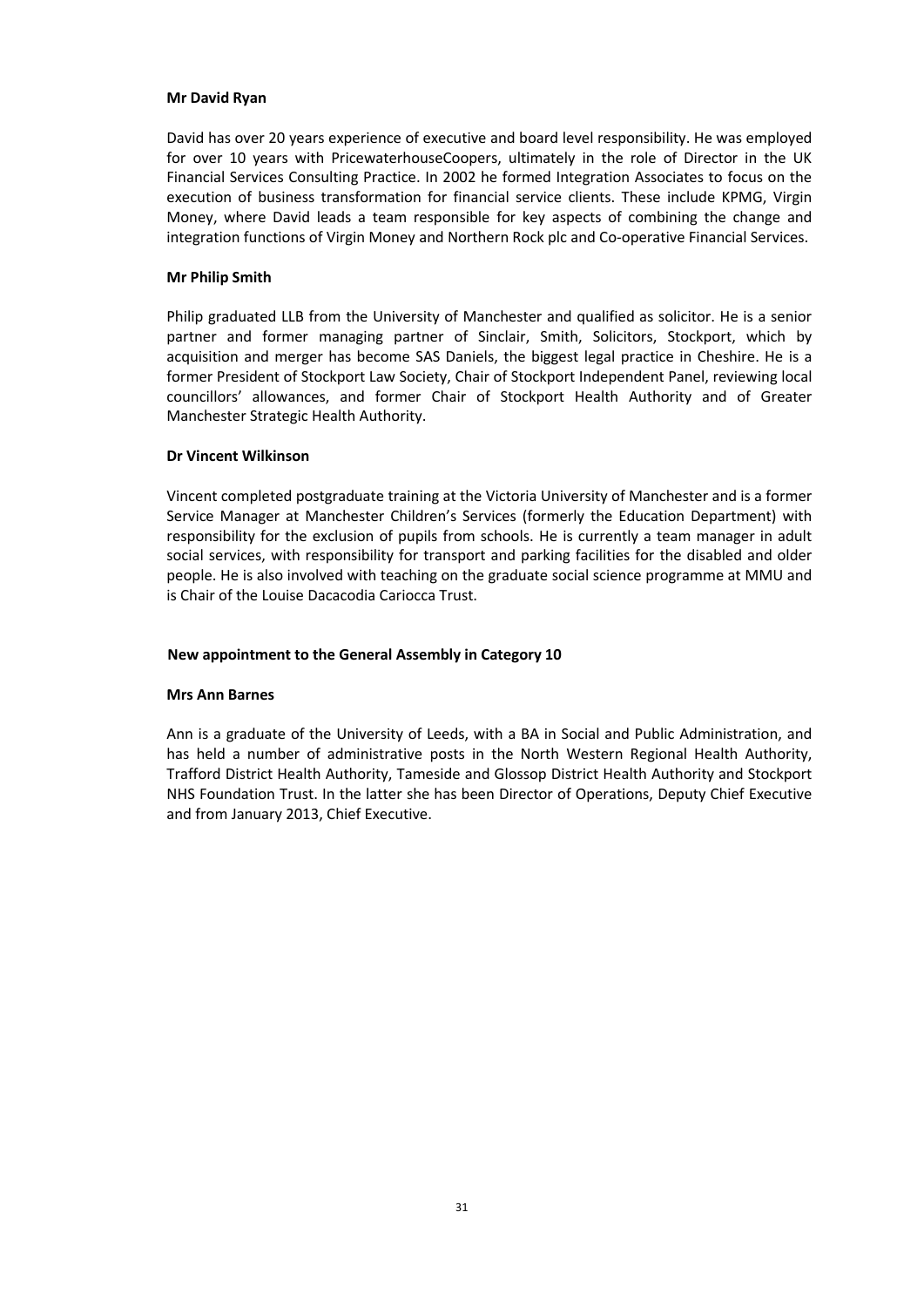### **Ordinance XIII**

- 1. Pursuant to Article IV(b) of the Charter, the Board, on report from the Senate, may establish, modify or revise schemes for the organisation of a University of Manchester Research Institute ('UMRI') for the purpose of promoting research of a nature which draws on the skills and resources from a range of appropriate disciplines, intra- or inter-Faculty.
- 2. UMRI reports to the Planning and Resources Committee, and thereafter to Senate and the Board, and is responsible, in liaison with schools and faculties, for supporting and fostering interdisciplinary research via the establishment and review of designated structures which may include interdisciplinary research institutes, networks, centres or units. All Research Institutes which have been previously recognised by the Board of Governors will fall within its oversight. The structures overseen and agreed by UMRI should also be endorsed on a regular basis by the Board of Governors. UMRI will also be responsible for the direction of University resources allocated for the promotion of interdisciplinary research activity. The role of Chair of the UMRI Board will normally be fulfilled by the Vice-President for Research and Innovation.
- 3. For any new major institutes, centres or other entities included within its scheme, UMRI will constitute a separate Management Board to oversee their activities and, on the recommendation of the President and Vice-Chancellor, who shall seek advice as appropriate, shall appoint a Director. The Director will be responsible for providing UMRI with an annual report on activities. The Director will report to a Vice-President and Dean recommended by the President and Vice-Chancellor to chair the Institute's Management Board.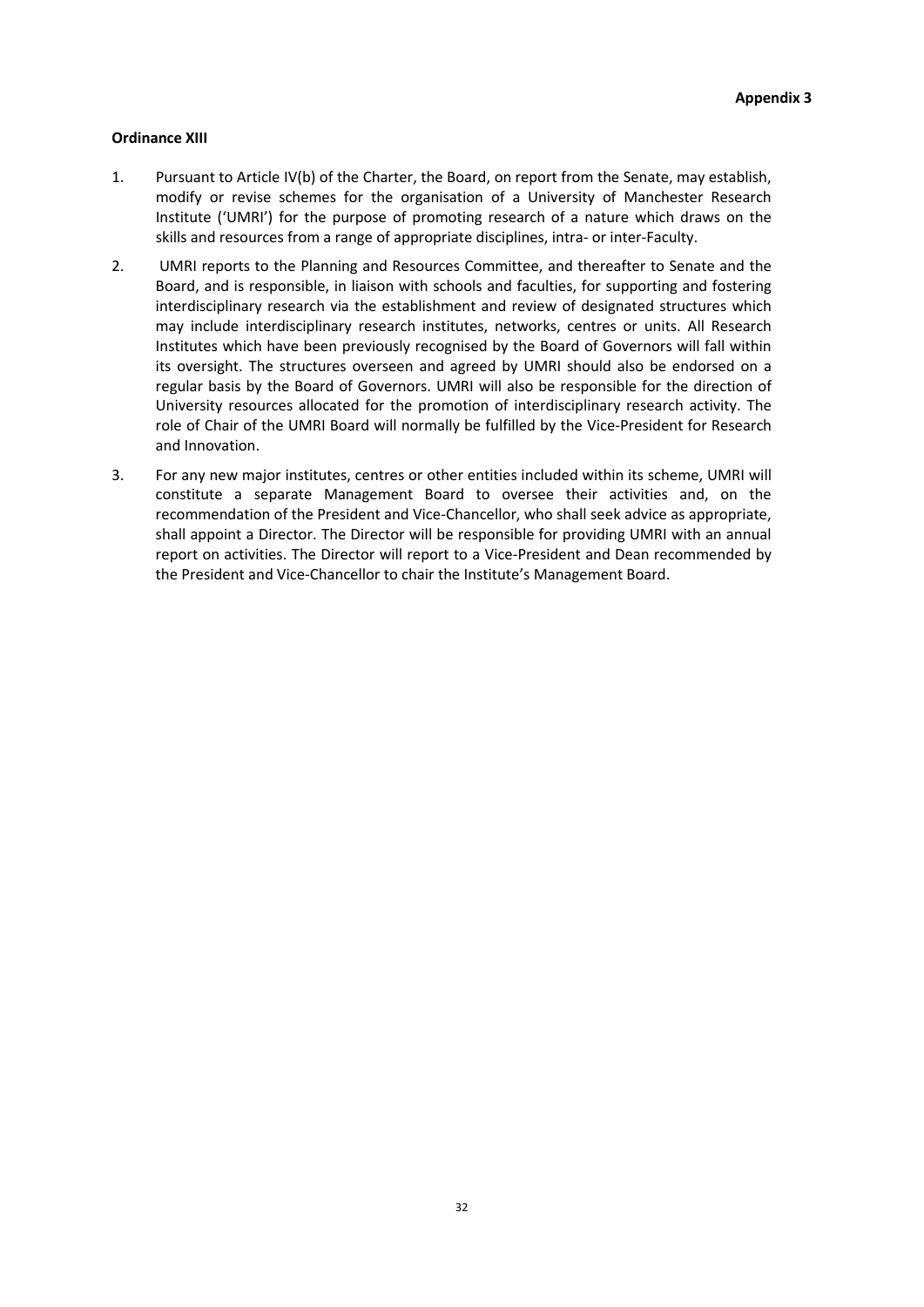### **Regulation XVI: The University Press**

## **[***Note:* **Use of the term 'Board' without further qualification means the Board of Governors.]**

- 1. Pursuant to the provisions of Ordinance XIX.3, the membership of the Press Board shall comprise the Chair of the Finance Committee, the Chair of the Editorial Committee of the Press Board (as provided for in paragraph 2 below) and no fewer than four other persons appointed by the Board for such periods as the Board shall determine, one of whom the Board shall designate as the Chair.
- 2. The Press Board shall appoint an Editorial Committee, whose Chair shall be appointed by the Senate in consultation with the Press Board, and shall also have power to appoint such other committees on such terms as it may from time to time determine.
- 3. The Press Board shall report to the Board, through the Planning and Resources Committee at least once each year.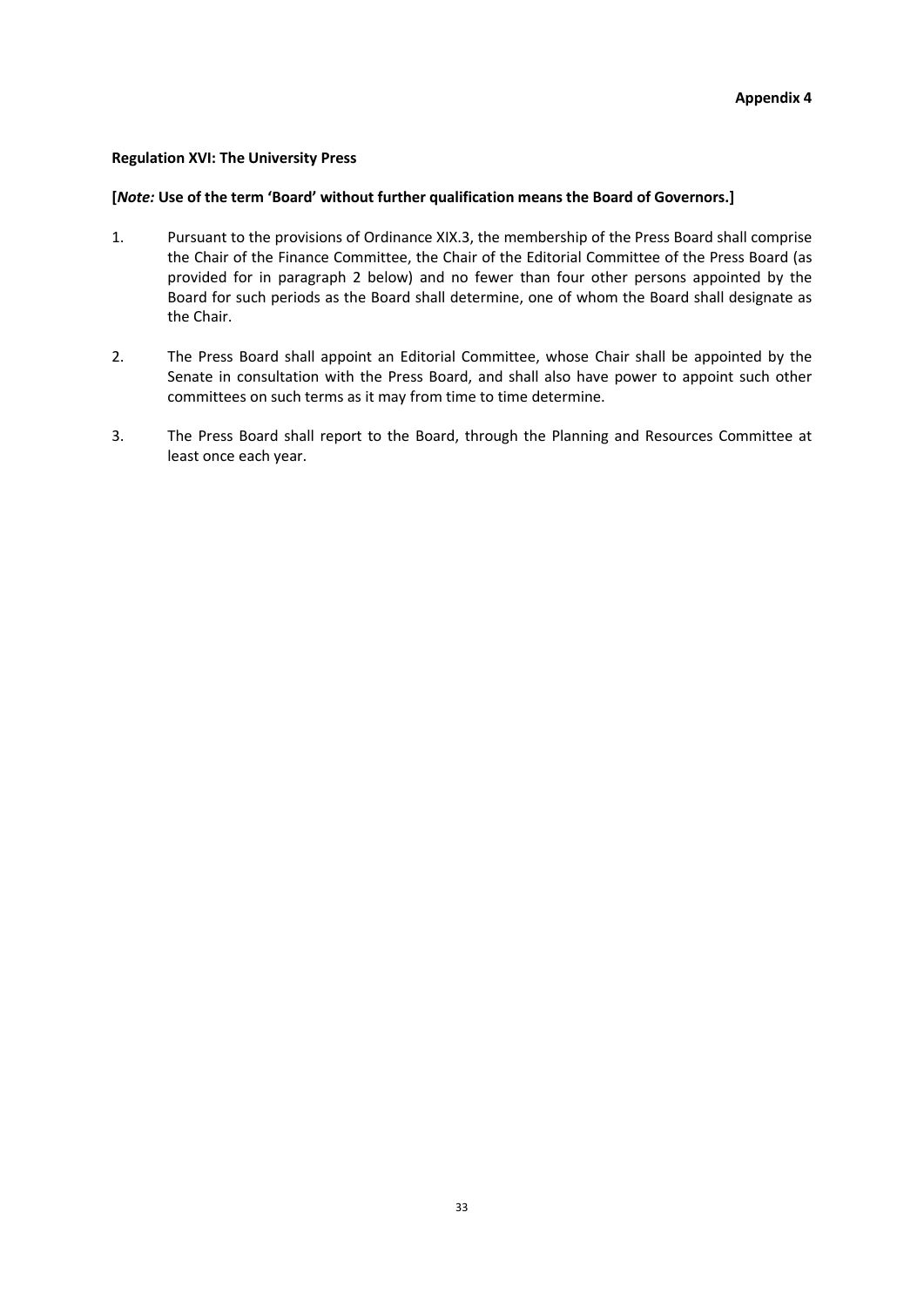### **Regulation XVII**

### **Conduct and Discipline of Students**

# *Note: any reference in this Regulation to named officers should be read also as a reference in each case to a delegated nominee;*

#### **Powers**

1. Statute XXI requires that every student shall maintain at all times and in all places an acceptable standard of conduct and shall comply with regulations made by the University or by the authorities of any institution or organisation which a student may be required to work in or visit as part of his or her prescribed programme of study. In accordance with Statute XXI, Senate has the power to expel or to suspend or to exclude from programmes of study or to impose a fine or other lesser penalty upon any student found guilty of misconduct or breach of discipline. Senate's power in this matter is delegated through this Regulation and through the Student Conduct and Discipline Committee to University Student Disciplinary Panels.

### **Student Conduct and Discipline Committee**

- 2. The Student Conduct and Discipline Committee is responsible to Senate for the operation and review of all matters relating to student conduct and discipline. The Committee has two key purposes in particular:
	- a) To have oversight on all matters relating to student conduct and discipline, and to report and to make recommendations to Senate as appropriate. This role is carried out through:
		- annual reviews of student discipline, misconduct and appeal cases (to include, for example, nature of cases, emerging trends, consistency of penalties, ways of reducing incidents of academic misconduct);
		- periodic reviews of the various regulatory and supporting procedural documents to ensure that they remain fit for purpose;
		- considering student conduct and discipline issues more broadly: eg procedures for handling students with criminal convictions, scope of University disciplinary powers.
	- b) To establish University Student Disciplinary Panels to investigate and hear allegations of misconduct against students and to impose penalties on students.
- 3. The Student Conduct and Discipline Committee shall be composed as follows:

Vice-President for Teaching, Learning and Students (Chair) Associate Vice-President for Research (or nominee)\* Associate Dean (UG)\* Associate Dean (PGT)\* Ten members of academic staff\* Two members of Professional Support Services (to be nominated by the Registrar, Secretary and Chief Operating Officer) Warden of a University Residence (to be nominated by the Director of Residential Services) Two Officers of the Students' Union Students' Union Advice Centre Manager *Those marked with \* can act as chairs of University Student Disciplinary Panels*

The membership of the Committee will be reported annually to Senate for information.

#### **Scope and applicability**

4. The essence of misconduct under this Regulation is the improper interference, in the broadest sense, with the proper functioning or activities of the University or of those who work or study in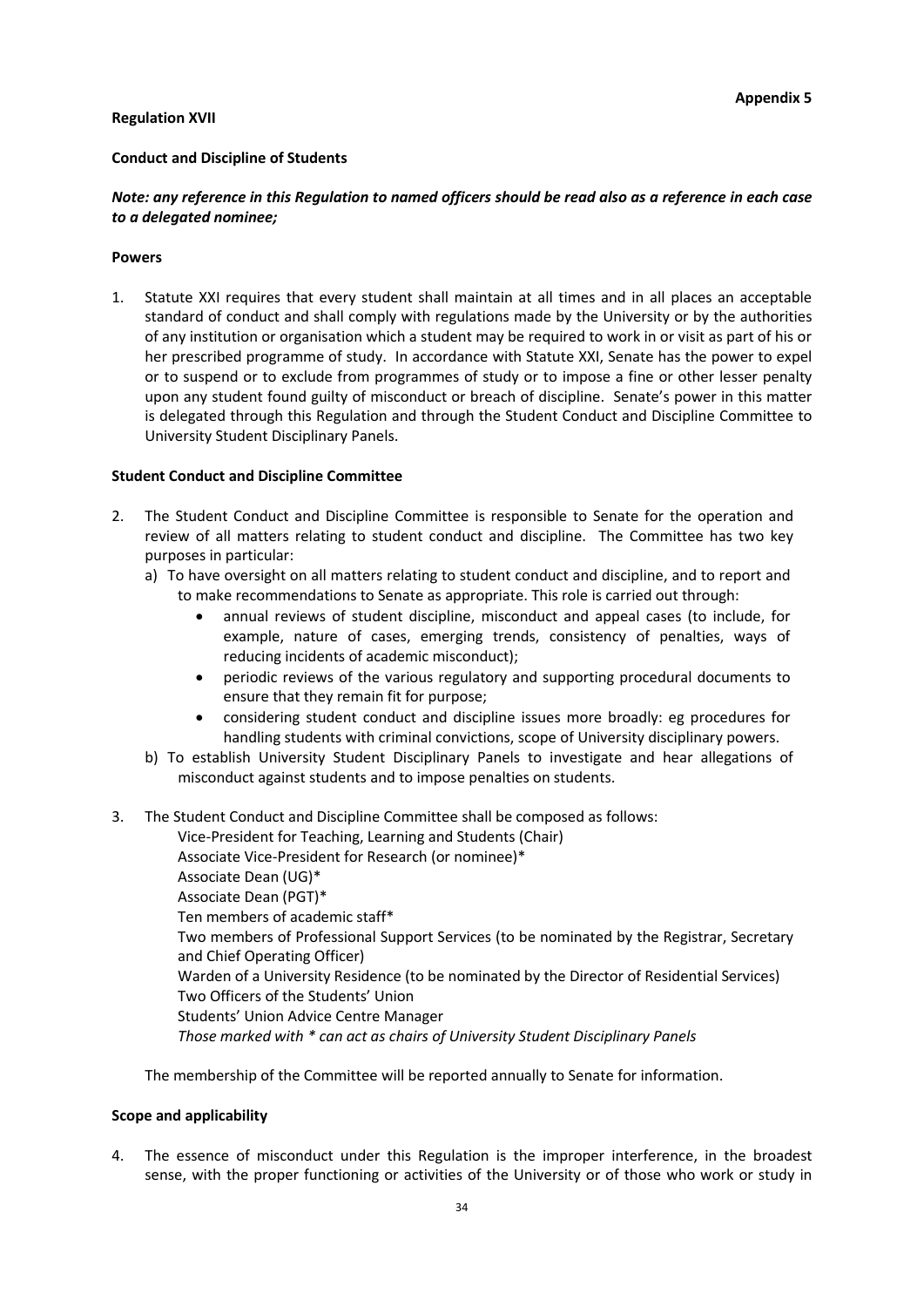the University, or action which otherwise damages the University or its reputation. The provisions of this Regulation define that behaviour which constitutes misconduct as it relates to students studying or registered at the University and the consequences of that misconduct. This Regulation does not apply to students registered at a Partner Organisation on programmes of study approved or accredited by the University. Such students are subject to the disciplinary procedures of the Partner Organisation.

5. This Regulation does not cover action to be taken, pursuant to Statute XXI.4, against students following failure in examinations or lack of diligence in their studies or failure to meet other academic requirements.

### **Definition of misconduct**

- 6. Without prejudice to the generality of Statute XXI.1, a student may be liable to disciplinary action in respect of conduct which:
	- (a) disrupts, or improperly interferes with, the academic, administrative, sporting, social or other activities of the University, whether on University premises or elsewhere;
	- (b) obstructs, or improperly interferes with, the legitimate functions, duties or activities of any student, member of staff or other employee of the University or any authorised visitor to the University;
	- (c) involves violent, indecent, disorderly, threatening or offensive behaviour or language (whether expressed orally or in writing, including electronically) whilst on University premises or engaged in any University activity;
	- (d) involves distributing or publishing a poster, notice, sign or any publication which is offensive, intimidating, threatening, indecent or illegal, including the broadcasting and electronic distribution of such material;
	- (e) involves fraud, deceit, deception or dishonesty in relation to the University or its staff or students or in connection with holding any office in the University, in a residents' association or equivalent body, in the Students' Union or the Athletic Union, or in relation to being a student of the University;
	- (f) involves action likely to cause injury or impair safety on University premises;
	- (g) constitutes a breach of the University policy on harassment of any student, member of staff or other employee of the University or any authorised visitor to the University;
	- (h) breaches the provisions of the University's Code of Practice on Freedom of Speech or of any other Regulation or University rule which provides for breaches which would constitute misconduct under this Regulation, including the submission of a complaint found to be frivolous, vexatious or motivated by malice;
	- (i) has been found to be misconduct in research following an investigation under the Code of Practice for Investigating Concerns about the Conduct of Research
	- (j) involves the possession of unauthorised material or the use or attempted use of unauthorised or unfair means (including academic malpractice such as plagiarism or collusion with other students or fabrication or falsification of results) in connection with any examination or assessment;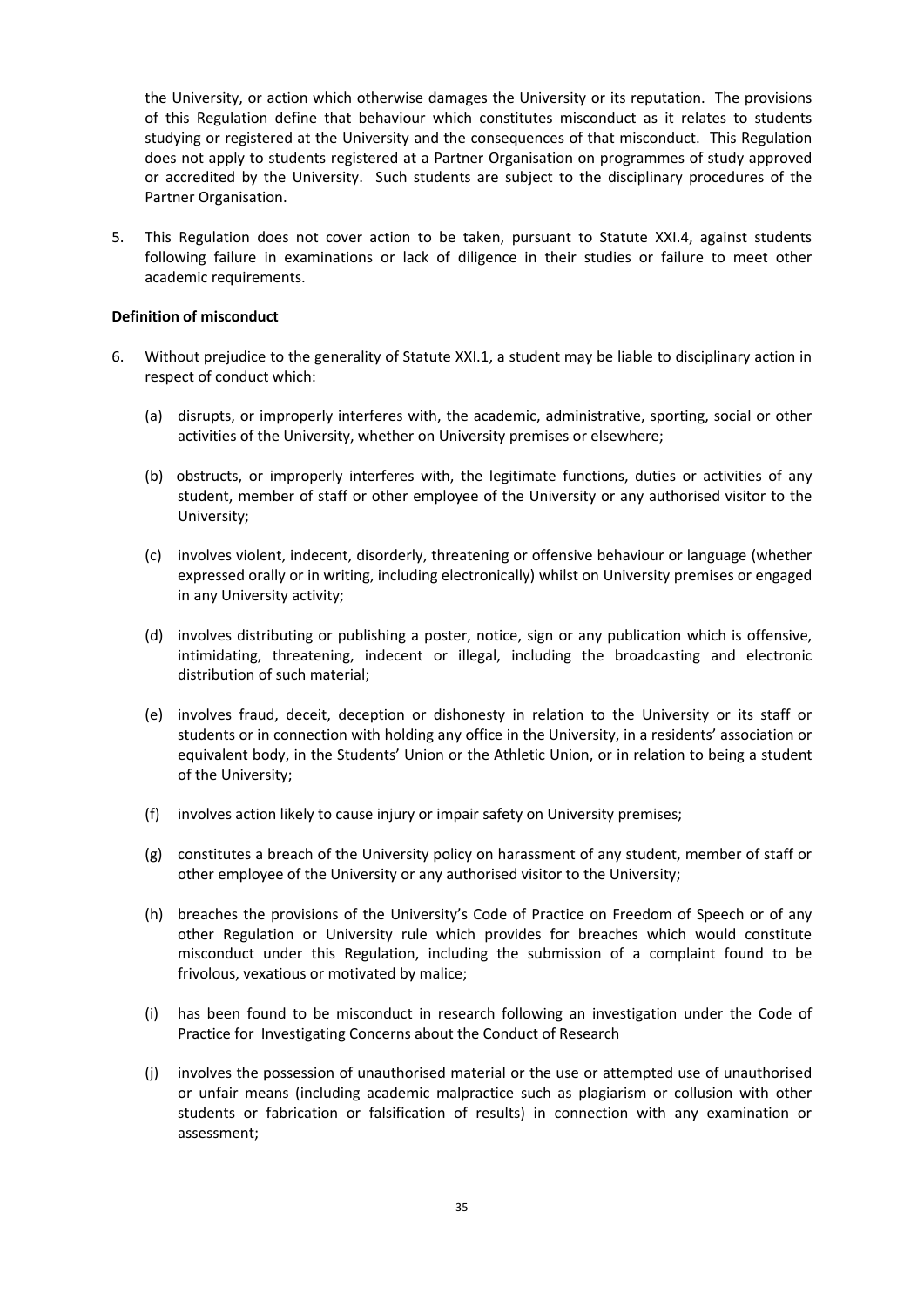- (k) causes damage to or defaces University property or the property of other Members of the University caused intentionally or recklessly, and/or misappropriation of such property;
- (l) constitutes the misuse or unauthorised use of University premises or items of property, including misuse of computers and the communications network or any other breach of the University policy on use of information systems;
- (m) constitutes a criminal offence where that conduct or the offence:
	- (i) takes place on University premises; or
	- (ii) affects or concerns other Members of the University; or
	- (iii) damages the good name of the University; or
	- (iv) itself constitutes misconduct within the provisions of this Regulation; or
	- (v) is an offence of dishonesty, where the student holds an office of responsibility in the University, a residents' association, the Students' Union or the Athletic Union; or
	- (vi) is such as to render the student unfit to practise any particular profession or calling to which that student's programme of study leads directly;
- (n) involves failure to disclose name(s) and other relevant information to an officer or employee of the University in circumstances when it is reasonable to require that such information be given;
- (o) constitutes a failure to comply with a previously-imposed penalty or reasonable instruction under this Regulation or any other University Code, rule or regulation;
- (p) renders a student who is enrolled on a programme of study leading directly to a professional qualification or eligiblity for registration to practise, or to the right to practise a particular profession or calling not fit to be admitted to and practise that profession or calling. This specifically applies to students on the following programmes:

BA in Community Justice BA in Social Work BDS BMidwif BNurs BSc in Audiology BSc in Nursing Practice BSc in Oral Health Science BSc in Speech and Language Therapy ClinPsyD MA in Counselling MBChB MOptom MPharm MSc in Audiology MSc in Educational Psychology MSc in Genetic Counselling PGCE Dip in Professional Studies in Midwifery Dip in Professional Studies in Nursing MA in Social Work Dip in Social Policy and Social Work Dip/MSc in Psychiatric Social Work and to such other programmes as the Senate shall from time to time determine.

[*Note:* This relates to instances of general misconduct and not to matters of professional conduct or behaviour. Such professional matters will normally be dealt with by the appropriate authority through the Programme Regulations.]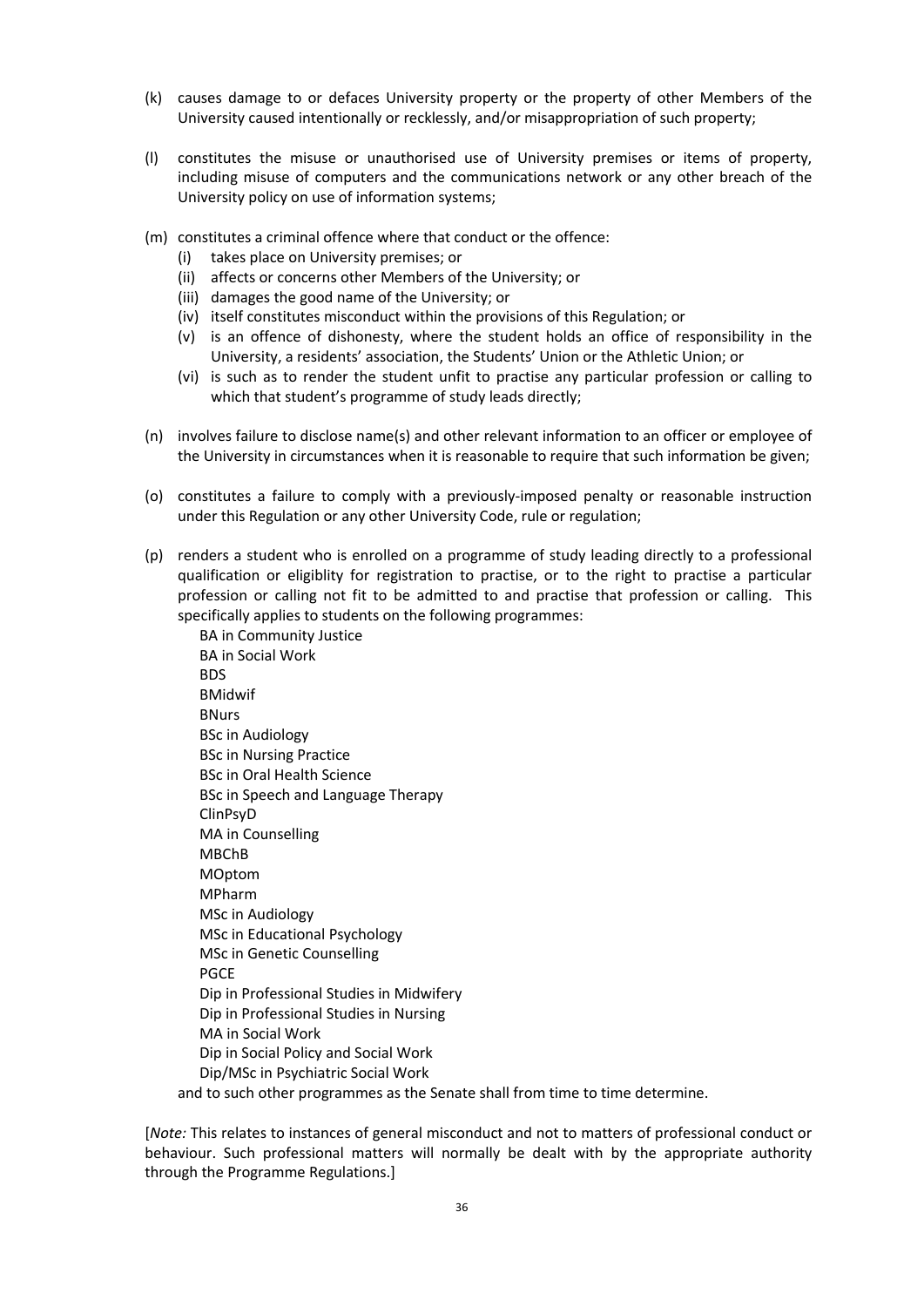- 7. The conduct covered by paragraph 6 shall constitute misconduct if it took place on University property or premises, or elsewhere if the student was involved in a University activity, was representing the University, was present at that place by virtue of his or her status as a student of the University or if the conduct raises questions about the fitness of the student on a programme leading directly to a professional qualification or calling to be admitted to and practise that profession or calling.
- 8. The University shall take no account of misconduct prior to enrolling as a student, which has subsequently been revealed or is still in the process of being dealt with by other authorities, unless:
	- (a) the conduct is of such a serious kind and character that it raises questions about the fitness of the student to remain a member of the University, for example, with regard to the safety of other students; or
	- (b) the conduct raises questions about the fitness of the student on a programme leading directly to a professional qualification or calling to be admitted to and practise that profession or calling.

# **Penalties**

9. If the misconduct or breach of discipline is admitted by the student or is found to be proved, one or more of the following penalties may be imposed (except for misconduct in respect of examinations and assessments as covered in paragraph 6(j), for which the penalties are set out in paragraph 10):

### *In respect of Summary action:*

- (a) a reprimand and warning about future behavior;
- (b) a requirement upon the student to give an undertaking as to his or her future good conduct within the University;
- (c) a requirement upon the student to pay for any damage to property he or she may have caused or to recompense the University for any loss it may have suffered arising from the student's misconduct;
- (d) a requirement upon the student to pay compensation;
- (e) a fine of not more than £500;
- (f) a requirement upon the student to undertake specified tasks or services for the benefit of the School or hall of residence or the University community up to a maximum of forty hours;

# *In respect of University Student Disciplinary Panels: any of the above and the following:*

- (g) a fine of not more than £1000;
- (h) restriction of access to the University or a specified part thereof for a fixed period ('exclusion'). A student who receives such a penalty will have restricted rights to enter University premises and/or to participate in University activities or access to University services, the terms of the restriction being notified to the student. An order of restricted access may include a requirement that the student shall have no contact with a named person or persons;
- (i) suspension from the University for a fixed period. A student who is so suspended will be prohibited from entering University premises and from participating in University activities although the suspension may be subject to qualification, such as permission to take an examination. An order of suspension may include a requirement that the student shall have no contact with a named person or persons;
- (j) expulsion from the University, which means that the student shall cease to be a Member of the University and will lose all rights and privileges of Membership.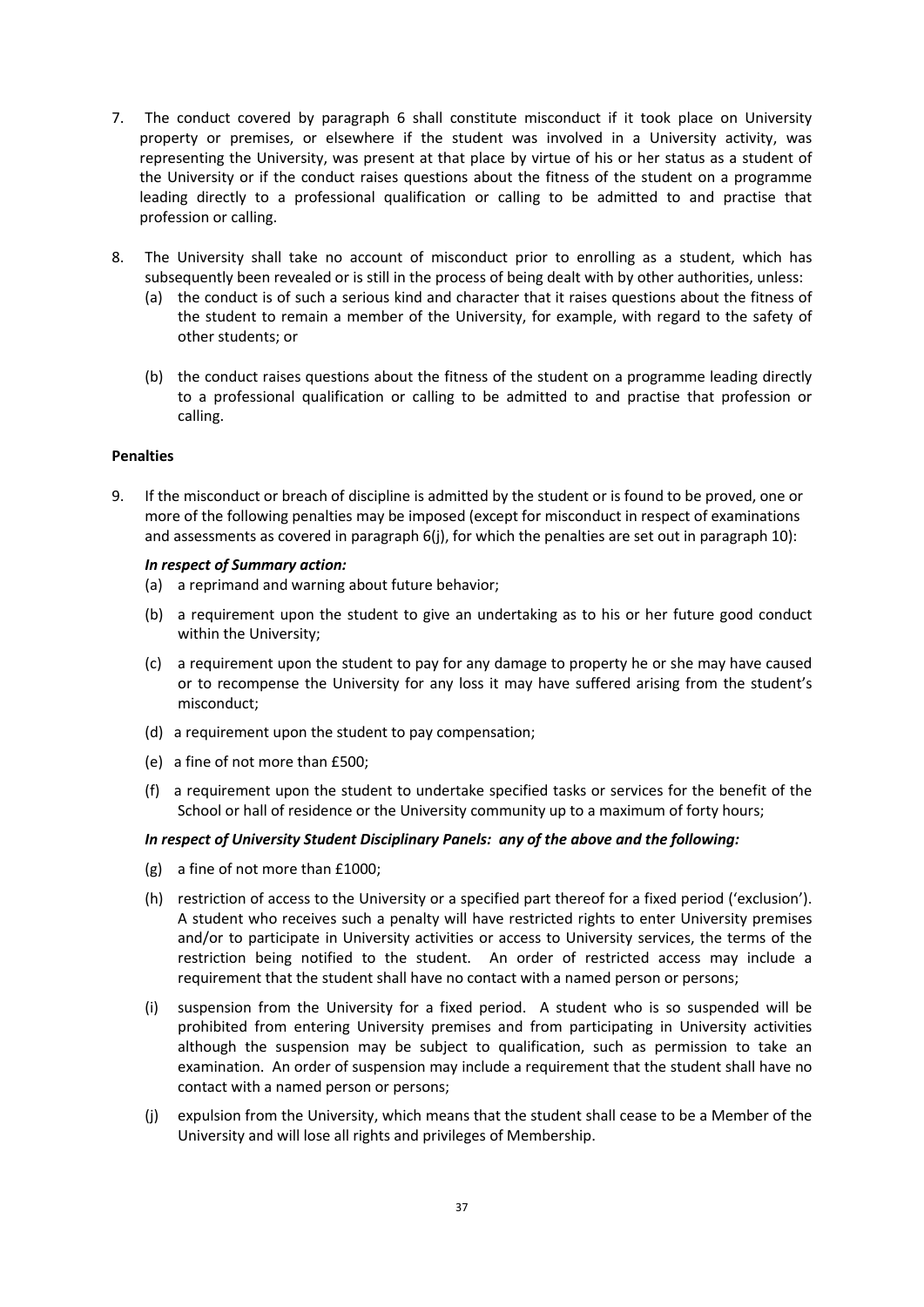10 If a breach under paragraph 6(j) has been established, the penalties imposed may be one or more of the following. When determining the penalty to be imposed, account shall be taken of the consequences which the penalty will have for the academic progress of the student concerned, as laid out in the relevant degree regulations:

[*Note*: guidance on the procedure for handling cases of alleged academic malpractice in accordance with this regulation is set down in the document 'Academic Malpractice: Procedure on the Handling of Cases', available on line at www.manchester.ac.uk/policies.]

# *In respect of Summary action by Schools:*

-

- (a) a reprimand and warning about future behaviour;
- (b) Requirement to undertake a piece of work, not connected to the student's academic programme but related to the offence committed
- (c) the Examining authority to be informed that the piece of work be marked, if not already marked, and the mark awarded for the piece of work or for the course unit be reduced by a specified amount;
- (d) Recorded mark of zero for the examination paper or other assessed work in which unfair practice occurred;
- (e) Recorded mark of zero for the course units(s) in which the unfair practice occurred;\*

# *In respect of Summary action by Faculties, any of the above and (f) – (g) below:*

- (f) the student being not allowed a re-assessment of the piece of work or course unit(s) in which the unfair practice occurred;
- (g) the student being not allowed a re-assessment and being not allowed to substitute any other assessed work;

### *In respect of the University Student Disciplinary Panel, any of the above and the following:*

- (h) Recorded mark of zero for all examination papers and other assessed work taken during the particular examination period (i.e. end of first semester (January); end of second semester (May/June); resit (August/September)) in which unfair practice occurred;\*
- (i) Recorded mark of zero for all examination papers and other assessed work taken during the academic year;\*
- (j) the Examining authority to be required to reduce the class of degree by one or more classes from that which would have been awarded on the basis of the student's academic progress, or to award a lesser qualification;
- (k) suspension from the University for a fixed period, up to a maximum of twelve months. A student who is so suspended will be prohibited from entering University premises and from participating in University activities although the suspension may be subject to qualification;
- (l) expulsion from the University, which means that the student shall cease to be a Member of the University and will lose all rights and privileges of Membership.

<span id="page-37-0"></span><sup>\*</sup> This penalty may be imposed 'without loss of credit' in circumstances in which it is judged that the penalty would otherwise have a disproportionate consequence. See 'Academic Malpractice: Procedure on Handling Cases' for further advice.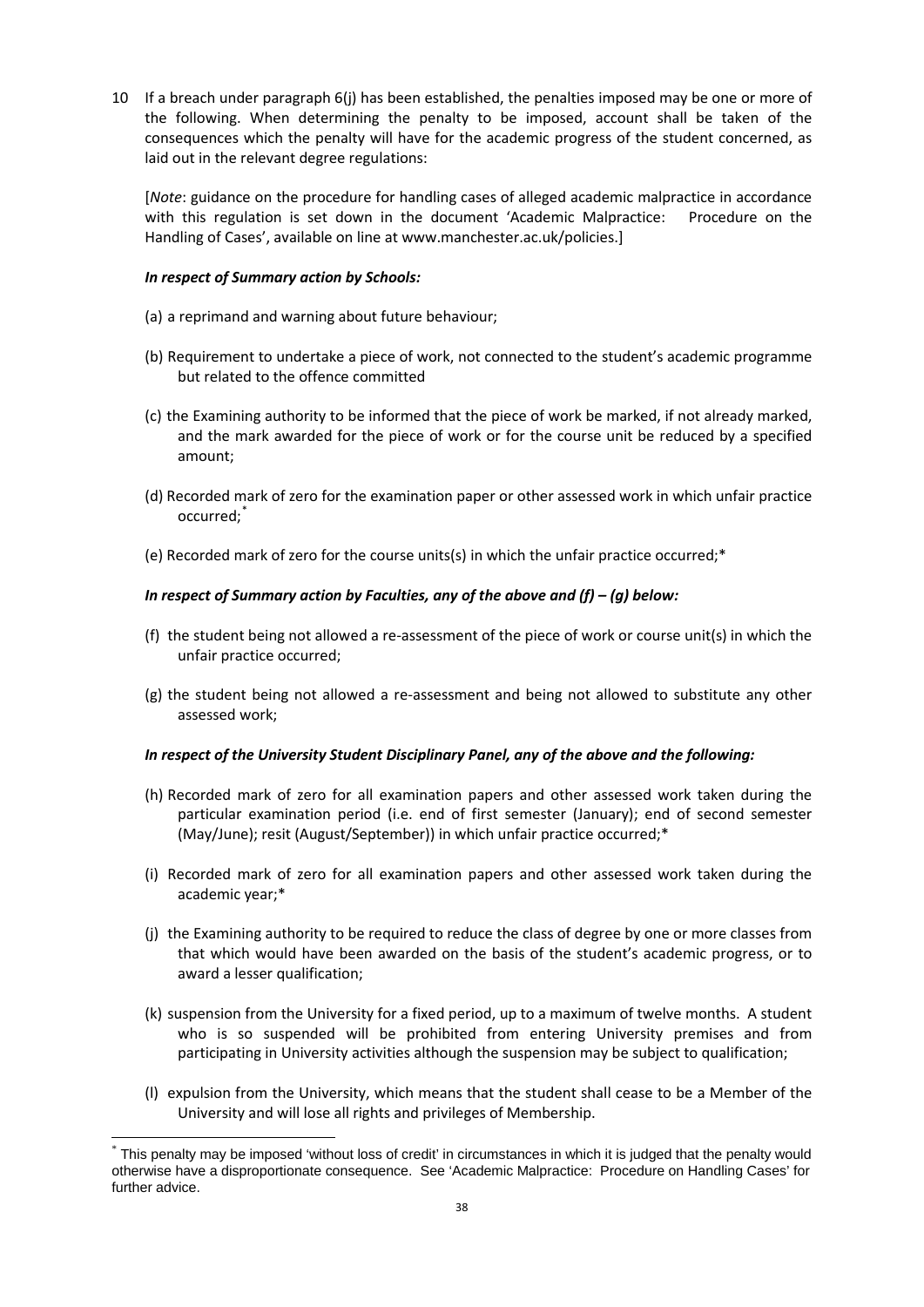11 In imposing a penalty on a student pursuing one of the programmes listed in paragraph  $6(p)$ , an officer authorised under paragraph 15 to deal summarily with alleged offences, or the University Student Disciplinary Panel shall, if appropriate, have regard to the relevance of the misconduct in relation to the student's fitness on graduation to be registered in the profession or calling to which the programme leads and shall in this connection seek the advice of the Dean of the appropriate Faculty or the Head of the appropriate School before deciding on the penalty to be imposed.

## **Disciplinary Procedures**

- 12 Cases of alleged misconduct or breach of discipline may be dealt with either summarily as set out in paragraphs 15 to 18 below or by a University Student Disciplinary Panel established in accordance with paragraph 20 of this Regulation.
- 13 Disciplinary procedures may be adjourned at any time if it is known or suspected that the student concerned is not fit to participate in them. In such circumstances, the proceedings may be suspended or terminated subject to specified conditions.
- 14 The procedures to be followed where the alleged misconduct would also constitute an offence under the criminal law if proved in a court of law and for arrangements to suspend or exclude a student pending a disciplinary hearing are set out in paragraphs 39-45.

# **Summary Procedures**

- 15. Pursuant to Statute XXI.3, the following University officers (or their delegated nominees) are empowered to deal summarily with alleged offences as follows:
	- (a) *Heads of Schools or Deans of Faculties*

in respect of breaches of published School, Faculty or Programme Regulations, misconduct occurring within Schools or Faculties, or misconduct occurring while on external placement, or other similar activity undertaken as part of a programme of study;

(b) *General Manager, Pastoral Care, Residential Services* 

in respect of breaches of Student Residence Regulations or Conditions of Residence or Licence Agreement, or misconduct occurring within the Residence concerned as they apply to a student of that residence;

- (c) *The Librarian* in respect of breaches of Library Regulations or misconduct occurring on the Library premises;
- (d) *The Director of IT Services* in respect of breaches of Regulations concerning the use of the University's information systems;
- (e) *The Registrar, Secretary and Chief Operating Officer*
	- in respect of breaches of other published University rules and regulations and other misconduct described in paragraph 6 not covered by the above officers. The Registrar, Secretary and Chief Operating Officer may also act summarily in the absence of the appropriate officer in (a) to (d) above. Where an officer authorised under (a) to (d) above is of the view that an allegation of misconduct or breach of regulations made against a student is of such seriousness that the matter should be dealt with at a higher level (eg where it is considered that the alleged offence might warrant a greater penalty than can be imposed by the officer concerned), he or she shall refer the matter to the Registrar, Secretary and Chief Operating Officer and the student shall be notified accordingly. In such cases the Registrar, Secretary and Chief Operating Officer shall decide whether to deal with the matter summarily or to refer it to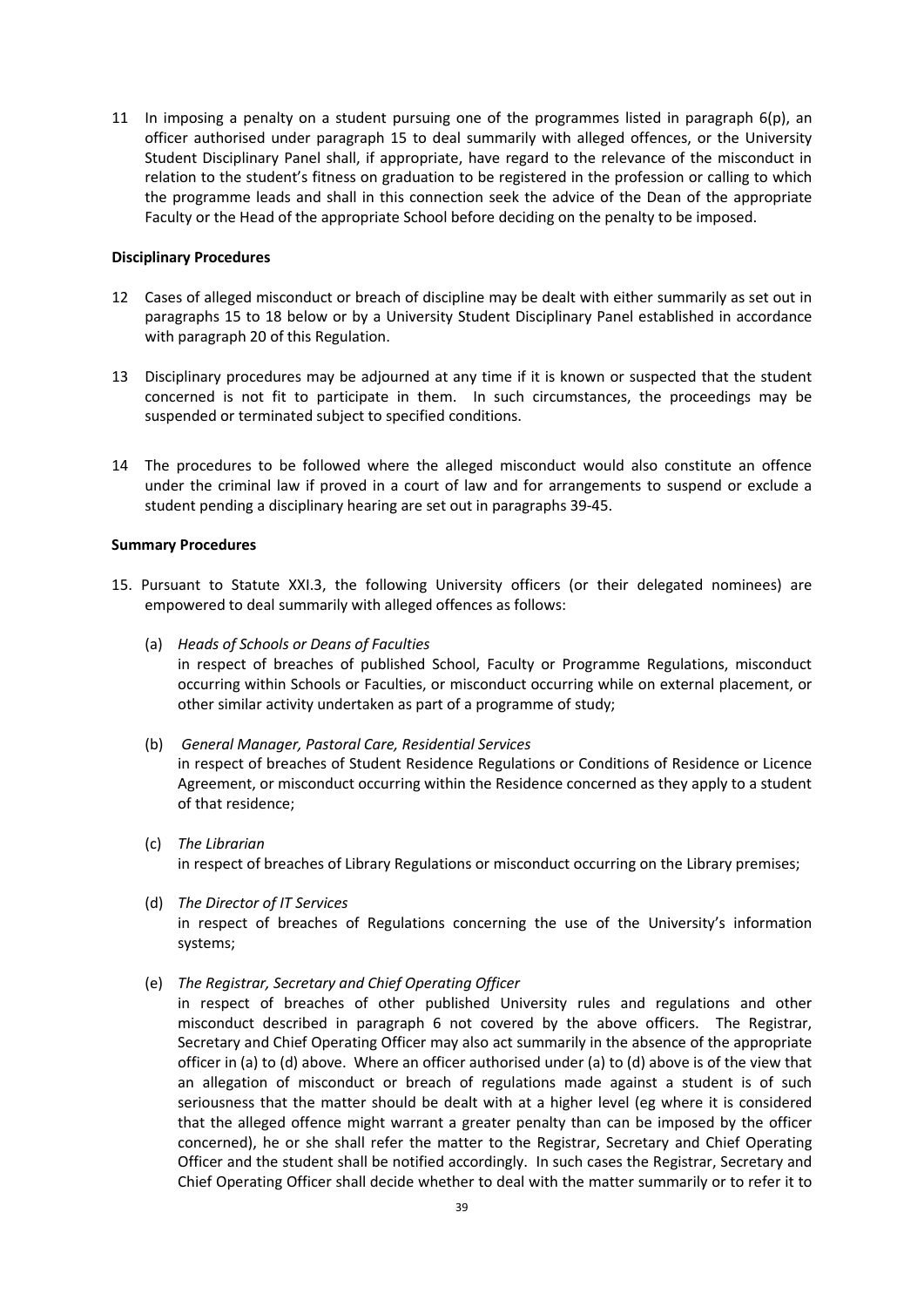the University Student Disciplinary Panel. (In the case of research students accused of academic malpractice, the Registrar, Secretary and Chief Operating Officer will refer the matter to the Vice President for Research for handling in accordance with the Code of Practice for Investigating Concerns about the Conduct of Research)

- 16. In all instances dealt with summarily, the student concerned shall be given the opportunity to state his or her case prior to any decision being made. The officer dealing with the matter shall consider written or oral evidence as he or she thinks fit. The student shall be informed in writing within five working days of the decision and of their right of appeal against such decision.
- 17. In the case of disorderly or improper conduct in a room being used for academic purposes, any member of the academic staff may, if he or she deems it necessary, require any student to withdraw from the class and shall bring details of the offence, in writing, to the notice of the Head of School concerned.
- 18. The officers listed in paragraph 15 are empowered to impose the penalties (a)-(f) of paragraph 9, or in the case of academic malpractice the penalties (a)-(e) of paragraph 10, under these summary procedures, within the scope of their respective jurisdictions. Deans of Faculties are additionally empowered to impose penalties (f) – (g) of paragraph 10. The Director of Residential Services is also empowered to impose a penalty under (h) of paragraph 9 where this refers to exclusion from a residence, or from use of the premises or facilities of the Residence, for serious breach of the regulation applicable, or of the conditions of residence or licence agreement, or where the presence of the student constitutes a source of danger or disruption to the residential community. Such exclusion shall remain in force pending an appeal (see paragraphs 32-38), unless the Director of Residential Services determines otherwise.

# **University Student Disciplinary Panel**

- 19. If the Registrar, Secretary and Chief Operating Officer considers it appropriate, he or she shall refer any instance of misconduct or breach of regulation to a University Student Disciplinary Panel for the purpose of investigating and hearing evidence relating to such instances. If two or more students are involved in related misconduct or breaches of regulations, the Panel may at its discretion deal with their cases together.
- 20. The University Student Disciplinary Panel shall comprise the following, except that no person who is a party to or is a potential witness at a hearing before the Panel, or who is in the same School as the student concerned shall be a member of the Panel:

Chair (selected from the eligible membership of the Student Conduct and Discipline Committee) At least four members of the academic staff, drawn from a list established for the purpose by the Student Conduct and Discipline Committee

A registered student of the University nominated by the Students' Union

The Panel shall have a quorum of any five members and shall have the power to co-opt additional members as appropriate.

- 21. With respect to misconduct in research (paragraph 6(i)) the University Student Disciplinary Panel will determine the penalty to be imposed where, following due process, a finding of misconduct in research has been established under the Code of Practice for Investigating Concerns about the Conduct of Research.
- 22. Any student who is the subject of disciplinary proceedings shall receive a fair hearing and shall have the opportunity to present his or her case at the hearing. The student may call witnesses and question witnesses upon whose evidence the case against him or her is based. The student may, and is encouraged to, be accompanied or represented at the hearing by a fellow student, a Students'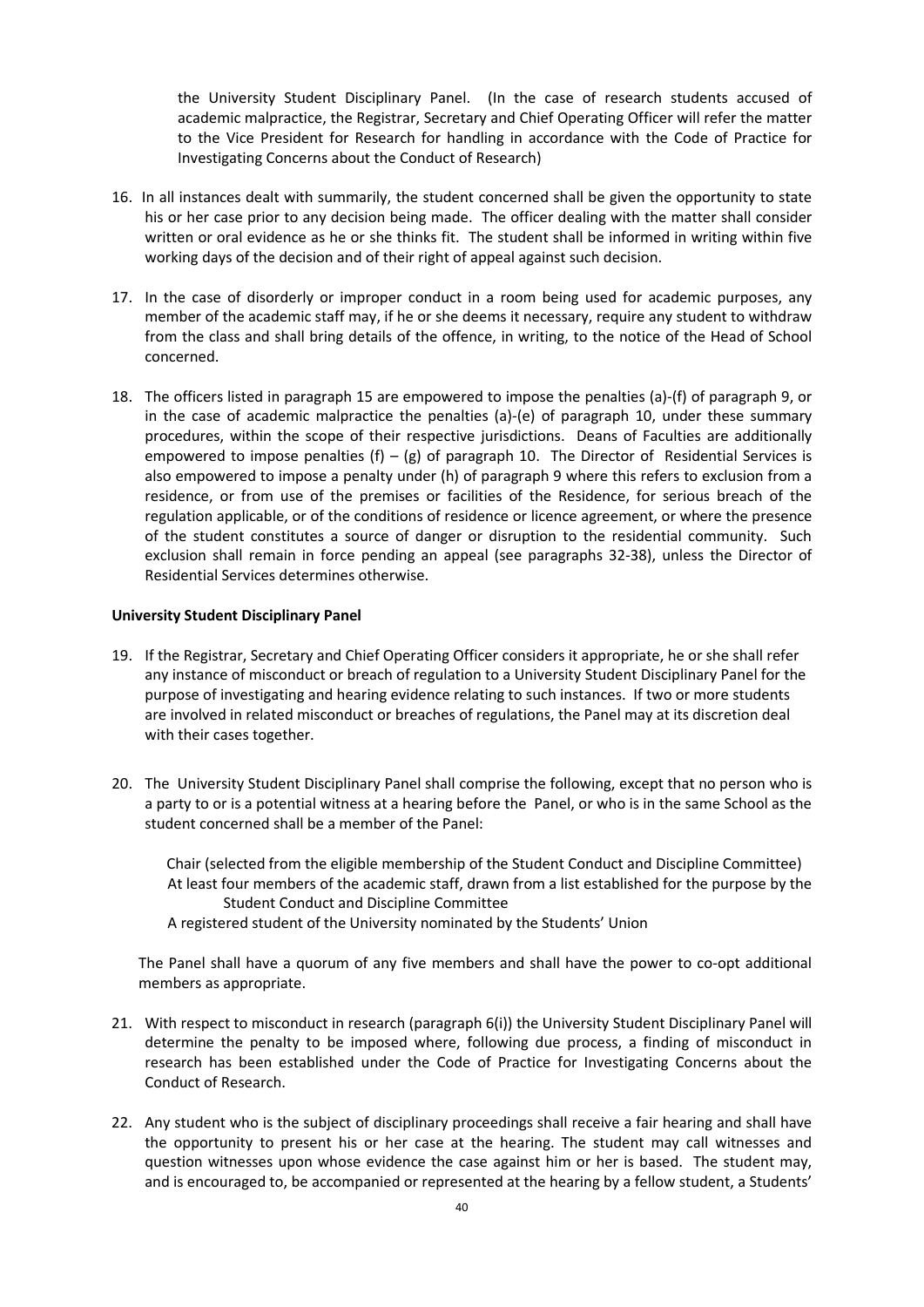Union Officer or member of staff of the University of his or her own choice, who may speak on his or her behalf.

- 23. However, in particularly serious or complex cases, the student may be given permission at the discretion of the Chair of the Disciplinary Panel to be accompanied or represented by a legal representative. A request to permit legal representation must be submitted to the Chair of the Panel not less than five working days before the date of the hearing. Factors to be taken into account when considering such a request will include the seriousness of the alleged offence and potential penalty, capacity of the student to present his or her case, procedural complexity (eg in questioning witnesses), and the need for fairness between parties.
- 24. The Panel is empowered to require the attendance before it of a student who is the subject of an allegation to be considered by the Panel. If the student, having been given the opportunity to attend the hearing or being required to do so, fails to attend without good cause shown, the hearing may be conducted in his or her absence. Failure to attend when required to do so without good cause itself shall constitute a disciplinary offence.
- 25. The written notification to the student about the hearing shall include details of the allegations against him or her and the names of the members of the Panel, together with any documentary evidence to be made available to the Panel in advance of the hearing. Any objection to the membership of any person or persons listed shall be made in writing to the Secretary to the Panel with good cause shown not later than the fifth working day before that on which the meeting of the Panel is to be held. The Chair of the Panel shall have power to decide upon the validity of any such objection and may appoint an alternative member or members to the Panel.
- 26. The University Student Disciplinary Panel shall meet to hear the evidence without undue delay and the student concerned shall be given at least ten working days notice in writing to prepare for the hearing. If the student is able to show good cause, the Chair may delay the hearing for not more than five working days beyond the day on which the meeting of the Panel was to have taken place. The student may submit a written statement about the allegation for circulation to the Panel; any such statement must be received by the Secretary no later than three working days before the meeting.
- 27. The University Student Disciplinary Panel shall have power to require the attendance as a witness of any Member of the University who it has reason to believe is able to assist in its inquiry, and it shall be the duty of any such person to attend and give evidence accordingly. It may also request the attendance of any other person if such attendance is material to the case. The Panel may accept a witness's written statement in evidence where the student agrees that the witness need not attend, or where it is impractical for the witness to attend, or where in the opinion of the Panel it is for some other reason in the interests of natural justice to do so.
- 28. The University Student Disciplinary Panel shall conduct its hearings in accordance with the rules of natural justice. Those deciding on the issues should be satisfied on the evidence before them; findings shall normally be made on the balance of probabilities (the standard of proof "beyond all reasonable doubt" need not be observed). Decisions may be by a majority. The Chair may vote and shall have in addition a casting vote.
- 29. The penalty or penalties imposed by the University Student Disciplinary Panel may be any of those specified in paragraphs 9 and 10. The student shall have the opportunity prior to the penalty being decided to present evidence in mitigation.
- 30. The decision of the University Student Disciplinary Panel shall normally be announced to the student at the conclusion of the hearing. A written statement giving the findings of fact, decisions, reasons for the decisions and any recommendations of the Panel shall be sent to the student against whom the allegations have been brought within five working days of the Panel reaching its decision.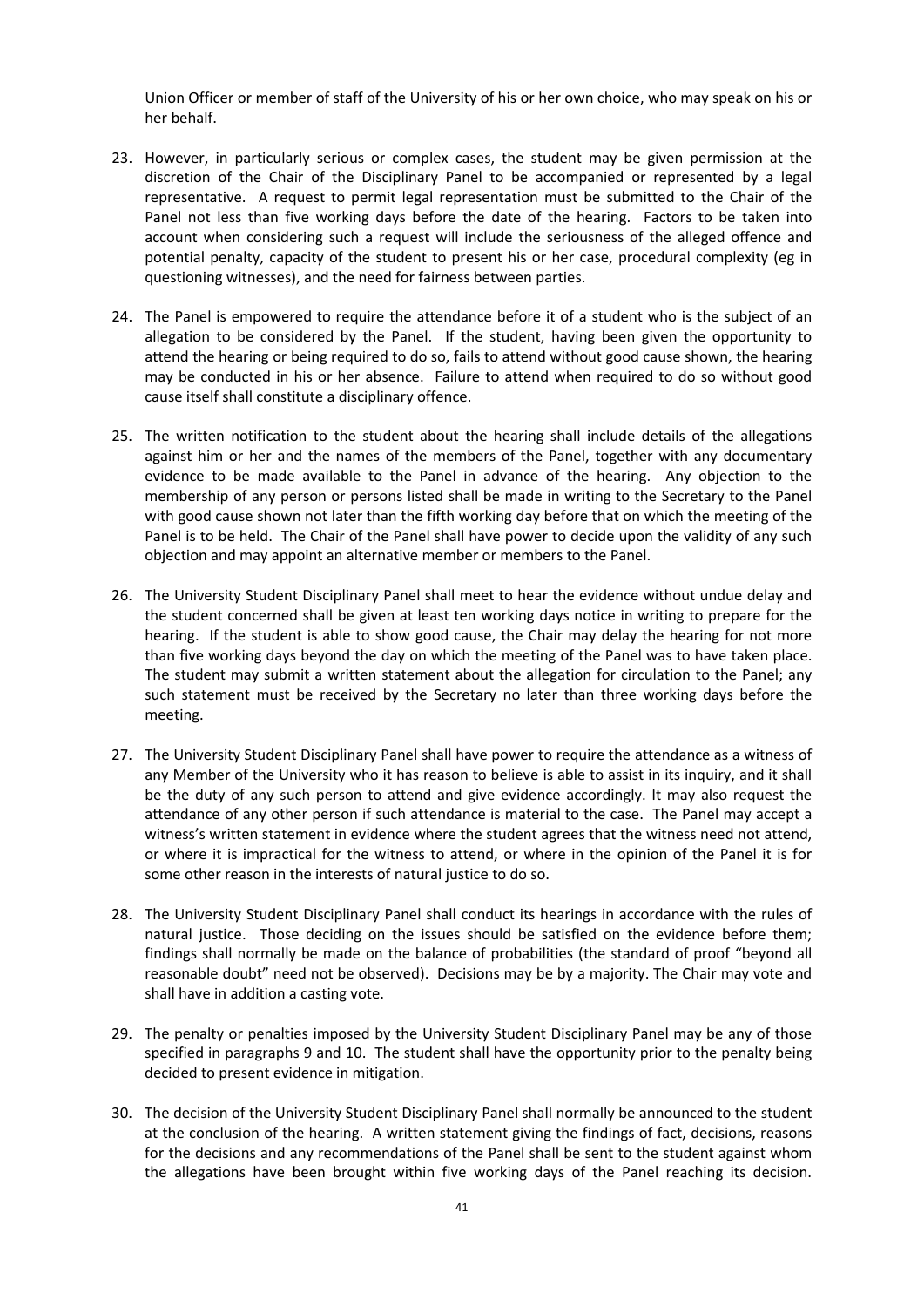Decisions of the Panel may be published although the identity of the student(s) involved shall normally be withheld.

31. The University Student Disciplinary Panel has the power to adjourn a hearing to another date, as it thinks fit.

# **Appeals**

- 32. Following a finding of guilt, the student shall have the right of appeal against both the finding of guilt and any penalty imposed as a consequence on one or more of the following grounds:
	- (a) procedural irregularity;
	- (b) availability of new evidence which could not reasonably have been expected to be presented to the original hearing;
	- (c) the disproportionate nature of the penalty.
- 33. Appeals shall be submitted as follows:
	- (a) when any penalty has been imposed summarily by an officer authorised under paragraph 15, the appeal shall be:
		- (i) to the Director of Teaching and Learning Support if the penalty has been imposed by a Dean of a Faculty or a Head of School, or the Librarian or the Director of IT Services;
		- (ii) to the Director of Residential Services, who shall convene a panel of three members to hear the appeal, if the penalty has been imposed by the Genral Manager, Pastoral Care [*Note*: the panel shall comprise a nominee of the Director of Residential Services, a member of academic staff, drawn from a list established for the purpose by the Student Conduct and Discipline Committee, and a nominee of the Director of Student Support and Wellbeing];
		- (iii) to the Chair of the University Student Disciplinary Panel if the penalty has been imposed by the Registrar, Secretary and Chief Operating Officer;
	- (b) appeals against decisions of the University Student Disciplinary Panel shall be to an Appeal Board.
- 34. An appeal, including a statement of the grounds on which the appeal is being made, shall be submitted by the student concerned in writing within fifteen working days of the date on which written notification of the decision is sent to the student. A request for an appeal received after this time with good cause shown for its late submission shall only be granted at the discretion of the person(s) or Appeal Board designated to hear the appeal. Any student who has failed to participate in the original disciplinary hearing when invited or required to do so shall be entitled to appeal only by special permission of the person(s) or Board hearing the appeal.
- 35. The person(s) or Appeal Board hearing an appeal shall not re-hear the case afresh, but shall consider whether the initial hearing and outcome were fair by:
	- (a) reviewing the procedures followed;
	- (b) establishing whether the appellant has presented any new evidence that could not reasonably have been expected to be presented to the original hearing and that this evidence is material and substantial to the findings;
	- (c) reviewing the penalty imposed.

The person(s) or the Appeal Board hearing an appeal shall seek to deal with the case on the basis of documentary evidence and may, at their discretion, call a meeting to which the appellant is invited to present his or her appeal in person. In such an event, the appellant may be accompanied by a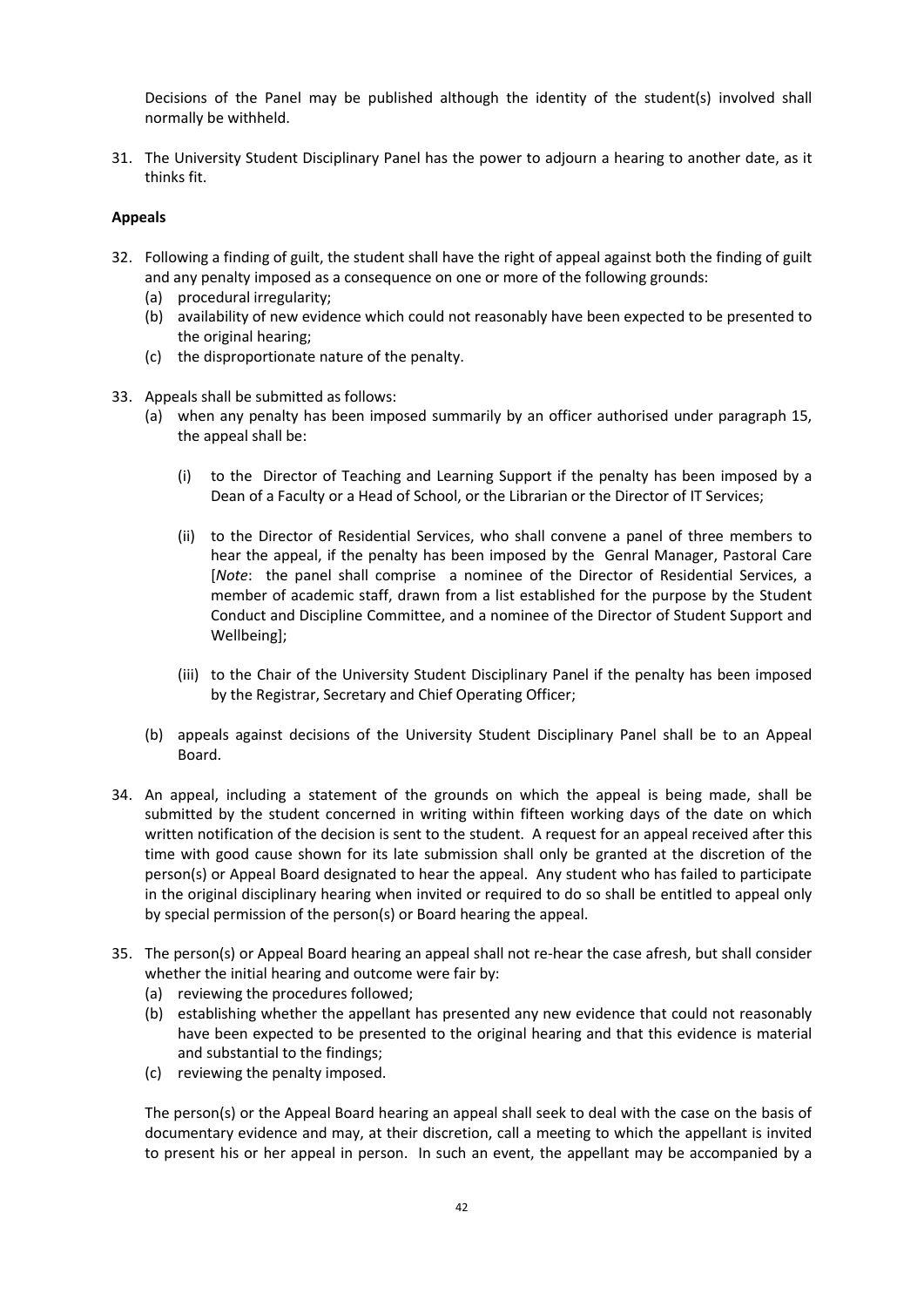fellow student, a Students' Union officer or a member of staff of the University of his or her own choice, who may speak on his or her behalf.

36. The Appeal Board shall comprise:

A Vice-President, Dean of a Faculty, Associate Vice-President, or Associate Dean (in the Chair) A Head of School

One professorial member and one non-professorial member of the academic staff, drawn in each case from a list established for the purpose by the Student Conduct and Discipline Committee A registered student of the University nominated by the Students' Union.

Members of the University Student Disciplinary Panel that has reported on the case, or any person who has in any other way been closely connected with the case, or any person who is in the same School as the student concerned, shall not be a member of the Appeal Board.

- 37. The Appeal Board shall conduct its business in accordance with the rules of natural justice. Findings shall normally be made on the balance of probabilities and decisions may be by a majority. The Chair may vote and shall have in addition a casting vote.
- 38. The person(s) or Appeal Board considering an appeal shall have the authority to confirm, set aside, reduce or increase the penalty previously imposed or, if new evidence that is material and substantial has been established by an Appeal Board, to refer the case back for consideration by a newly constituted University Student Disciplinary Panel. The decision of the person(s) or the Board hearing the appeal shall be final and there shall be no further opportunity for appeal against that decision within the University.

### **Misconduct that is also a Criminal Offence**

- 39. The following procedures shall apply where the alleged misconduct would also constitute a criminal offence if proved in a court of law:
	- (a) Where an offence is considered by the Registrar, Secretary and Chief Operating Officer to be serious, no internal disciplinary action other than suspension or exclusion from the University shall normally be taken under this Regulation unless the matter has been reported to the police and either a prosecution has been completed or a decision not to prosecute has been taken, at which time the Registrar, Secretary and Chief Operating Officer may decide whether disciplinary action under this Regulation shall be taken. [*Note*: a serious offence is one that is likely to attract an immediate custodial sentence if proved in a criminal court, or one that can be tried as a criminal offence only in the Crown Court.];
	- (b) where such an offence is considered by the Registrar, Secretary and Chief Operating Officer to be not serious, action under this Regulation may be taken, but such action may subsequently be deferred pending any police investigation or prosecution;
	- (c) the University reserves the right to report any criminal offence allegedly committed by a student to the police. However, if a person claiming to be the victim of a serious offence committed by a student does not wish the police to be involved, the Registrar, Secretary and Chief Operating Officer shall normally respect such wish;
	- (d) where a finding of misconduct is made and the student has also been sentenced by a criminal court in respect of the same circumstances, the court's penalty shall be taken into consideration in determining the penalty under this Regulation.

### **Suspension or exclusion pending a hearing**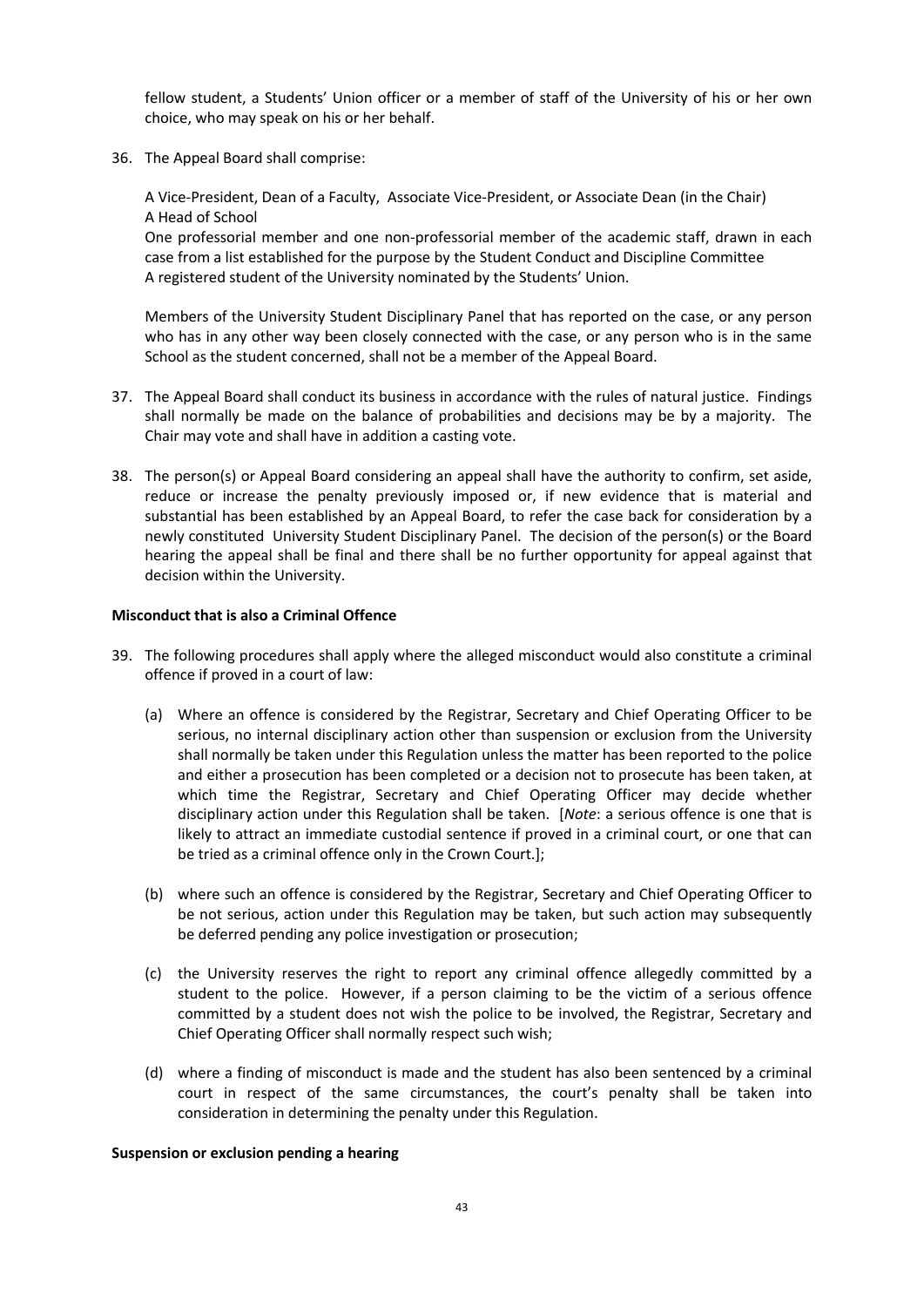- 40. A student who is the subject of a complaint of misconduct, or against whom a criminal charge is pending, or who is the subject of police investigation may be suspended or excluded by the President and Vice-Chancellor pending the disciplinary hearing or the trial. The President and Vice-Chancellor may delegate his or her power under this paragraph, but a full report shall be made to him or her of any suspension or exclusion under this section made by delegated authority.
- 41. (a) Suspension involves a total prohibition on attendance at or access to the University and on any participation in University activities; but it may be subject to qualification, such as permission to attend for the purpose of an examination.
	- (b) Exclusion involves either total or selective restriction on attendance at or access to the University or prohibition on exercising the functions or duties of any office or committee membership in the University or the Students' Union, the exact details to be specified in writing by the President and Vice-Chancellor or delegated authority.
- 42. An order of suspension or exclusion may include a requirement that the student should have no contact of any kind with a named person or persons.
- 43. The powers of temporary suspension or exclusion granted to the President and Vice-Chancellor under paragraph 40 shall be exercised only where necessary to protect a member or members of the University community, or the property of the University or of a member or members of the University, or where the student's continued presence might be a source of disruption to the University or any part thereof. Written reasons for the decision shall be recorded and made available to the student.
- 44. Unless the matter is deemed to be urgent by the President and Vice-Chancellor, no student shall be suspended or excluded unless he or she has been given an opportunity to make representations to the President and Vice-Chancellor or his or her delegated nominee. The representations may be made in person or in writing, as the student chooses, and may be put forward by the student or through his or her adviser, or representative. In cases deemed by the President and Vice-Chancellor to be urgent, a student may be suspended or excluded with immediate effect. In such circumstances, an opportunity will be given to the student to make representations as soon as reasonably practicable.
- 45. The President and Vice-Chancellor or other person who took the original decision shall review the suspension or exclusion every four weeks in the light of any developments and of any written representations made by the student either personally or through his or her representative.
- 46. A student may appeal to the Chair of the Board against an order of suspension or exclusion pending a hearing.

### **Annual Report**

47. Each year, the Director of Teaching and Learning Support shall prepare a report for the Student Conduct and Discipline Committee and the Senate on the number and nature of cases referred to the University Student Disciplinary Panel, identifying any general issues that may have arisen.

[*Note*: students who believe that their case has not been dealt with properly by the University or that the outcome is unreasonable may be able to complain to the Office of the Independent Adjudicator for Higher Education (OIA) if the complaint is eligible under its rules and once all internal procedures have been concluded. Information about the role of the OIA and the procedure for submitting complaints can be obtained from the Teaching and Learning Support Office, from the Students' Union Advice Centre or from the OIA website: [www.oiahe.org.uk.](http://www.oiahe.org.uk/)]